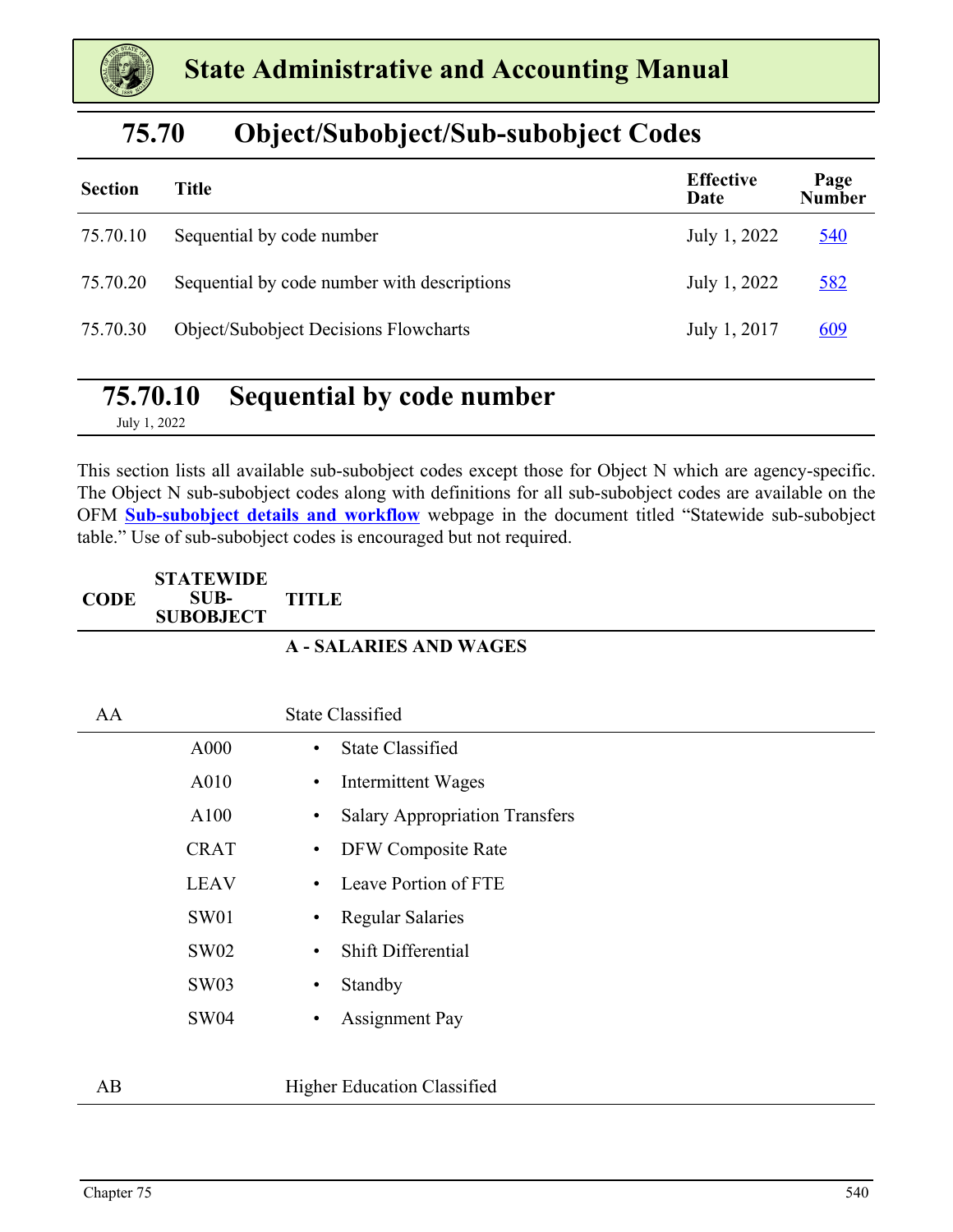| <b>CODE</b> | <b>STATEWIDE</b><br>SUB-<br><b>SUBOBJECT</b> | <b>TITLE</b>                                             |
|-------------|----------------------------------------------|----------------------------------------------------------|
|             | <b>B000</b>                                  | Higher Education Classified<br>$\bullet$                 |
|             |                                              |                                                          |
| AC          |                                              | <b>State Exempt</b>                                      |
|             | C000                                         | <b>State Exempt</b><br>$\bullet$                         |
|             | <b>CRAT</b>                                  | DFW Composite Rate<br>٠                                  |
|             | <b>LEAV</b>                                  | Leave Portion of FTE<br>$\bullet$                        |
|             | <b>SW01</b>                                  | <b>Regular Salaries</b><br>٠                             |
|             | <b>SW03</b>                                  | Standby<br>$\bullet$                                     |
|             |                                              |                                                          |
| AD          |                                              | <b>Higher Education Exempt</b>                           |
|             | D000                                         | <b>Higher Education Exempt</b><br>$\bullet$              |
|             |                                              |                                                          |
| AE          |                                              | <b>State Special</b>                                     |
|             | <b>E000</b>                                  | <b>State Special</b><br>$\bullet$                        |
|             | SW13                                         | Board and Commission Member Compensation<br>$\bullet$    |
|             | SW14                                         | Specified Rate Compensation<br>$\bullet$                 |
|             |                                              |                                                          |
| AF          |                                              | <b>Higher Education Faculty</b>                          |
|             | F <sub>000</sub>                             | <b>Higher Education Faculty</b>                          |
|             |                                              |                                                          |
| AG          |                                              | <b>Commissioned State Patrol Officers</b>                |
|             | G000                                         | <b>Commissioned State Patrol Officers</b><br>$\bullet$   |
|             |                                              |                                                          |
| AH          |                                              | <b>Higher Education Graduate Assistants</b>              |
|             | H000                                         | <b>Higher Education Graduate Assistants</b><br>$\bullet$ |
|             |                                              |                                                          |
| AJ          |                                              | <b>State Other</b>                                       |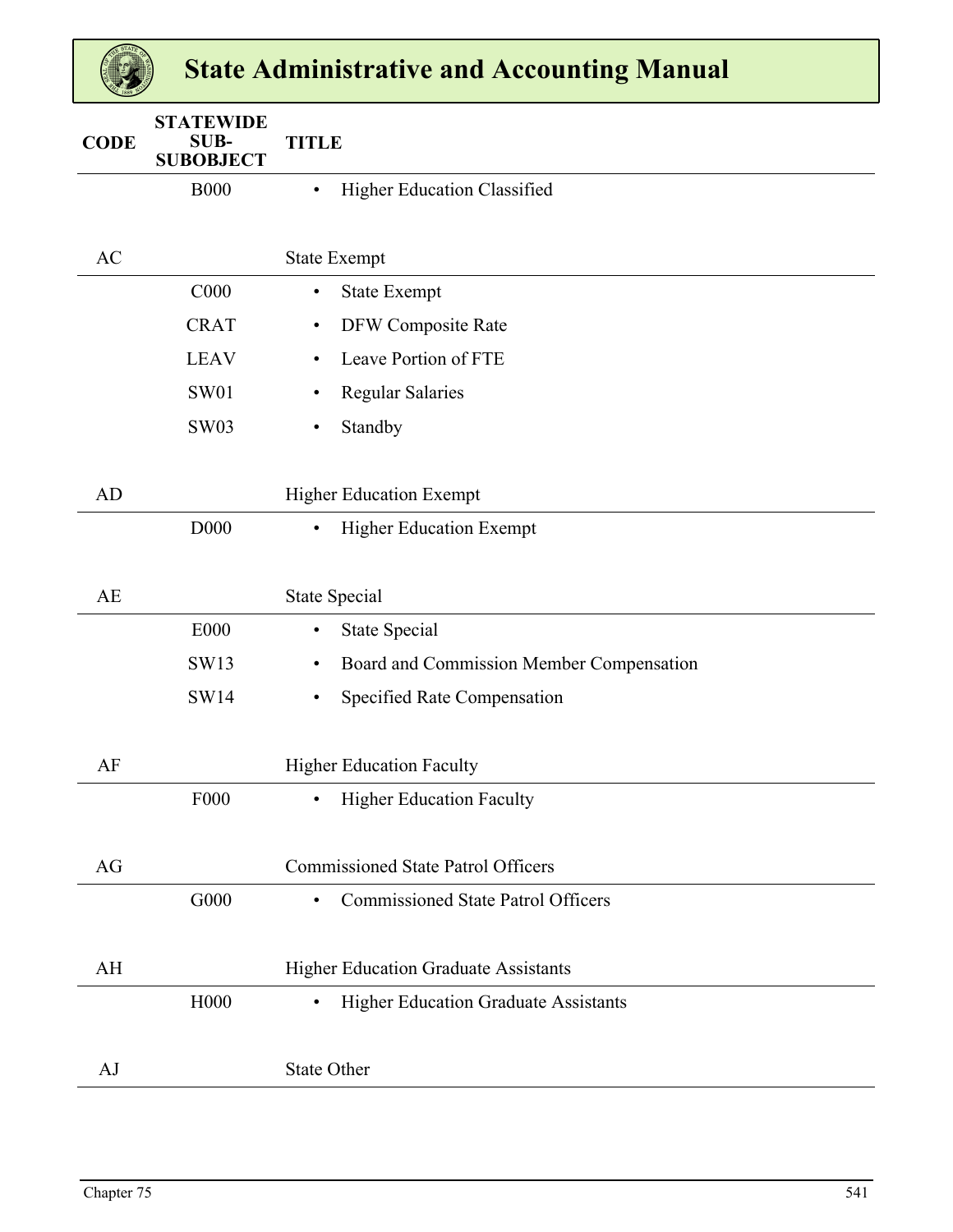| <b>CODE</b>            | <b>STATEWIDE</b><br>SUB-<br><b>SUBOBJECT</b> | <b>TITLE</b>                                  |
|------------------------|----------------------------------------------|-----------------------------------------------|
|                        | <b>J000</b>                                  | <b>State Other</b><br>$\bullet$               |
|                        |                                              |                                               |
| AK                     |                                              | Higher Education Other                        |
|                        | K000                                         | Higher Education Other<br>$\bullet$           |
|                        |                                              |                                               |
| AL                     |                                              | <b>Higher Education Students</b>              |
|                        | L000                                         | <b>Higher Education Students</b><br>$\bullet$ |
|                        | <b>SW15</b>                                  | Work Study<br>$\bullet$                       |
|                        |                                              |                                               |
| AN                     |                                              | Justices and Judges                           |
|                        | N000                                         | Justices and Judges<br>$\bullet$              |
|                        |                                              |                                               |
| AR                     |                                              | <b>Elected Officials</b>                      |
|                        | R <sub>000</sub>                             | <b>Elected Officials</b><br>$\bullet$         |
|                        |                                              |                                               |
| <b>AS</b>              |                                              | Sick Leave Buy-Out                            |
|                        | <b>CRAT</b>                                  | DFW Composite Rate<br>$\bullet$               |
|                        | <b>S000</b>                                  | Sick Leave Buy-Out<br>$\bullet$               |
|                        | SW01                                         | <b>OASI</b> Taxable                           |
|                        |                                              |                                               |
| $\mathbf{A}\mathbf{T}$ |                                              | <b>Terminal Leave</b>                         |
|                        | <b>T000</b>                                  | <b>Terminal Leave</b><br>$\bullet$            |
|                        |                                              |                                               |
| AU                     |                                              | Overtime and Callback                         |
|                        | <b>SW11</b>                                  | Callback<br>$\bullet$                         |
|                        | SW12                                         | Overtime<br>$\bullet$                         |
|                        | SW13                                         | Overtime for Holidays<br>$\bullet$            |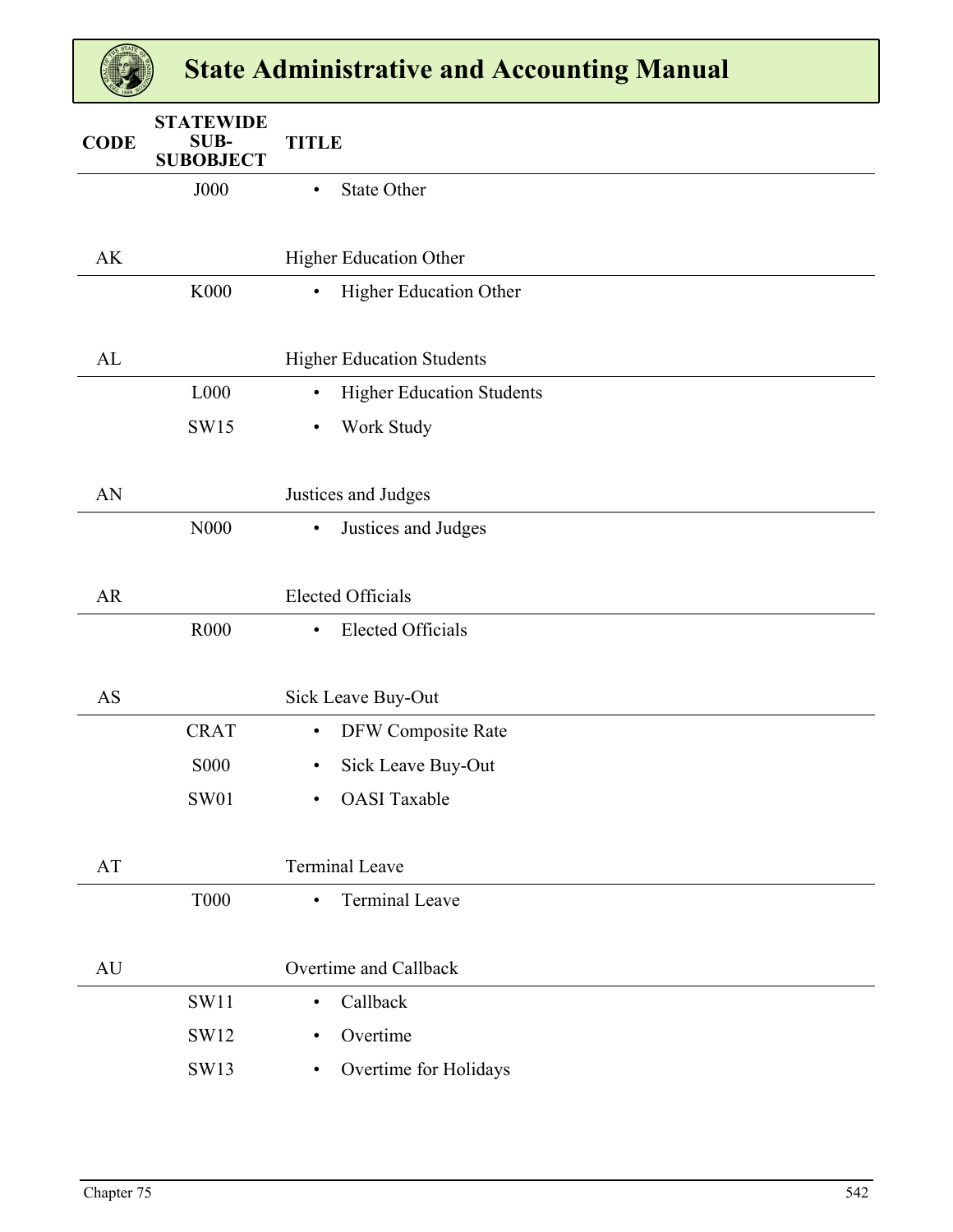| <b>CODE</b> | <b>STATEWIDE</b><br>SUB-<br><b>SUBOBJECT</b> | <b>TITLE</b>                                         |
|-------------|----------------------------------------------|------------------------------------------------------|
|             | <b>SW14</b>                                  | Shift Differential Overtime<br>$\bullet$             |
|             | SW17                                         | <b>Assignment Pay Overtime</b><br>$\bullet$          |
|             | U000                                         | Overtime and Callback<br>$\bullet$                   |
|             | U010                                         | <b>Intermittent Overtime</b><br>$\bullet$            |
|             |                                              | <b>B-EMPLOYEE BENEFITS</b>                           |
| <b>BA</b>   |                                              | Old Age, Survivors, and Disability Insurance         |
|             | A000                                         | Old Age and Survivors Insurance<br>$\bullet$         |
|             | A100                                         | <b>Benefits Appropriation Transfers</b><br>$\bullet$ |
|             | <b>CRAT</b>                                  | DFW Composite Rate<br>$\bullet$                      |
|             |                                              |                                                      |
| <b>BB</b>   |                                              | <b>Retirement and Pensions</b>                       |
|             | <b>B000</b>                                  | <b>Retirement and Pensions</b><br>$\bullet$          |
|             | <b>CRAT</b>                                  | DFW Composite Rate<br>$\bullet$                      |
|             |                                              |                                                      |
| BC          |                                              | Medical Aid and Industrial Insurance                 |
|             | C000                                         | Medical Aid and Industrial Insurance<br>$\bullet$    |
|             |                                              |                                                      |
| <b>BD</b>   |                                              | Health, Life, and Disability Insurance               |
|             | <b>CRAT</b>                                  | <b>DFW Composite Rate</b><br>$\bullet$               |
|             | D <sub>00</sub>                              | Health, Life and Disability Insurance<br>$\bullet$   |
|             |                                              |                                                      |
| <b>BE</b>   |                                              | Allowances                                           |
|             | <b>E000</b>                                  | Allowances<br>$\bullet$                              |
|             | E020                                         | Clothing/Tools/Equip<br>٠                            |
|             | SW21                                         | Commute Trip Reduction<br>$\bullet$                  |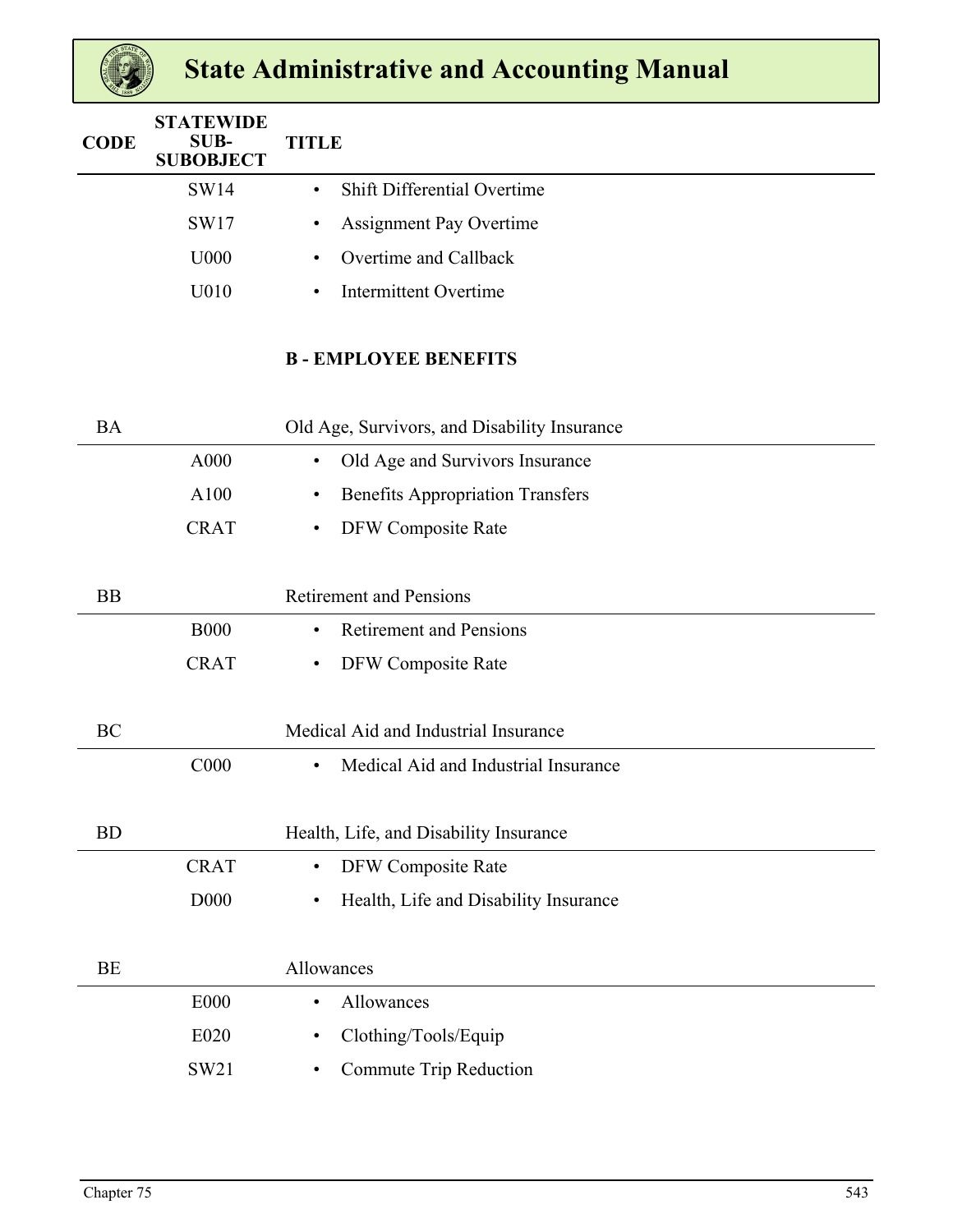| <b>CODE</b> | <b>STATEWIDE</b><br><b>SUB-</b><br><b>SUBOBJECT</b> | <b>TITLE</b>                                                 |
|-------------|-----------------------------------------------------|--------------------------------------------------------------|
|             | <b>SW22</b>                                         | <b>Cellular Device</b><br>$\bullet$                          |
|             |                                                     |                                                              |
| <b>BF</b>   |                                                     | <b>Unemployment Compensation</b>                             |
|             | F000                                                | <b>Unemployment Compensation</b><br>$\bullet$                |
|             |                                                     |                                                              |
| <b>BG</b>   |                                                     | <b>Supplemental Retirement Payments</b>                      |
|             | G000                                                | <b>Supplemental Retirement Payments</b><br>$\bullet$         |
|             |                                                     |                                                              |
| <b>BH</b>   |                                                     | Hospital Insurance (Medicare)                                |
|             | <b>CRAT</b>                                         | DFW Composite Rate<br>$\bullet$                              |
|             | H000                                                | Hospital Insurance (Medicare)<br>$\bullet$                   |
|             |                                                     |                                                              |
| <b>BK</b>   |                                                     | Paid Family and Medical Leave                                |
|             | <b>CRAT</b>                                         | DFW Composite Rate<br>$\bullet$                              |
|             | K000                                                | Paid Family and Medical Leave<br>$\bullet$                   |
|             |                                                     |                                                              |
| <b>BP</b>   |                                                     | Net Pension Liability Adjustment (Proprietary Accounts Only) |
|             | P <sub>00</sub>                                     | Net Pension Liab Adjust (Prop Only)<br>$\bullet$             |
|             |                                                     |                                                              |
| <b>BR</b>   |                                                     | Other Postemployment Benefits                                |
|             | R <sub>000</sub>                                    | Other Post Employment Benefits Expense<br>$\bullet$          |
|             |                                                     |                                                              |
| <b>BT</b>   |                                                     | <b>Shared Leave Provided - Sick Leave</b>                    |
|             | <b>T000</b>                                         | <b>Shared Leave Provided Sick Leave</b><br>$\bullet$         |
|             |                                                     |                                                              |
| <b>BU</b>   |                                                     | Shared Leave Provided - Personal Holiday                     |
|             | U000                                                | Shared Leave Provided Per Holiday<br>$\bullet$               |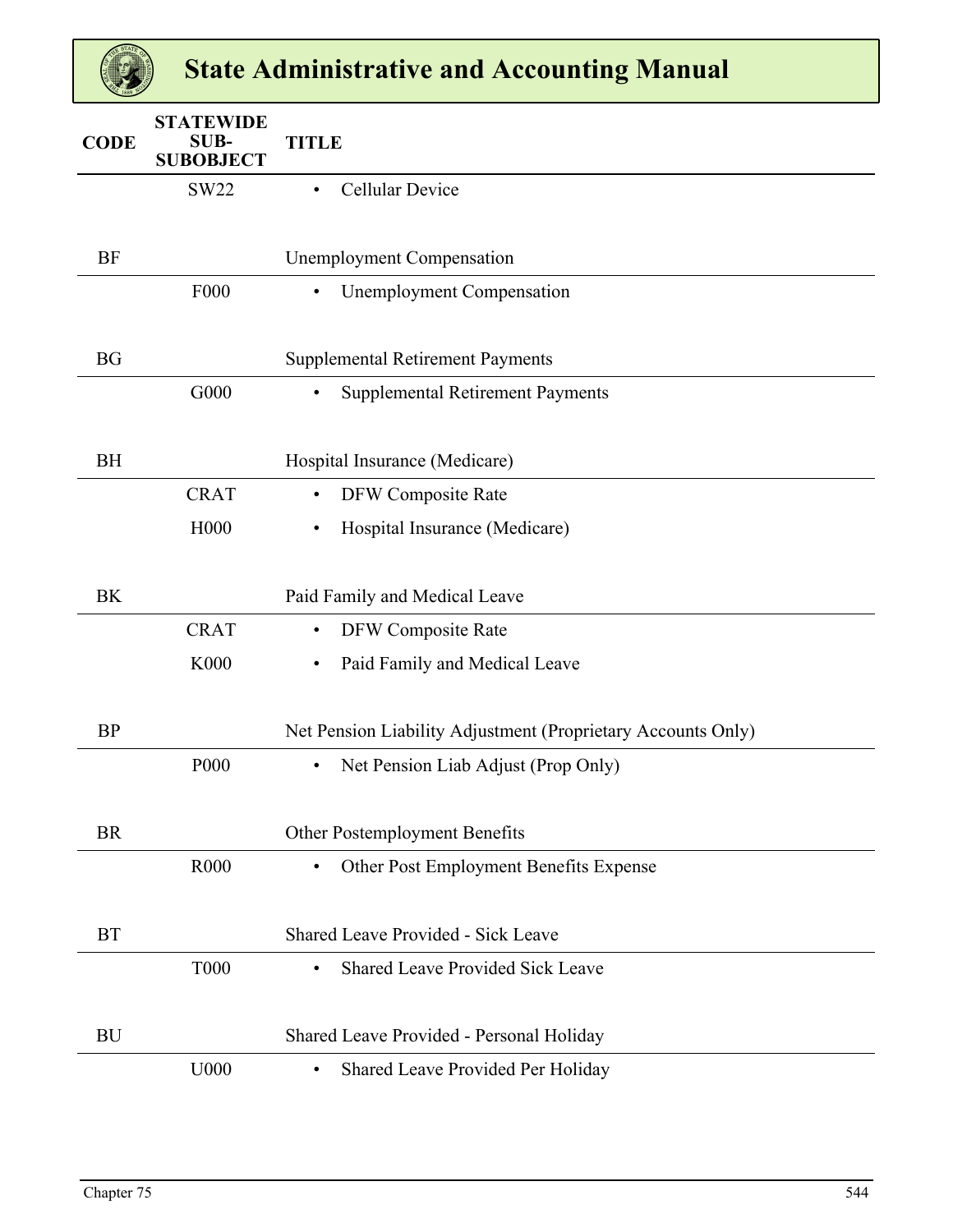| <b>CODE</b> | <b>STATEWIDE</b><br>SUB-<br><b>SUBOBJECT</b> | <b>TITLE</b>                                           |
|-------------|----------------------------------------------|--------------------------------------------------------|
|             |                                              |                                                        |
| BV          |                                              | <b>Shared Leave Provided - Vacation Leave</b>          |
|             | V <sub>00</sub>                              | <b>Shared Leave Provided Annual Leave</b><br>$\bullet$ |
|             |                                              |                                                        |
| <b>BW</b>   |                                              | <b>Shared Leave Received</b>                           |
|             | W000                                         | <b>Shared Leave Received</b><br>$\bullet$              |
|             |                                              |                                                        |
| BZ          |                                              | Other Employee Benefits                                |
|             | Z000                                         | Other Employee Benefits<br>$\bullet$                   |
|             |                                              |                                                        |

#### **C - PROFESSIONAL SERVICE CONTRACTS**

| СA |      | Management and Organizational Services        |  |
|----|------|-----------------------------------------------|--|
|    | 0001 | <b>Admin Contracts</b><br>$\bullet$           |  |
|    | 0003 | <b>Contractor Reimbursements</b><br>$\bullet$ |  |
|    | 1001 | Admin Contracts $>25k$                        |  |
|    | 1003 | Contractor Reimbursements $>25k$              |  |
|    | A000 | Management and Organizational Services<br>٠   |  |
|    |      |                                               |  |

| CB |             | Legal and Expert Witness Services                   |  |
|----|-------------|-----------------------------------------------------|--|
|    | 0001        | <b>Admin Contracts</b><br>$\bullet$                 |  |
|    | 0003        | <b>Contractor Reimbursements</b><br>٠               |  |
|    | 1001        | Admin Contracts $>25k$<br>$\bullet$                 |  |
|    | <b>B000</b> | Legal/Expert Witness Services<br>$\bullet$          |  |
|    | <b>B010</b> | <b>Expert Witness Services</b><br>٠                 |  |
|    | <b>B020</b> | Special Assistant Attorney General<br>٠             |  |
|    | <b>B030</b> | Mediation, Arbitration and Negotiation<br>$\bullet$ |  |
|    |             |                                                     |  |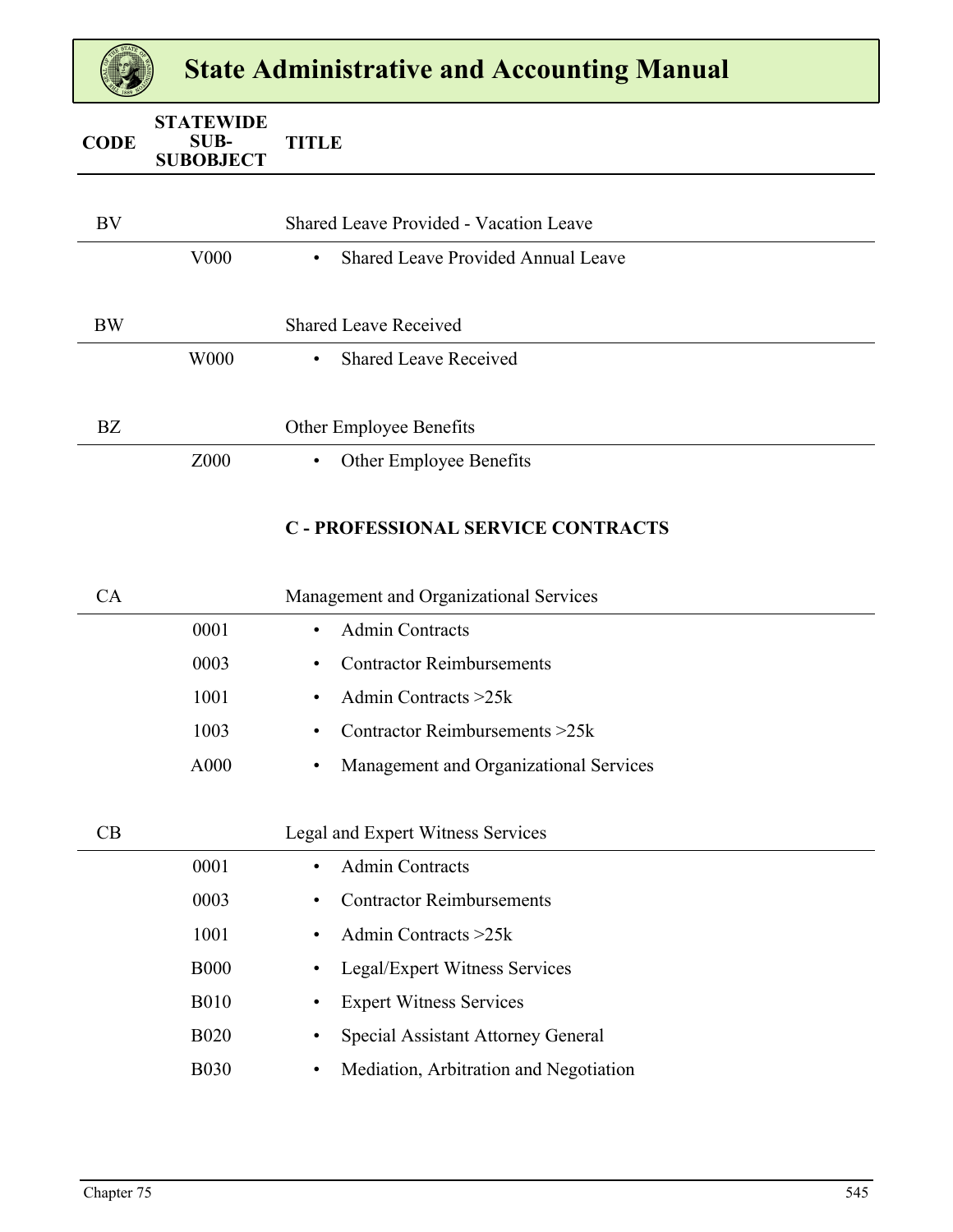| <b>CODE</b> | <b>STATEWIDE</b><br><b>SUB-</b><br><b>SUBOBJECT</b> | <b>TITLE</b>                                          |
|-------------|-----------------------------------------------------|-------------------------------------------------------|
|             | <b>B040</b>                                         | <b>County Prosecutors</b><br>$\bullet$                |
|             | <b>B050</b>                                         | <b>Litigation Consultants</b><br>$\bullet$            |
|             | <b>B060</b>                                         | <b>Legal Services</b><br>$\bullet$                    |
|             |                                                     |                                                       |
| CC          |                                                     | <b>Financial Services</b>                             |
|             | 0001                                                | <b>Admin Contracts</b><br>$\bullet$                   |
|             | 0003                                                | <b>Contractor Reimbursements</b><br>$\bullet$         |
|             | 0066                                                | <b>Contractor Taxable Reimbursements</b><br>$\bullet$ |
|             | 1001                                                | Admin Contracts > 25k<br>$\bullet$                    |
|             | 1003                                                | Contractor Reimbursements >25k<br>$\bullet$           |
|             | C <sub>000</sub>                                    | <b>Financial Services</b><br>$\bullet$                |
|             | C010                                                | Accounting<br>$\bullet$                               |
|             | C <sub>020</sub>                                    | Actuarial<br>$\bullet$                                |
|             | C030                                                | Auditing<br>$\bullet$                                 |
|             |                                                     |                                                       |
| CD          |                                                     | Computer and Information Services                     |
|             | 0001                                                | <b>Admin Contracts</b><br>$\bullet$                   |
|             | 1001                                                | Admin Contracts > 25k<br>$\bullet$                    |
|             | D <sub>00</sub>                                     | <b>Computer/Information Services</b><br>٠             |
|             |                                                     |                                                       |
| <b>CE</b>   |                                                     | <b>Social Research Services</b>                       |
|             | 0001                                                | <b>Admin Contracts</b><br>$\bullet$                   |
|             | 0003                                                | <b>Contractor Reimbursements</b><br>$\bullet$         |
|             | 0066                                                | <b>Contractor Taxable Reimbursements</b><br>$\bullet$ |
|             | 1001                                                | Admin Contracts > 25k<br>$\bullet$                    |
|             | 1003                                                | Contractor Reimbursements > 25k<br>$\bullet$          |
|             | 1066                                                | Contractor Taxable Reimbursements >25k<br>$\bullet$   |
|             |                                                     |                                                       |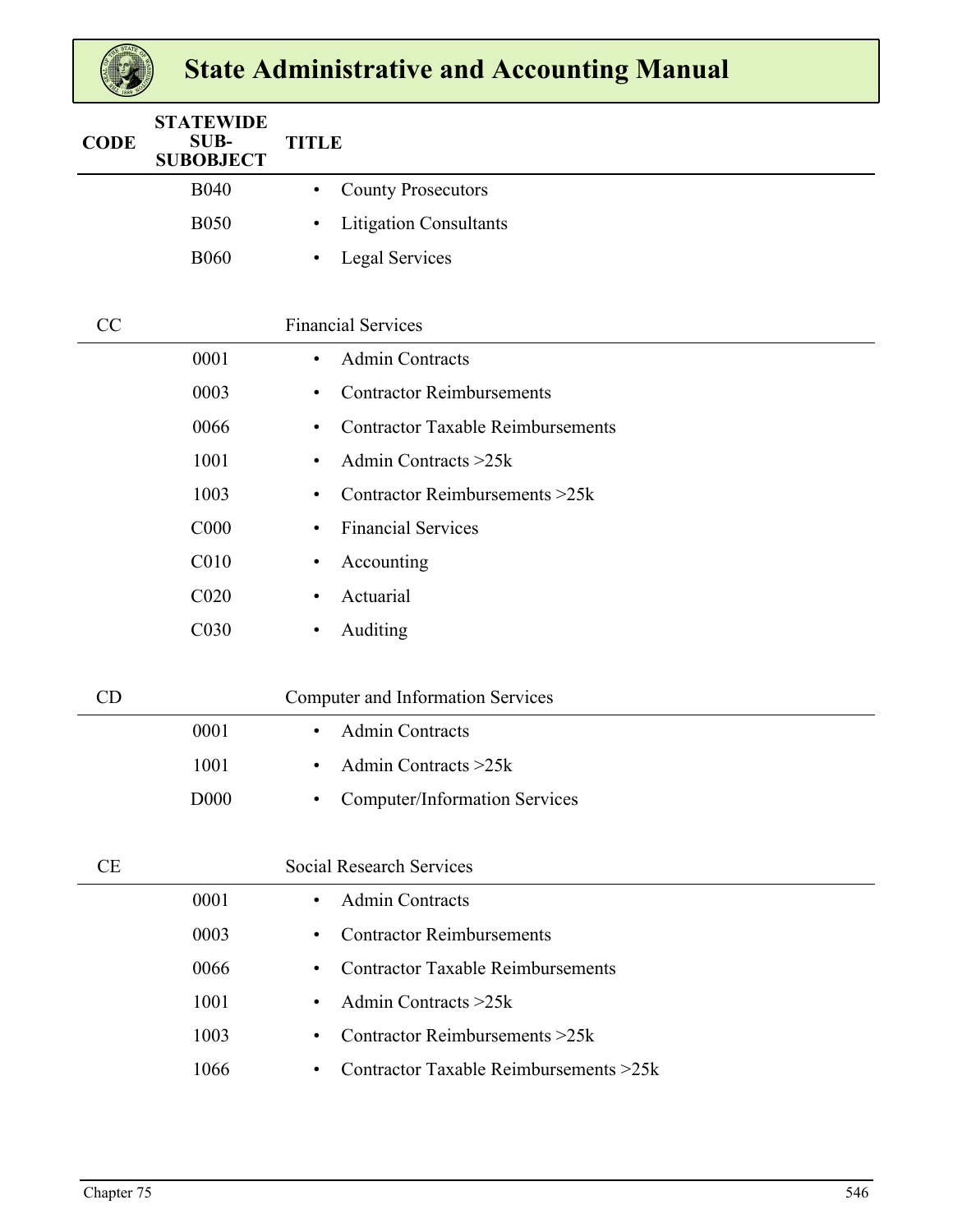| <b>CODE</b> | <b>STATEWIDE</b><br><b>SUB-</b><br><b>SUBOBJECT</b> | <b>TITLE</b>                                          |
|-------------|-----------------------------------------------------|-------------------------------------------------------|
|             | <b>E000</b>                                         | <b>Social Research Services</b><br>$\bullet$          |
|             | E010                                                | <b>Medical Consultants</b><br>$\bullet$               |
|             |                                                     |                                                       |
| <b>CF</b>   |                                                     | <b>Technical Research Services</b>                    |
|             | 0001                                                | <b>Admin Contracts</b><br>$\bullet$                   |
|             | 1001                                                | Admin Contracts >25k                                  |
|             | F <sub>000</sub>                                    | <b>Technical Research Services</b><br>$\bullet$       |
|             |                                                     |                                                       |
| CG          |                                                     | <b>Marketing Services</b>                             |
|             | 0001                                                | <b>Admin Contracts</b><br>$\bullet$                   |
|             | G000                                                | <b>Marketing Services</b><br>$\bullet$                |
|             |                                                     |                                                       |
| <b>CH</b>   |                                                     | <b>Communication Services</b>                         |
|             | 0001                                                | <b>Admin Contracts</b><br>$\bullet$                   |
|             | 1001                                                | Admin Contracts >25k<br>$\bullet$                     |
|             |                                                     |                                                       |
|             | H000                                                | <b>Communications Services</b><br>$\bullet$           |
|             |                                                     |                                                       |
| CJ          |                                                     | <b>Training Services</b>                              |
|             | 0001                                                | <b>Admin Contracts</b><br>$\bullet$                   |
|             | 0003                                                | <b>Contractor Reimbursements</b><br>$\bullet$         |
|             | 0066                                                | <b>Contractor Taxable Reimbursements</b><br>$\bullet$ |
|             | 1001                                                | Admin Contracts > 25k<br>$\bullet$                    |
|             | 1003                                                | Contractor Reimbursements > 25K<br>$\bullet$          |
|             | <b>J000</b>                                         | <b>Training Services</b><br>$\bullet$                 |
|             | J010                                                | <b>Curriculum Development</b><br>$\bullet$            |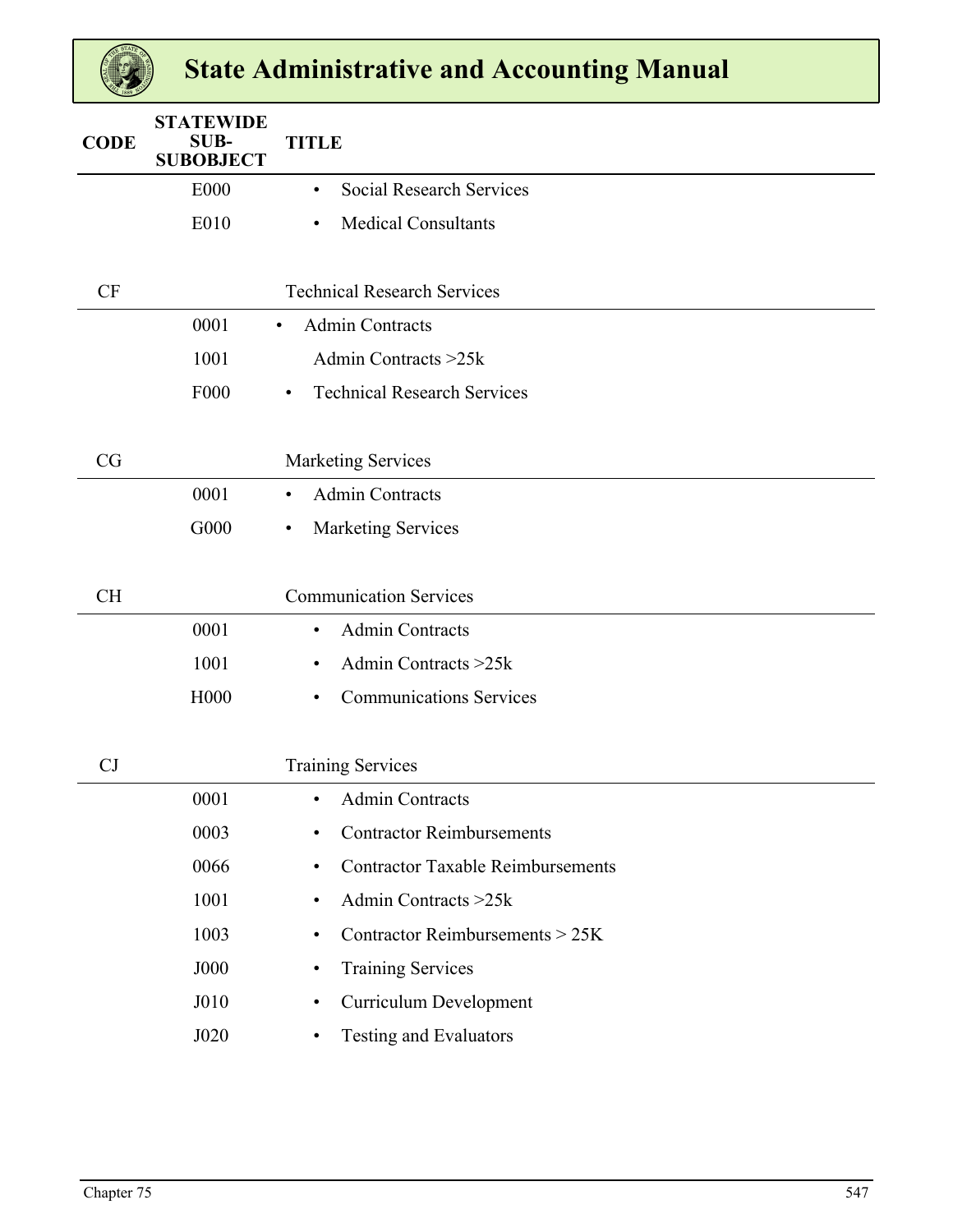| <b>CODE</b> | <b>STATEWIDE</b><br>$SUB-$<br><b>SUBOBJECT</b> | <b>TITLE</b>                                    |
|-------------|------------------------------------------------|-------------------------------------------------|
| <b>CK</b>   |                                                | <b>Recruiting Services</b>                      |
|             | <b>K000</b>                                    | <b>Recruiting Services</b><br>$\bullet$         |
|             |                                                |                                                 |
| CZ          |                                                | <b>Other Professional Services</b>              |
|             | 0001                                           | <b>Admin Contracts</b><br>$\bullet$             |
|             | 0003                                           | <b>Contractor Expenses</b><br>$\bullet$         |
|             | 1001                                           | Admin Contracts $>25k$<br>$\bullet$             |
|             | Z000                                           | <b>Other Professional Services</b><br>$\bullet$ |

### **E - GOODS AND SERVICES**

| EA |      | <b>Supplies and Materials</b>                     |  |
|----|------|---------------------------------------------------|--|
|    | 8100 | Supplies: CAS PassThru Indirect Rate<br>$\bullet$ |  |
|    | 8212 | Vaccine<br>$\bullet$                              |  |
|    | A000 | Supplies and Materials<br>$\bullet$               |  |
|    | A010 | Ammunition<br>$\bullet$                           |  |
|    | A015 | Less Than Lethal Munitions<br>٠                   |  |
|    | A020 | Bedding and Bath Supplies<br>$\bullet$            |  |
|    | A030 | Janitorial Supplies<br>$\bullet$                  |  |
|    | A040 | <b>Laundry Supplies</b><br>$\bullet$              |  |
|    | A050 | Personal Hygiene Items<br>$\bullet$               |  |
|    | A060 | Clothing Employee Nontaxable<br>$\bullet$         |  |
|    | A070 | Clothing Employee Taxable<br>$\bullet$            |  |
|    | A080 | Clothing Nonemployee<br>$\bullet$                 |  |
|    | A090 | <b>Staff Safety Supplies</b><br>$\bullet$         |  |
|    | A100 | <b>DOT Related Supplies</b><br>$\bullet$          |  |
|    | A120 | Animal Food<br>$\bullet$                          |  |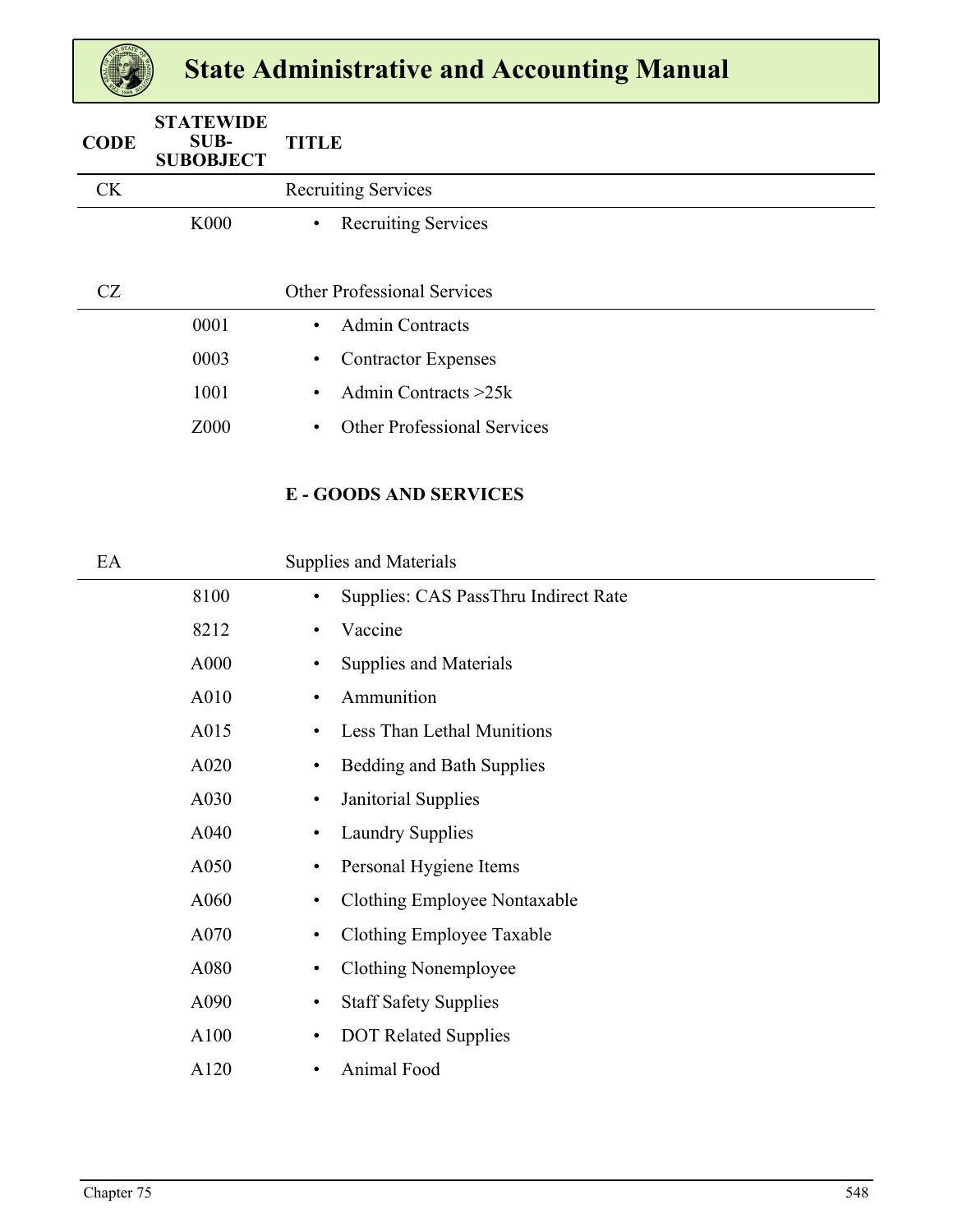| <b>CODE</b> | <b>STATEWIDE</b><br><b>SUB-</b><br><b>SUBOBJECT</b> | <b>TITLE</b>                                    |  |  |  |  |  |  |  |  |  |
|-------------|-----------------------------------------------------|-------------------------------------------------|--|--|--|--|--|--|--|--|--|
|             | A130                                                | Coffee and Light Refreshments<br>$\bullet$      |  |  |  |  |  |  |  |  |  |
|             | A140                                                | Dietary Supplements<br>٠                        |  |  |  |  |  |  |  |  |  |
|             | A150                                                | Food<br>$\bullet$                               |  |  |  |  |  |  |  |  |  |
|             | A160                                                | Kitchen Equipment<br>٠                          |  |  |  |  |  |  |  |  |  |
|             | A170                                                | Kitchen Supplies<br>٠                           |  |  |  |  |  |  |  |  |  |
|             | A180                                                | <b>Meals with Meetings</b><br>٠                 |  |  |  |  |  |  |  |  |  |
|             | A190                                                | <b>Cemetery Supplies</b><br>$\bullet$           |  |  |  |  |  |  |  |  |  |
|             | A200                                                | Landscaping Supplies<br>٠                       |  |  |  |  |  |  |  |  |  |
|             | A202                                                | Fertilizer<br>$\bullet$                         |  |  |  |  |  |  |  |  |  |
|             | A205                                                | Herbicide<br>$\bullet$                          |  |  |  |  |  |  |  |  |  |
|             | A207                                                | Pesticide<br>$\bullet$                          |  |  |  |  |  |  |  |  |  |
|             | A210                                                | Reforestation<br>٠                              |  |  |  |  |  |  |  |  |  |
|             | A212                                                | Cones, Seeds, Seedlings<br>$\bullet$            |  |  |  |  |  |  |  |  |  |
|             | A220                                                | <b>Dental Supplies</b><br>$\bullet$             |  |  |  |  |  |  |  |  |  |
|             | A230                                                | Drug Testing Supplies<br>$\bullet$              |  |  |  |  |  |  |  |  |  |
|             | A240                                                | Lab Supplies<br>$\bullet$                       |  |  |  |  |  |  |  |  |  |
|             | A250                                                | <b>Medical Supplies</b><br>$\bullet$            |  |  |  |  |  |  |  |  |  |
|             | A260                                                | Medications Nonprescription<br>$\bullet$        |  |  |  |  |  |  |  |  |  |
|             | A270                                                | <b>Medications Prescription</b><br>$\bullet$    |  |  |  |  |  |  |  |  |  |
|             | A280                                                | Medications Prescription - Hepatitis C<br>٠     |  |  |  |  |  |  |  |  |  |
|             | A290                                                | <b>Pharmaceutical Rebates</b><br>٠              |  |  |  |  |  |  |  |  |  |
|             | A300                                                | <b>Aviation Parts and Supplies</b><br>$\bullet$ |  |  |  |  |  |  |  |  |  |
|             | A310                                                | <b>Building Supplies</b><br>$\bullet$           |  |  |  |  |  |  |  |  |  |
|             | A320                                                | Repair and Maintenance Supplies<br>$\bullet$    |  |  |  |  |  |  |  |  |  |
|             | A330                                                | Animal Medications and Vaccines<br>$\bullet$    |  |  |  |  |  |  |  |  |  |
|             | A340                                                | <b>Books and Publications</b><br>$\bullet$      |  |  |  |  |  |  |  |  |  |
|             | A350                                                | <b>Building Safety Supplies</b><br>$\bullet$    |  |  |  |  |  |  |  |  |  |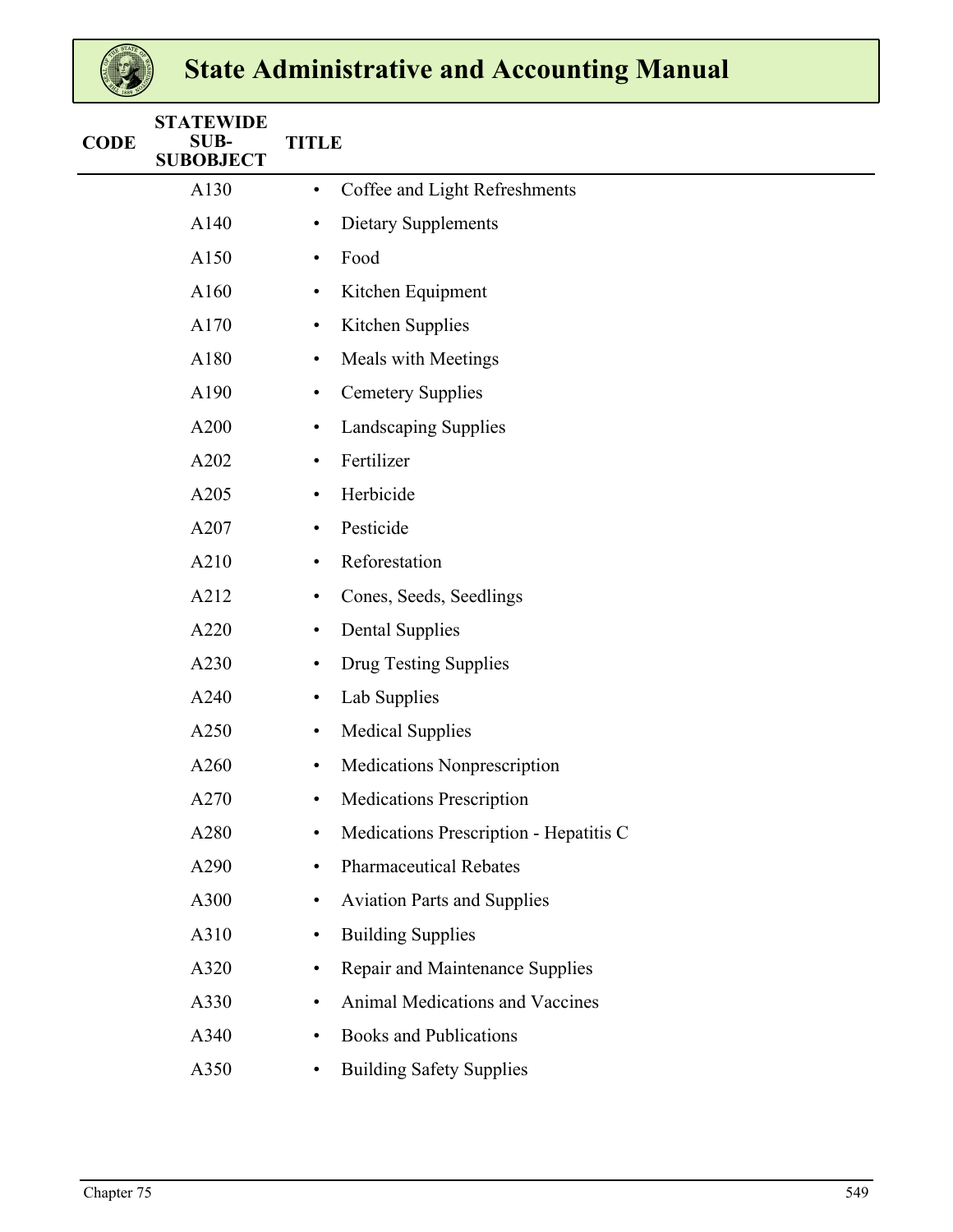| <b>CODE</b> | <b>STATEWIDE</b><br>SUB-<br><b>SUBOBJECT</b> | <b>TITLE</b>                                                 |
|-------------|----------------------------------------------|--------------------------------------------------------------|
|             | A360                                         | <b>CBA Required Supplies and Materials</b><br>$\bullet$      |
|             | A370                                         | <b>Federal Forms</b><br>$\bullet$                            |
|             | A380                                         | Fire Cache Supplies<br>$\bullet$                             |
|             | A390                                         | <b>Inspection Samples</b><br>$\bullet$                       |
|             | A400                                         | <b>Inventory Adjustments</b><br>$\bullet$                    |
|             | A410                                         | IT Supplies<br>$\bullet$                                     |
|             | A420                                         | <b>Licensing Supplies</b><br>$\bullet$                       |
|             | A430                                         | Office Supplies<br>٠                                         |
|             | A436                                         | Paper<br>$\bullet$                                           |
|             | A440                                         | <b>Production Printing Supplies</b><br>$\bullet$             |
|             | A450                                         | <b>Purchase Card Payment Suspense</b><br>$\bullet$           |
|             | A460                                         | Recreational Equipment and Supplies<br>$\bullet$             |
|             | A470                                         | <b>School Supplies</b><br>$\bullet$                          |
|             | A490                                         | <b>Waste Water Treatment Supplies</b><br>٠                   |
|             | A500                                         | <b>Bottled Water</b><br>$\bullet$                            |
|             | A600                                         | <b>Evidence Supplies</b><br>$\bullet$                        |
|             |                                              |                                                              |
| EB          |                                              | Communications and Telecommunications Services               |
|             | 0025                                         | Leg Advertising and Sign Costs                               |
|             | 0026                                         | Leg Domain Name Registration<br>٠                            |
|             | <b>B000</b>                                  | Communications/Telecommunications<br>$\bullet$               |
|             | <b>B010</b>                                  | <b>Internet Service</b><br>$\bullet$                         |
|             | <b>B020</b>                                  | Mobile Phone Service<br>$\bullet$                            |
|             | <b>B030</b>                                  | <b>State Provided Telecommunication Service</b><br>$\bullet$ |

- B040 Phone Service
- B050 Postage and Parcel
- B052 US Postage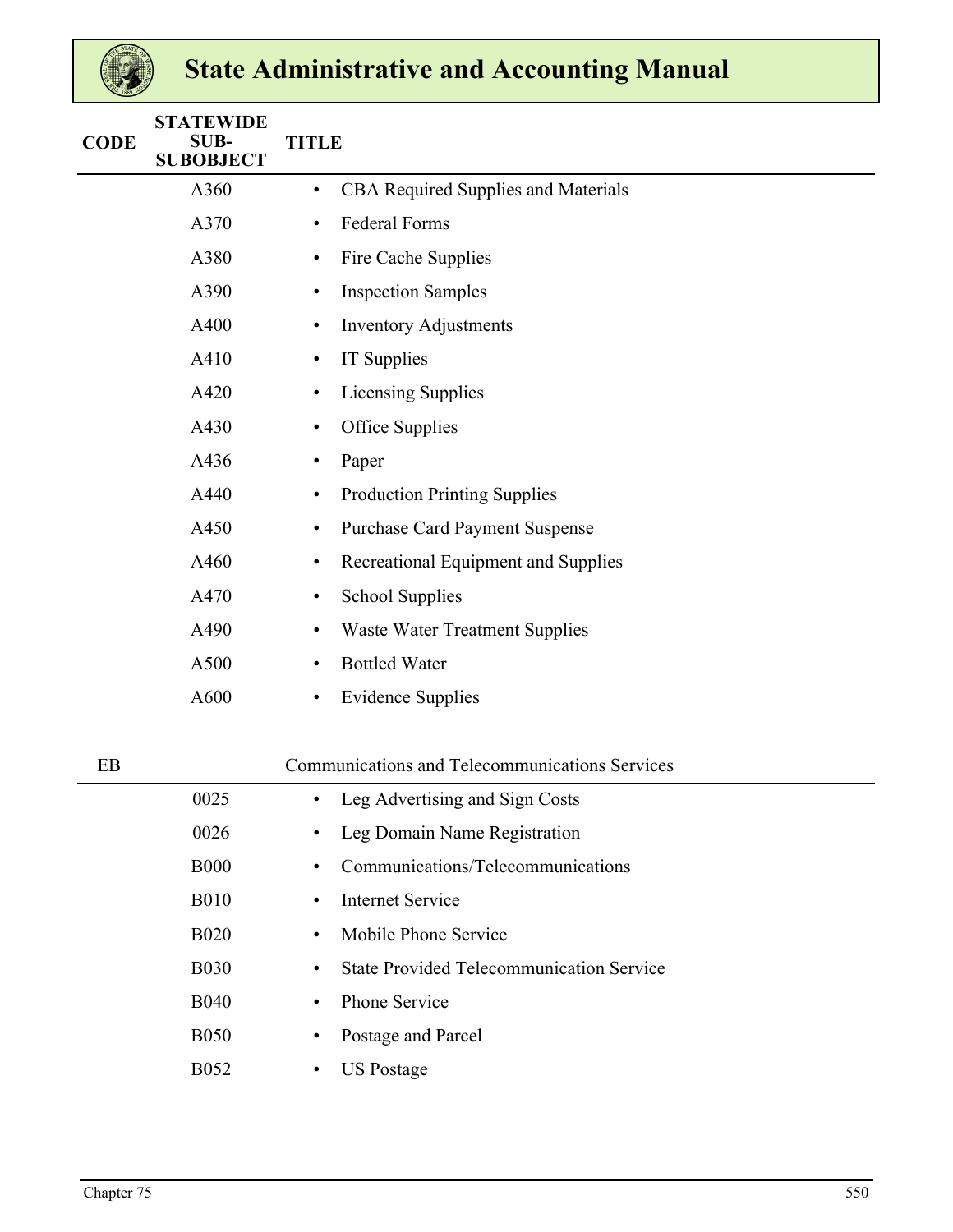| 2889        |                                              |                                                      |
|-------------|----------------------------------------------|------------------------------------------------------|
| <b>CODE</b> | <b>STATEWIDE</b><br>SUB-<br><b>SUBOBJECT</b> | <b>TITLE</b>                                         |
|             | <b>B060</b>                                  | <b>Other Communications</b><br>$\bullet$             |
|             |                                              |                                                      |
| EC          |                                              | Utilities                                            |
|             | C <sub>000</sub>                             | <b>Utilities</b><br>$\bullet$                        |
|             | C010                                         | Diesel Heating or Generators<br>$\bullet$            |
|             | C <sub>020</sub>                             | Electricity<br>$\bullet$                             |
|             | C030                                         | Heating Oil<br>$\bullet$                             |
|             | C040                                         | Natural Gas<br>$\bullet$                             |
|             | C050                                         | Propane<br>$\bullet$                                 |
|             | C060                                         | Data and Document Destruction<br>$\bullet$           |
|             | C070                                         | Garbage<br>$\bullet$                                 |
|             | C080                                         | Recycling<br>$\bullet$                               |
|             | C090                                         | Sewer<br>$\bullet$                                   |
|             | C100                                         | Waste Water Treatment and Disposal<br>$\bullet$      |
|             | C110                                         | Water<br>$\bullet$                                   |
|             | C120                                         | Cable TV<br>$\bullet$                                |
| <b>ED</b>   |                                              | Rentals and Leases - Land and Buildings              |
|             | D <sub>00</sub>                              | Rentals and Leases - Land and Buildings<br>$\bullet$ |
|             | D010                                         | <b>Buildings Long Term</b><br>$\bullet$              |
|             | D <sub>0</sub> 20                            | <b>Buildings Short Term</b><br>$\bullet$             |
|             | D030                                         | <b>State Agency Buildings</b><br>$\bullet$           |
|             | D040                                         | Land<br>$\bullet$                                    |
|             | D050                                         | Parking<br>$\bullet$                                 |
|             | D <sub>060</sub>                             | Storage or Space<br>$\bullet$                        |
|             | D <sub>200</sub>                             | Lease Principal<br>$\bullet$                         |
|             | D201                                         | Lease Interest<br>$\bullet$                          |
|             |                                              |                                                      |

 $\left( \frac{1}{2} \right)$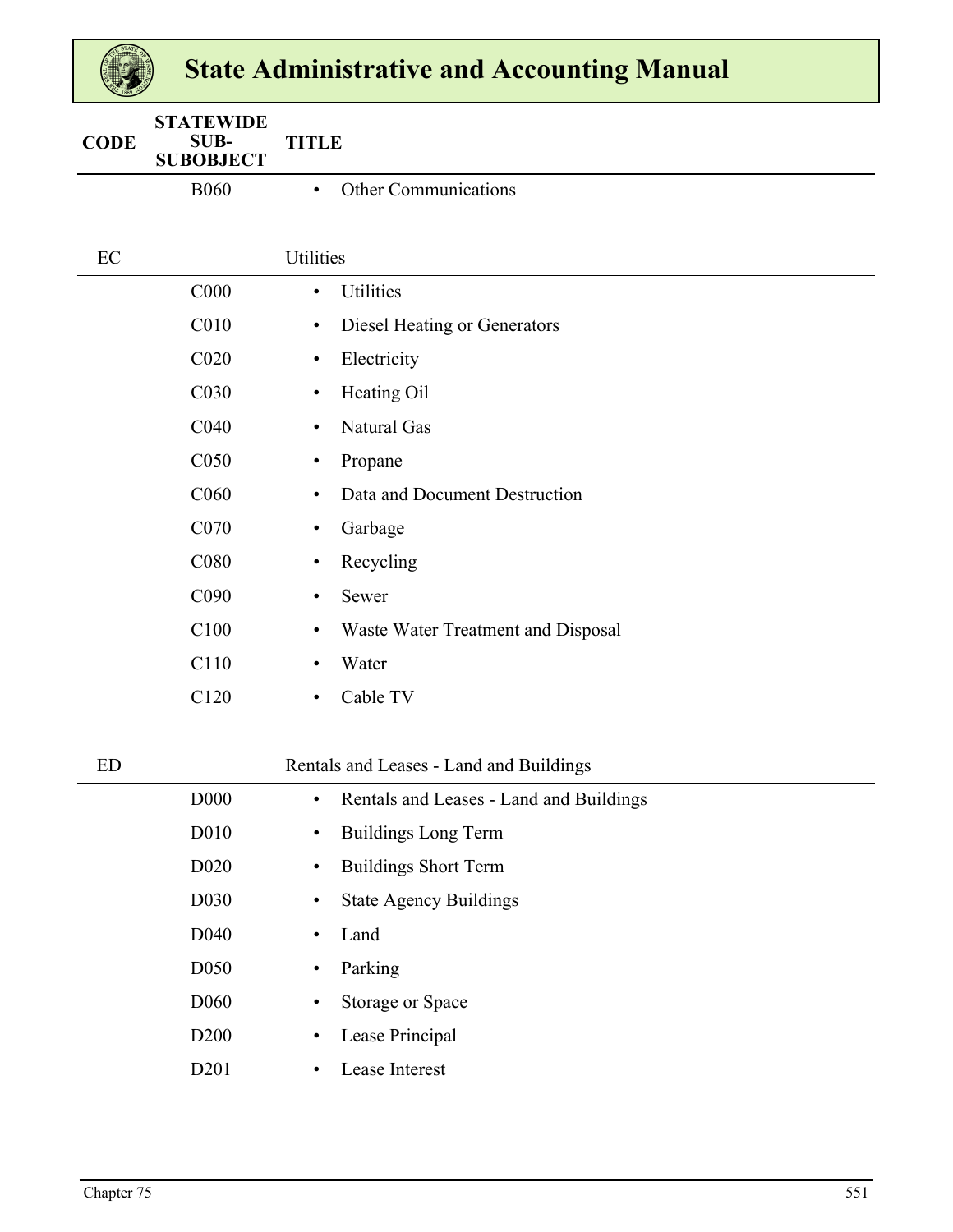| <b>CODE</b> | <b>STATEWIDE</b><br><b>SUB-</b><br><b>SUBOBJECT</b> | <b>TITLE</b>                                           |
|-------------|-----------------------------------------------------|--------------------------------------------------------|
|             | D <sub>2</sub> 0 <sub>2</sub>                       | Variable Lease Payment<br>$\bullet$                    |
|             | D <sub>203</sub>                                    | Other Lease Payment<br>$\bullet$                       |
|             |                                                     |                                                        |
| EE          |                                                     | Repairs, Alterations, and Maintenance                  |
|             |                                                     |                                                        |
|             | <b>E000</b>                                         | Repairs, Alterations and Maintenance<br>$\bullet$      |
|             | E010                                                | <b>Building</b><br>$\bullet$                           |
|             | E020                                                | Leasehold Improvements<br>$\bullet$                    |
|             | E030                                                | Transportation<br>$\bullet$                            |
|             | E040                                                | Equipment<br>$\bullet$                                 |
|             | E050                                                | IT Equipment<br>$\bullet$                              |
|             | E060                                                | Radio Equipment<br>$\bullet$                           |
|             | E070                                                | <b>Security Equipment</b><br>$\bullet$                 |
|             | E080                                                | <b>Building - Maintenance Agreements</b><br>$\bullet$  |
|             | E090                                                | <b>Equipment - Maintenance Agreements</b><br>$\bullet$ |
|             | E100                                                | Grounds<br>$\bullet$                                   |
|             | E110                                                | IT Equipment - Maintenance Agreements<br>$\bullet$     |
|             | E120                                                | Furniture<br>$\bullet$                                 |
|             |                                                     |                                                        |

| EF |                   | Printing and Reproduction                   |  |
|----|-------------------|---------------------------------------------|--|
|    | 8000              | Printing: CAS No Indirect Rate<br>$\bullet$ |  |
|    | <b>F000</b>       | Printing and Reproduction<br>$\bullet$      |  |
|    | F010              | Forms<br>$\bullet$                          |  |
|    | F <sub>020</sub>  | <b>Fusion Stamps</b><br>$\bullet$           |  |
|    | F <sub>0</sub> 30 | Publications<br>$\bullet$                   |  |
|    | F <sub>040</sub>  | <b>Training Materials</b><br>٠              |  |
|    | F <sub>070</sub>  | Washington Administrative Code<br>٠         |  |
|    |                   |                                             |  |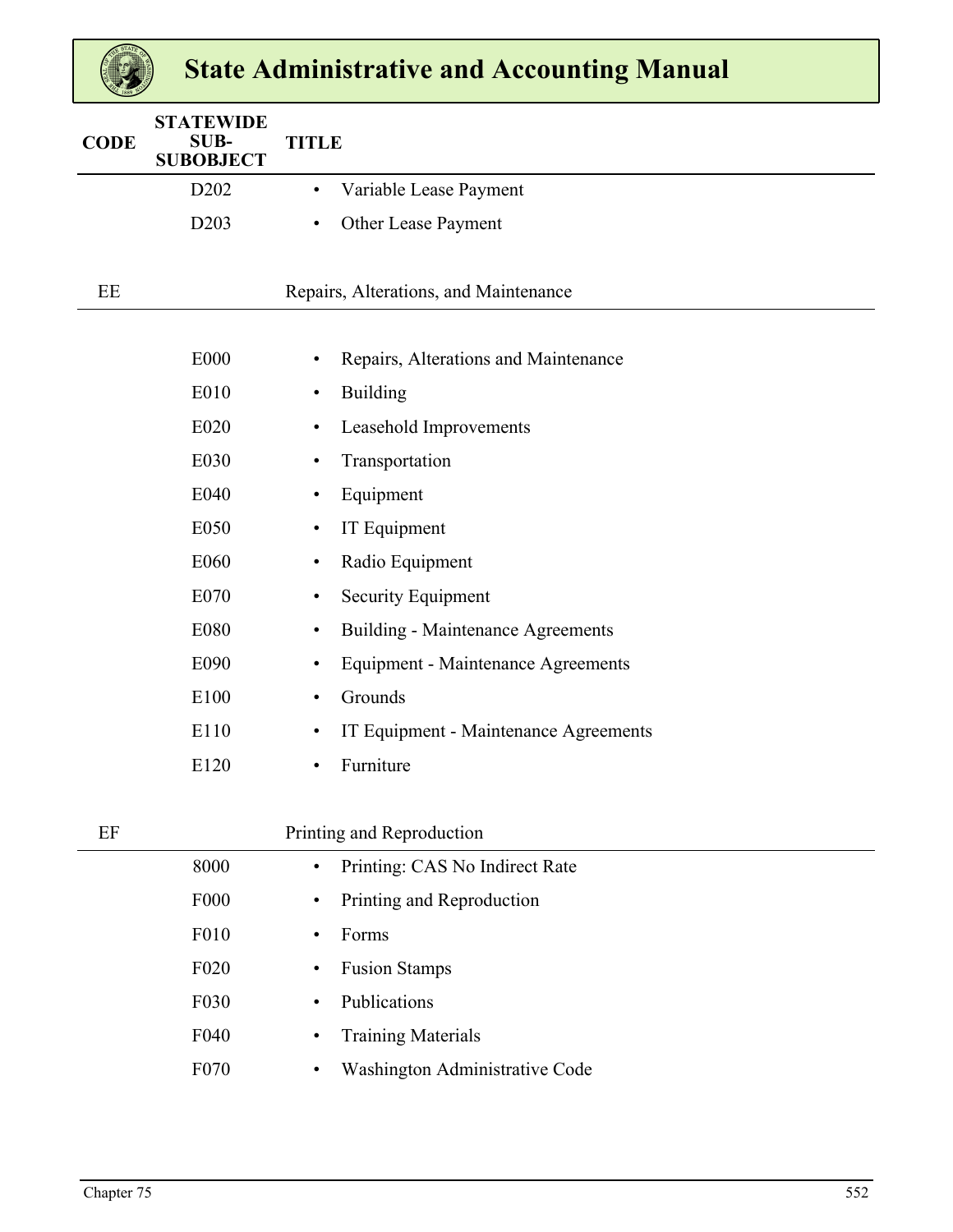| <b>CODE</b> | <b>STATEWIDE</b><br><b>SUB-</b><br><b>SUBOBJECT</b> | <b>TITLE</b>                                          |
|-------------|-----------------------------------------------------|-------------------------------------------------------|
|             | F080                                                | Revised Code of Washington<br>٠                       |
|             | F090                                                | <b>Selected Titles</b><br>٠                           |
|             | F100                                                | Washington State Register<br>$\bullet$                |
|             | F110                                                | <b>Session Law</b><br>$\bullet$                       |
|             |                                                     |                                                       |
| EG          |                                                     | <b>Employee Professional Development and Training</b> |
|             | 8000                                                | Training: CAS No Indirect Rate<br>٠                   |
|             | G000                                                | Employee Professional Development $&$ Training<br>٠   |
|             | G010                                                | Conferences<br>$\bullet$                              |
|             | G020                                                | Dues/Membership Fees<br>٠                             |
|             | G030                                                | <b>Employee Recognition Nontaxable</b><br>٠           |
|             | G040                                                | <b>Firing Range Fees</b><br>٠                         |
|             | G050                                                | <b>Training Expenses</b><br>٠                         |
|             | G060                                                | <b>Tuition Reimbursement</b><br>$\bullet$             |
|             |                                                     |                                                       |
| EH          |                                                     | Rentals and Leases - Furnishings and Equipment        |
|             | H <sub>000</sub>                                    | Rental & Leases - Furniture & Equipment<br>$\bullet$  |
|             | H <sub>0</sub> 70                                   | Aircraft Rental / Leases                              |
|             | H080                                                | Computer Rental / Leases                              |
|             | H <sub>090</sub>                                    | Conference, Exhibit and Meeting Space<br>$\bullet$    |
|             | H100                                                | <b>Cylinder Rentals</b><br>٠                          |
|             | H120                                                | Equipment Rental / Leases Long Term<br>$\bullet$      |
|             | H130                                                | Equipment Rental / Leases Short Term<br>$\bullet$     |
|             | H140                                                | Managed Print Services (MPS)<br>٠                     |
|             | H150                                                | Managed Print Services (MPS) - Overages<br>$\bullet$  |
|             | H160                                                | Multi Function Device Lease Long Term<br>$\bullet$    |
|             | H165                                                | Multi Function Device - Overages<br>$\bullet$         |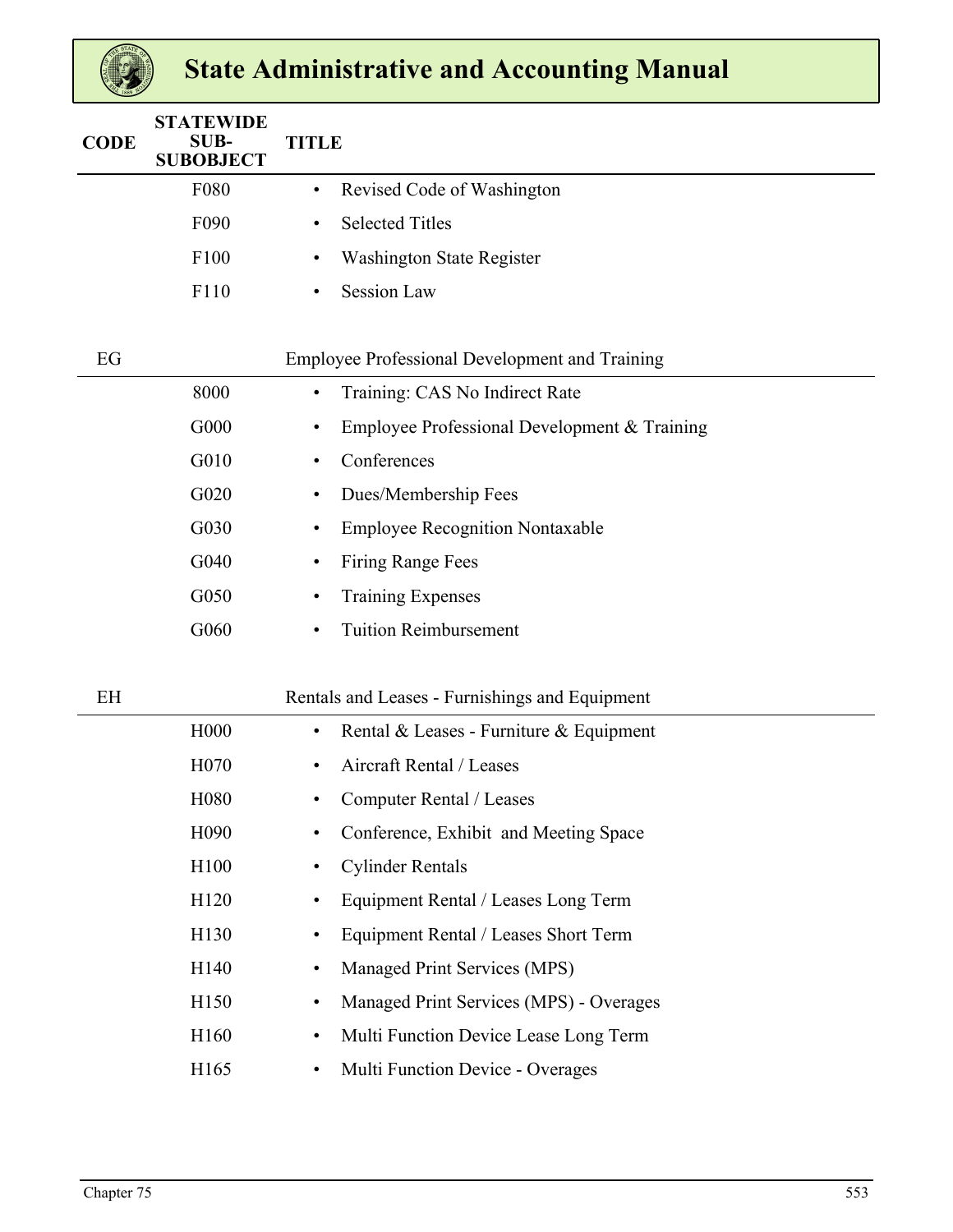| <b>CODE</b> | <b>STATEWIDE</b><br><b>SUB-</b><br><b>SUBOBJECT</b> | <b>TITLE</b> |                                        |  |  |  |  |  |  |  |  |  |
|-------------|-----------------------------------------------------|--------------|----------------------------------------|--|--|--|--|--|--|--|--|--|
|             | H170                                                | $\bullet$    | Multi Function Device Lease Short Term |  |  |  |  |  |  |  |  |  |
|             | H <sub>200</sub>                                    | $\bullet$    | Lease Principal                        |  |  |  |  |  |  |  |  |  |
|             | H <sub>201</sub>                                    | $\bullet$    | Lease Interest                         |  |  |  |  |  |  |  |  |  |
|             | H <sub>202</sub>                                    | $\bullet$    | Variable Lease Payment                 |  |  |  |  |  |  |  |  |  |
|             | H <sub>203</sub>                                    | $\bullet$    | Other Lease Payment                    |  |  |  |  |  |  |  |  |  |
| EI          |                                                     |              | <b>Retailer Commissions</b>            |  |  |  |  |  |  |  |  |  |
|             | 2650                                                | $\bullet$    | <b>Retailer Selling Bonus</b>          |  |  |  |  |  |  |  |  |  |
|             | <b>I000</b>                                         | $\bullet$    | <b>Retailer Commissions</b>            |  |  |  |  |  |  |  |  |  |
| EJ          |                                                     |              | Subscriptions                          |  |  |  |  |  |  |  |  |  |
|             | <b>J000</b>                                         | $\bullet$    | Subscriptions                          |  |  |  |  |  |  |  |  |  |
|             | J010                                                | $\bullet$    | Online Subscription                    |  |  |  |  |  |  |  |  |  |
|             | J020                                                | $\bullet$    | Online Legal Research Services         |  |  |  |  |  |  |  |  |  |
| EK          |                                                     |              | <b>Facilities and Services</b>         |  |  |  |  |  |  |  |  |  |
|             | <b>K000</b>                                         | $\bullet$    | <b>Facilities and Services</b>         |  |  |  |  |  |  |  |  |  |
|             | K010                                                | $\bullet$    | <b>Finance Cost Recovery</b>           |  |  |  |  |  |  |  |  |  |
|             | K020                                                | ٠            | <b>Consolidated Mail Services</b>      |  |  |  |  |  |  |  |  |  |
|             | K030                                                | $\bullet$    | <b>Campus Rent and Utilities</b>       |  |  |  |  |  |  |  |  |  |
|             | K040                                                | $\bullet$    | Mainframe Print Services               |  |  |  |  |  |  |  |  |  |
|             | K050                                                | $\bullet$    | Other Central Service Billing Charges  |  |  |  |  |  |  |  |  |  |
|             | K060                                                | $\bullet$    | <b>Parking Services</b>                |  |  |  |  |  |  |  |  |  |
|             | K070                                                | $\bullet$    | Procurement Fee                        |  |  |  |  |  |  |  |  |  |
|             | K080                                                | ٠            | Public and Historic Facilities         |  |  |  |  |  |  |  |  |  |
|             | K090                                                | $\bullet$    | Real Estate Services                   |  |  |  |  |  |  |  |  |  |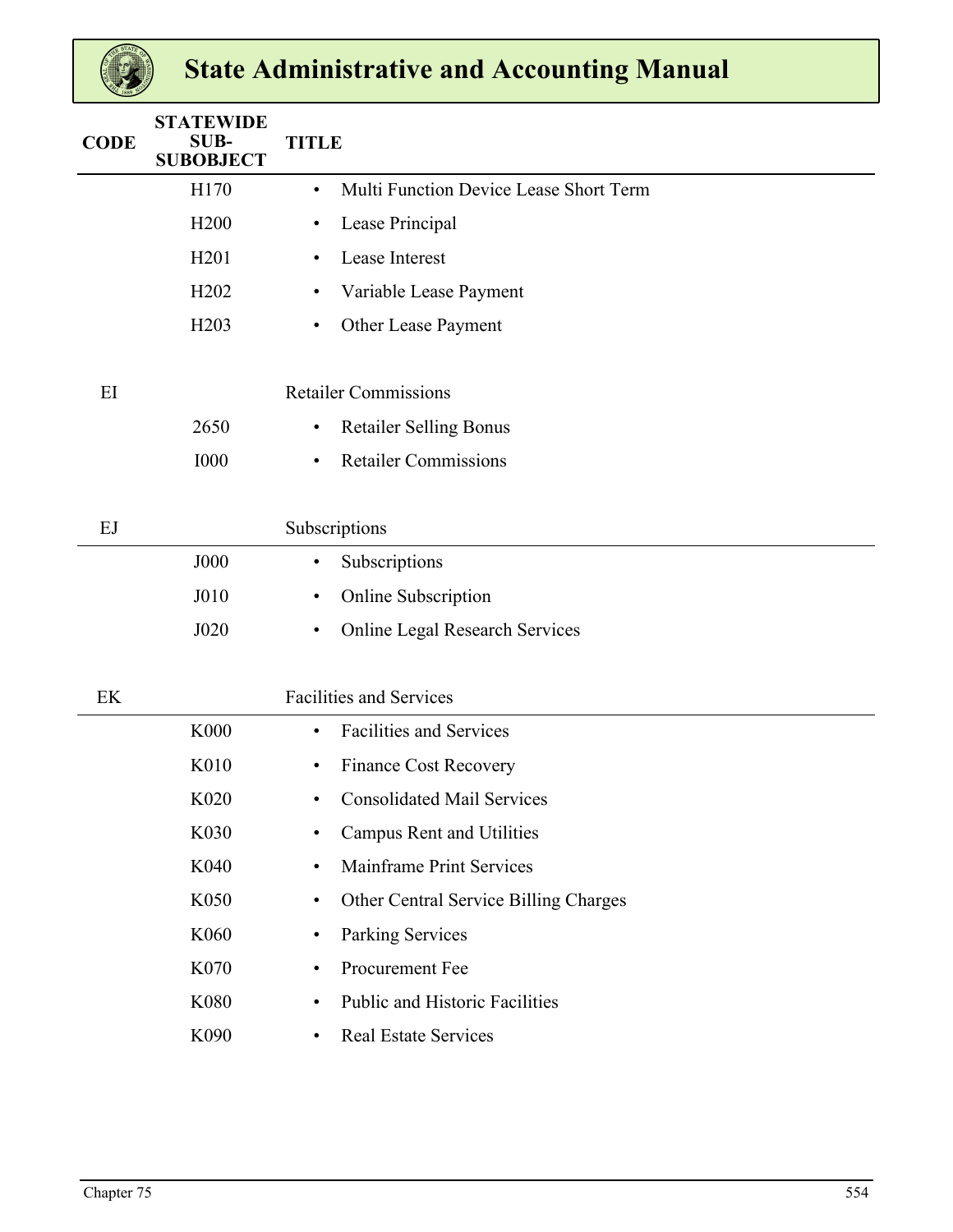| <b>CODE</b> | <b>STATEWIDE</b><br><b>SUB-</b><br><b>SUBOBJECT</b> | <b>TITLE</b>                                         |  |  |  |  |  |  |  |  |
|-------------|-----------------------------------------------------|------------------------------------------------------|--|--|--|--|--|--|--|--|
| EL          |                                                     | Data Processing Services (Interagency)               |  |  |  |  |  |  |  |  |
|             | L000                                                | Data Processing Services (Interagency)<br>$\bullet$  |  |  |  |  |  |  |  |  |
|             | L010                                                | <b>Computer Services</b><br>$\bullet$                |  |  |  |  |  |  |  |  |
|             | L020                                                | <b>Enterprise Security</b><br>$\bullet$              |  |  |  |  |  |  |  |  |
|             | L030                                                | <b>Enterprise Systems Rate</b><br>$\bullet$          |  |  |  |  |  |  |  |  |
|             | L040                                                | <b>IT Support Services</b><br>$\bullet$              |  |  |  |  |  |  |  |  |
|             | L050                                                | Office of the Chief Information Officer<br>$\bullet$ |  |  |  |  |  |  |  |  |
|             | L060                                                | Other CTS Services<br>$\bullet$                      |  |  |  |  |  |  |  |  |
|             | L070                                                | <b>State Data Center</b><br>$\bullet$                |  |  |  |  |  |  |  |  |
|             | L080                                                | <b>State Data Network</b><br>$\bullet$               |  |  |  |  |  |  |  |  |
|             | L090                                                | Warrants<br>$\bullet$                                |  |  |  |  |  |  |  |  |
|             | L100                                                | <b>Small Agency IT Support</b><br>$\bullet$          |  |  |  |  |  |  |  |  |
|             | L110                                                | Microsoft M365 Licenses<br>$\bullet$                 |  |  |  |  |  |  |  |  |
|             | L120                                                | <b>Cloud Computing Services</b><br>$\bullet$         |  |  |  |  |  |  |  |  |
| EM          |                                                     | <b>Attorney General Services</b>                     |  |  |  |  |  |  |  |  |
|             | <b>M000</b>                                         | <b>Attorney General Services</b><br>$\bullet$        |  |  |  |  |  |  |  |  |
|             | M010                                                | Special Assistant Attorney General<br>$\bullet$      |  |  |  |  |  |  |  |  |
| EN          |                                                     | <b>Personnel Services</b>                            |  |  |  |  |  |  |  |  |
|             | N000                                                | <b>Personnel Services</b><br>$\bullet$               |  |  |  |  |  |  |  |  |
|             | N010                                                | <b>Collective Bargaining Fee</b><br>$\bullet$        |  |  |  |  |  |  |  |  |
|             | N020                                                | Personnel Services Charges<br>$\bullet$              |  |  |  |  |  |  |  |  |
| EP          |                                                     | Insurance                                            |  |  |  |  |  |  |  |  |
|             | P000                                                | Insurance<br>$\bullet$                               |  |  |  |  |  |  |  |  |
|             | P010                                                | Insurance Expense Commercial<br>$\bullet$            |  |  |  |  |  |  |  |  |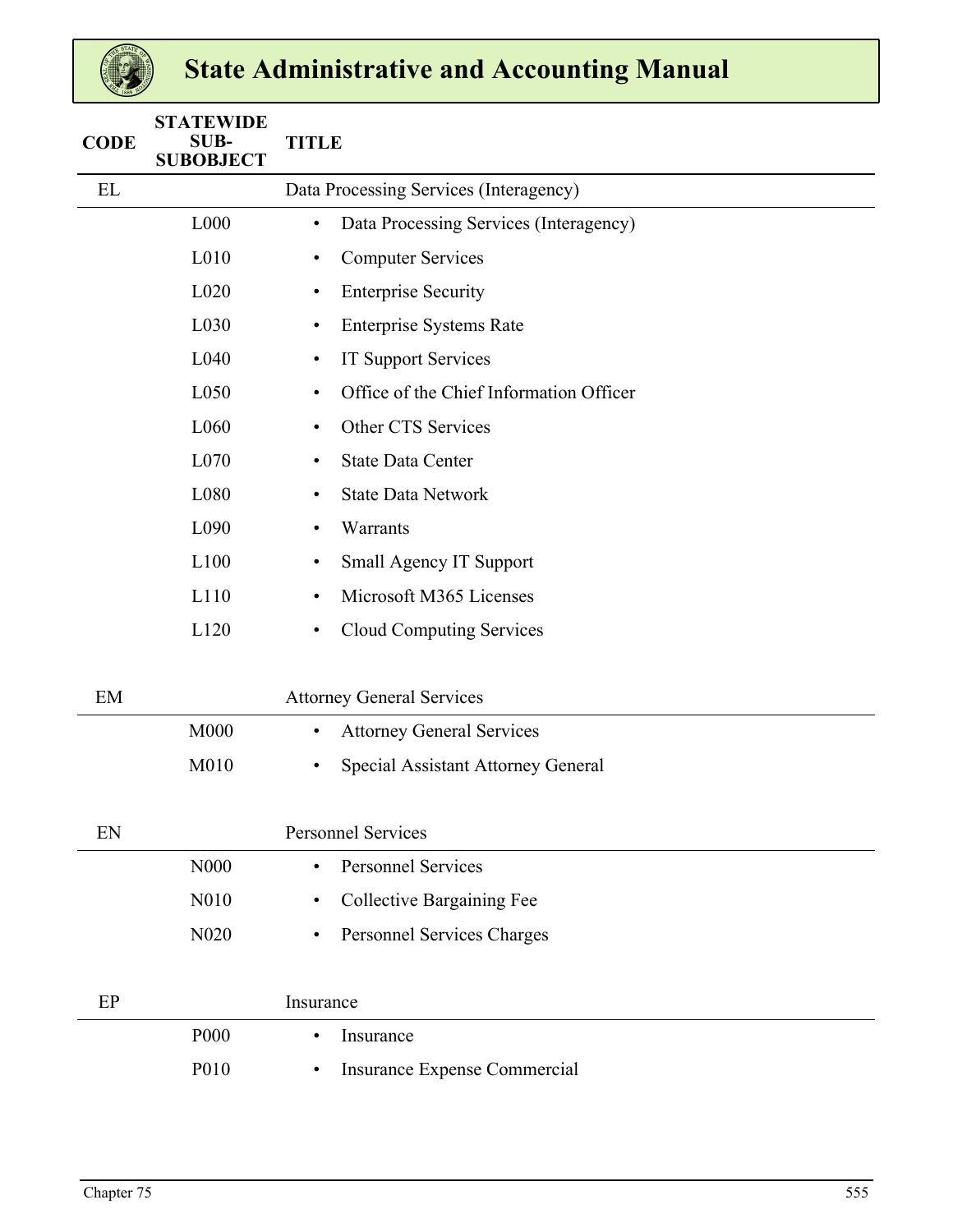| <b>CODE</b> | <b>STATEWIDE</b><br><b>SUB-</b><br><b>SUBOBJECT</b> | <b>TITLE</b>                                         |  |  |  |  |  |  |  |  |  |  |
|-------------|-----------------------------------------------------|------------------------------------------------------|--|--|--|--|--|--|--|--|--|--|
|             | P <sub>020</sub>                                    | Insurance Expense Self Insurance<br>$\bullet$        |  |  |  |  |  |  |  |  |  |  |
|             | P030                                                | Risk Management Insurance Expense Admin<br>$\bullet$ |  |  |  |  |  |  |  |  |  |  |
|             |                                                     |                                                      |  |  |  |  |  |  |  |  |  |  |
| ER          |                                                     | <b>Other Routine Contractual Services</b>            |  |  |  |  |  |  |  |  |  |  |
|             | 0001                                                | Contract Payments < \$25K<br>$\bullet$               |  |  |  |  |  |  |  |  |  |  |
|             | 0003                                                | Contractor Reimbursements $\leq$ \$25K<br>٠          |  |  |  |  |  |  |  |  |  |  |
|             | 0100                                                | Interpreter / Translation Services<br>٠              |  |  |  |  |  |  |  |  |  |  |
|             | 0500                                                | <b>Braille and Large Print Services</b><br>$\bullet$ |  |  |  |  |  |  |  |  |  |  |
|             | 1001                                                | Contract Payments > \$25K<br>٠                       |  |  |  |  |  |  |  |  |  |  |
|             | 1003                                                | Contractor Reimbursements > \$25K<br>٠               |  |  |  |  |  |  |  |  |  |  |
|             | 1302                                                | <b>B&amp;G</b> Grounds<br>$\bullet$                  |  |  |  |  |  |  |  |  |  |  |
|             | 1305                                                | B&G Sign Shop<br>$\bullet$                           |  |  |  |  |  |  |  |  |  |  |
|             | 1306                                                | <b>B&amp;G</b> Custodial<br>$\bullet$                |  |  |  |  |  |  |  |  |  |  |
|             | 1307                                                | <b>B&amp;G Floor Crew</b><br>$\bullet$               |  |  |  |  |  |  |  |  |  |  |
|             | 1308                                                | <b>B&amp;G</b> Refuse/Recycle<br>٠                   |  |  |  |  |  |  |  |  |  |  |
|             | 1341                                                | <b>B&amp;G</b> Fire Suppression<br>$\bullet$         |  |  |  |  |  |  |  |  |  |  |
|             | 1342                                                | <b>BA Powerhouse</b><br>$\bullet$                    |  |  |  |  |  |  |  |  |  |  |
|             | 1344                                                | <b>B&amp;G</b> Fire Alarm<br>$\bullet$               |  |  |  |  |  |  |  |  |  |  |
|             | 1346                                                | <b>B&amp;G</b> Light Crew<br>٠                       |  |  |  |  |  |  |  |  |  |  |
|             | 1352                                                | B&G Card Key/Hard Key                                |  |  |  |  |  |  |  |  |  |  |
|             | 1353                                                | <b>B&amp;G</b> Cameras<br>$\bullet$                  |  |  |  |  |  |  |  |  |  |  |
|             | 1400                                                | <b>B&amp;G</b> Related Activities<br>$\bullet$       |  |  |  |  |  |  |  |  |  |  |
|             | 7310                                                | <b>MAC School Districts</b><br>$\bullet$             |  |  |  |  |  |  |  |  |  |  |
|             | 7311                                                | MAC Admin Fee - School Districts<br>٠                |  |  |  |  |  |  |  |  |  |  |
|             | 7312                                                | MAC UMMS Fee - School Districts<br>٠                 |  |  |  |  |  |  |  |  |  |  |
|             | 7320                                                | <b>MAC LHJ's Health Districts</b><br>$\bullet$       |  |  |  |  |  |  |  |  |  |  |
|             | 7321                                                | MAC Admin Fee - LHJs<br>$\bullet$                    |  |  |  |  |  |  |  |  |  |  |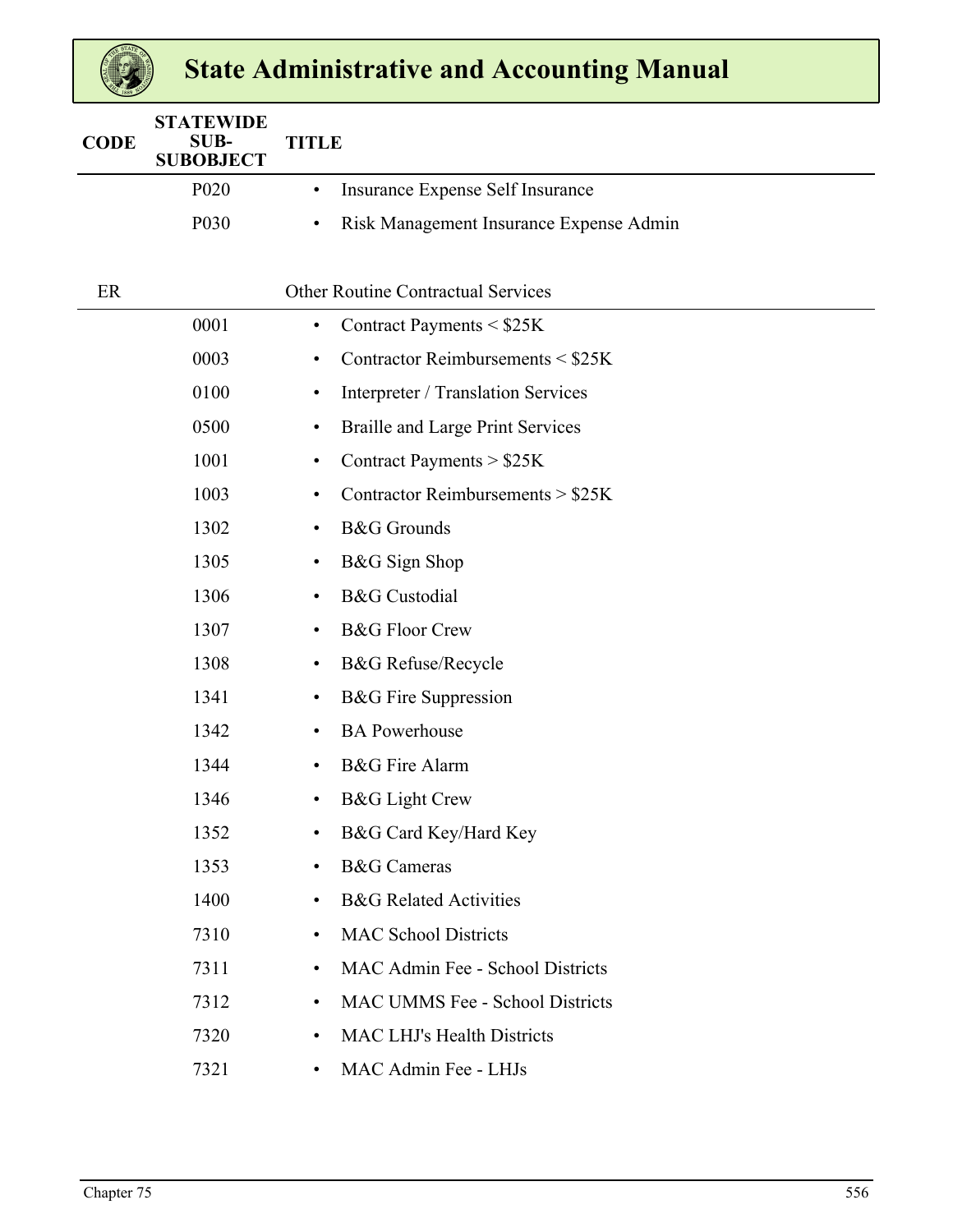| <b>CODE</b> | <b>STATEWIDE</b><br><b>SUB-</b><br><b>SUBOBJECT</b> |           | <b>TITLE</b>                            |  |  |  |  |  |  |  |  |
|-------------|-----------------------------------------------------|-----------|-----------------------------------------|--|--|--|--|--|--|--|--|
|             | 7330                                                | $\bullet$ | <b>MAC</b> Indian Tribes                |  |  |  |  |  |  |  |  |
|             | 7350                                                | $\bullet$ | MAC - DOC                               |  |  |  |  |  |  |  |  |
|             | 7351                                                | $\bullet$ | MAC Admin Fee - DOC                     |  |  |  |  |  |  |  |  |
|             | 7360                                                | $\bullet$ | <b>MAC</b> Outreach                     |  |  |  |  |  |  |  |  |
|             | 7361                                                | $\bullet$ | MAC Admin Fee - Outreach Other          |  |  |  |  |  |  |  |  |
|             | 7362                                                | $\bullet$ | <b>MAC UMMS Fee - Outreach Other</b>    |  |  |  |  |  |  |  |  |
|             | 8100                                                | $\bullet$ | Contractual Services: CAS PassThru Rate |  |  |  |  |  |  |  |  |
|             | <b>PM45</b>                                         | ٠         | <b>B&amp;G</b> Generator PM             |  |  |  |  |  |  |  |  |
|             | <b>PM92</b>                                         | $\bullet$ | M&O Electrical PM                       |  |  |  |  |  |  |  |  |
|             | <b>PM94</b>                                         | $\bullet$ | M&O HVAC PM                             |  |  |  |  |  |  |  |  |
|             | <b>PM95</b>                                         | $\bullet$ | M&O Paint PM                            |  |  |  |  |  |  |  |  |
|             | <b>PM97</b>                                         | $\bullet$ | M&O Environmental PM                    |  |  |  |  |  |  |  |  |
|             | <b>PM98</b>                                         | $\bullet$ | M&O Carpenter PM                        |  |  |  |  |  |  |  |  |
|             | PM9P                                                | $\bullet$ | M&O Plumber PM                          |  |  |  |  |  |  |  |  |
|             | R <sub>000</sub>                                    | ٠         | <b>Other Contractual Services</b>       |  |  |  |  |  |  |  |  |
|             | R011                                                | ٠         | <b>Brokered Interpreter Admin</b>       |  |  |  |  |  |  |  |  |
|             | R012                                                | $\bullet$ | <b>Brokered Interpreter Direct Cost</b> |  |  |  |  |  |  |  |  |
|             | R014                                                | $\bullet$ | Language Interpreters-Spoken in Person  |  |  |  |  |  |  |  |  |
|             | R016                                                | $\bullet$ | Language Interpreters-Spoken Over Phone |  |  |  |  |  |  |  |  |
|             | R018                                                |           | Language Translation-Written            |  |  |  |  |  |  |  |  |
|             | R022                                                | $\bullet$ | Sign Language Interpreter               |  |  |  |  |  |  |  |  |
|             | R024                                                | $\bullet$ | Court Interpreters                      |  |  |  |  |  |  |  |  |
|             | R030                                                | ٠         | Pest and Rodent Control                 |  |  |  |  |  |  |  |  |
|             | R033                                                | ٠         | Pest Control Indoor                     |  |  |  |  |  |  |  |  |
|             | R035                                                | ٠         | Pest Control Outdoor                    |  |  |  |  |  |  |  |  |
|             | R040                                                | ٠         | <b>Training Instructors</b>             |  |  |  |  |  |  |  |  |
|             | R043                                                | ٠         | Training Instructors Defensive Tactics  |  |  |  |  |  |  |  |  |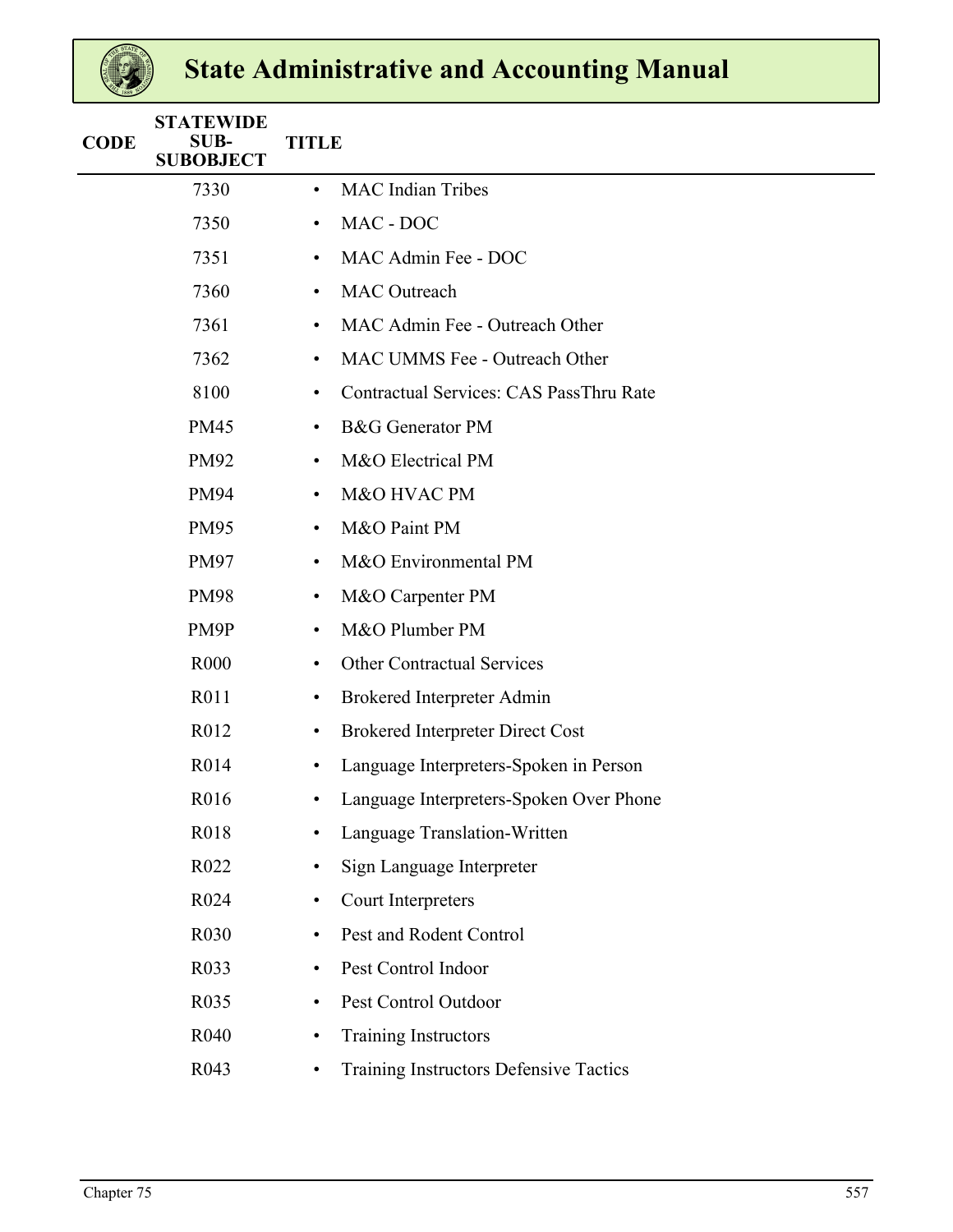| <b>CODE</b> | <b>STATEWIDE</b><br><b>SUB-</b><br><b>SUBOBJECT</b> | <b>TITLE</b>                                         |  |  |  |  |  |  |  |  |  |  |  |  |  |
|-------------|-----------------------------------------------------|------------------------------------------------------|--|--|--|--|--|--|--|--|--|--|--|--|--|
|             | R <sub>045</sub>                                    | Trning Instr Emergency Vehicle Operator<br>$\bullet$ |  |  |  |  |  |  |  |  |  |  |  |  |  |
|             | R047                                                | Training Instructors Firearms<br>$\bullet$           |  |  |  |  |  |  |  |  |  |  |  |  |  |
|             | R <sub>050</sub>                                    | <b>Accreditation Inspections/Audits</b><br>٠         |  |  |  |  |  |  |  |  |  |  |  |  |  |
|             | R <sub>060</sub>                                    | <b>Administrative Services</b><br>٠                  |  |  |  |  |  |  |  |  |  |  |  |  |  |
|             | R070                                                | Architectural and Engineering Services<br>٠          |  |  |  |  |  |  |  |  |  |  |  |  |  |
|             | R080                                                | <b>Contracted Food Services</b><br>٠                 |  |  |  |  |  |  |  |  |  |  |  |  |  |
|             | R081                                                | <b>Contracted Food Services Variable Costs</b><br>٠  |  |  |  |  |  |  |  |  |  |  |  |  |  |
|             | R100                                                | Court Reporting / Transcription<br>$\bullet$         |  |  |  |  |  |  |  |  |  |  |  |  |  |
|             | R110                                                | <b>Digitized Imaging Services</b><br>٠               |  |  |  |  |  |  |  |  |  |  |  |  |  |
|             | R <sub>120</sub>                                    | Electronic Home Monitoring Service Fees<br>$\bullet$ |  |  |  |  |  |  |  |  |  |  |  |  |  |
|             | R <sub>130</sub>                                    | Fire and Security Services<br>٠                      |  |  |  |  |  |  |  |  |  |  |  |  |  |
|             | R <sub>140</sub>                                    | Fire Protection and Inspection Services<br>$\bullet$ |  |  |  |  |  |  |  |  |  |  |  |  |  |
|             | R <sub>150</sub>                                    | <b>Grain Assessment Exports</b><br>٠                 |  |  |  |  |  |  |  |  |  |  |  |  |  |
|             | R <sub>160</sub>                                    | Grain Assessment Imports AMA<br>٠                    |  |  |  |  |  |  |  |  |  |  |  |  |  |
|             | R170                                                | Grain Assessment Imports USGSA<br>٠                  |  |  |  |  |  |  |  |  |  |  |  |  |  |
|             | R <sub>180</sub>                                    | <b>Grounds Maintenance Services</b><br>٠             |  |  |  |  |  |  |  |  |  |  |  |  |  |
|             | R <sub>190</sub>                                    | Hazardous Waste Disposal Service<br>٠                |  |  |  |  |  |  |  |  |  |  |  |  |  |
|             | R <sub>200</sub>                                    | <b>Inspection Services</b><br>$\bullet$              |  |  |  |  |  |  |  |  |  |  |  |  |  |
|             | R <sub>2</sub> 10                                   | <b>Institutional Impact Fees</b><br>٠                |  |  |  |  |  |  |  |  |  |  |  |  |  |
|             | R <sub>220</sub>                                    | <b>Investigative Services</b>                        |  |  |  |  |  |  |  |  |  |  |  |  |  |
|             | R230                                                | IT Services<br>$\bullet$                             |  |  |  |  |  |  |  |  |  |  |  |  |  |
|             | R <sub>240</sub>                                    | Janitorial Services<br>$\bullet$                     |  |  |  |  |  |  |  |  |  |  |  |  |  |
|             | R250                                                | <b>Laboratory Services</b><br>$\bullet$              |  |  |  |  |  |  |  |  |  |  |  |  |  |
|             | R <sub>260</sub>                                    | <b>Laundry Services</b><br>$\bullet$                 |  |  |  |  |  |  |  |  |  |  |  |  |  |
|             | R <sub>270</sub>                                    | <b>Litigation Support Services</b><br>$\bullet$      |  |  |  |  |  |  |  |  |  |  |  |  |  |
|             | R280                                                | Media Services<br>$\bullet$                          |  |  |  |  |  |  |  |  |  |  |  |  |  |
|             | R290                                                | Medical Related<br>$\bullet$                         |  |  |  |  |  |  |  |  |  |  |  |  |  |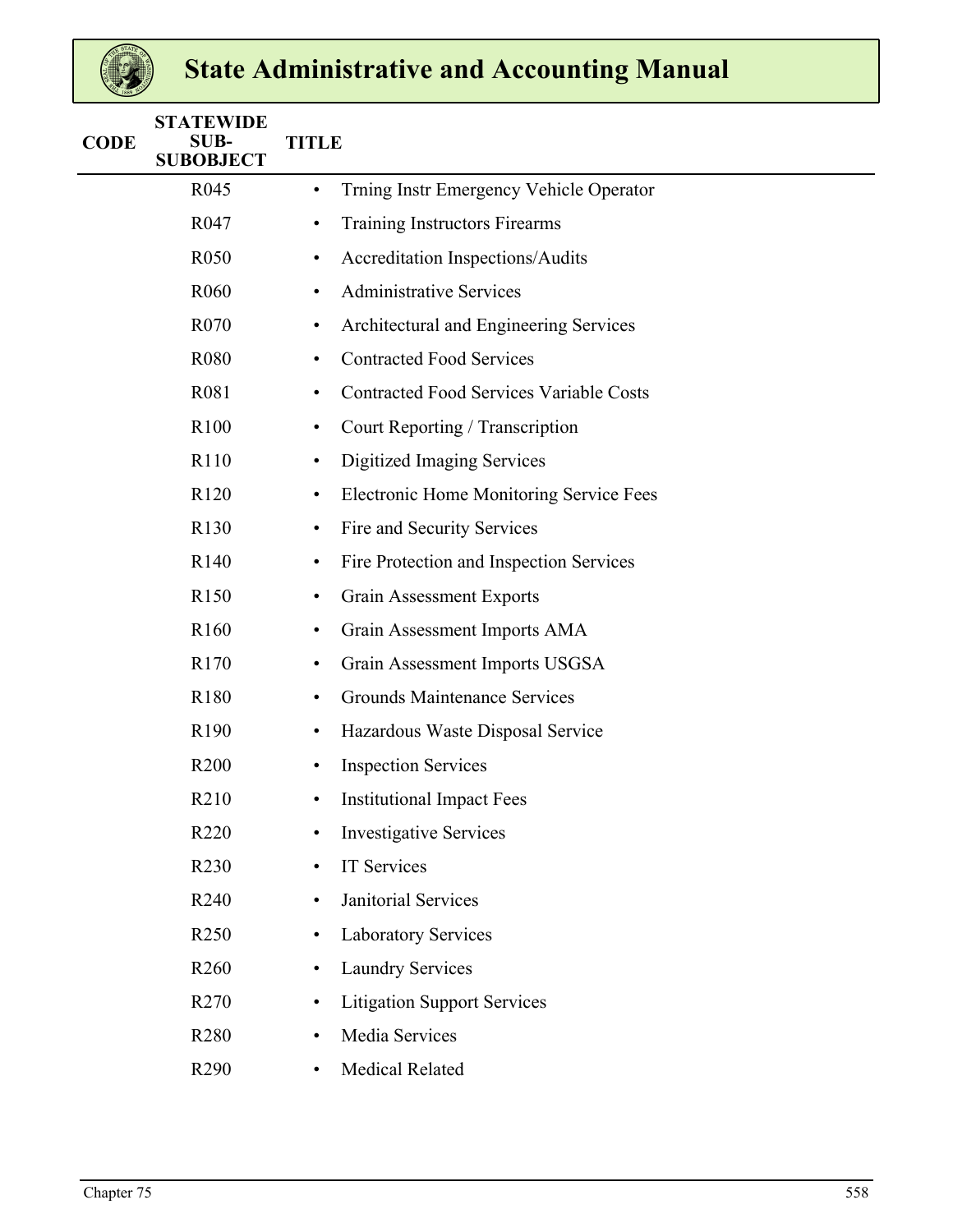| <b>CODE</b> | <b>STATEWIDE</b><br><b>SUB-</b><br><b>SUBOBJECT</b> | <b>TITLE</b>                                                       |
|-------------|-----------------------------------------------------|--------------------------------------------------------------------|
|             | R300                                                | Noxious Weed Control<br>$\bullet$                                  |
|             | R310                                                | Other Court Costs<br>$\bullet$                                     |
|             | R320                                                | <b>Property Management</b><br>$\bullet$                            |
|             | R330                                                | Secured Transportation and Storage<br>$\bullet$                    |
|             | R340                                                | <b>Supervision Fees</b><br>$\bullet$                               |
|             | R350                                                | <b>Trail Grooming</b><br>$\bullet$                                 |
|             | R360                                                | <b>Transportation Contract Services</b><br>$\bullet$               |
|             | R370                                                | Wildfire Suppression-Fire District or Fire Department<br>$\bullet$ |
|             | R371                                                | <b>Fire Mobilization Salaries</b><br>$\bullet$                     |
|             | R372                                                | Fire Mobilization Equipment<br>$\bullet$                           |
|             | R373                                                | Fire Mobilization Cost Share Agreements<br>$\bullet$               |
|             | R374                                                | Wildfire Suppression-Other<br>$\bullet$                            |
|             | R380                                                | Lottery Gaming Vendor Service Fees<br>$\bullet$                    |
|             | R400                                                | Abandoned RV - Towing<br>$\bullet$                                 |
|             | R401                                                | Abandoned RV - Storage<br>$\bullet$                                |
|             | R402                                                | Abandoned RV - Wrecking<br>$\bullet$                               |
|             | SO45                                                | <b>B&amp;G</b> Generator Base<br>$\bullet$                         |
|             | SO92                                                | M&O Electrical Base<br>$\bullet$                                   |
|             | SO94                                                | M&O HVAC Base<br>$\bullet$                                         |
|             | SO95                                                | M&O Paint Base<br>$\bullet$                                        |
|             | SO97                                                | M&O Environmental Base<br>$\bullet$                                |
|             | SO98                                                | M&O Carpenter Base<br>$\bullet$                                    |
|             | SO9P                                                | M&O Plumber Base<br>$\bullet$                                      |
| ES          |                                                     | Vehicle Maintenance and Operating Costs                            |
|             | <b>S000</b>                                         | Vehicle Maintenance & Operating Cost<br>$\bullet$                  |
|             | S010                                                | Aircraft Fuel<br>$\bullet$                                         |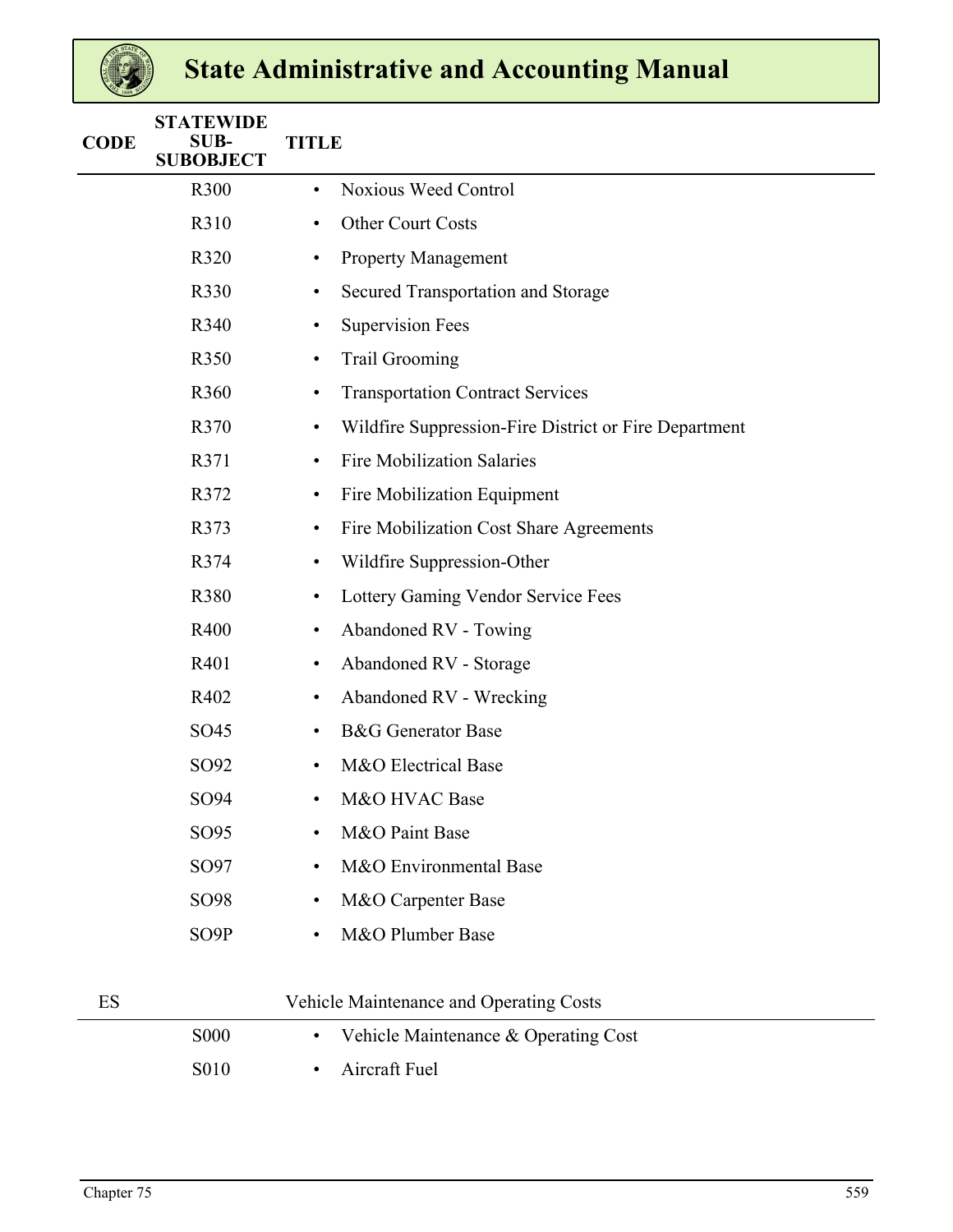| <b>CODE</b> | <b>STATEWIDE</b><br><b>SUB-</b><br><b>SUBOBJECT</b> | <b>TITLE</b>                                                                              |
|-------------|-----------------------------------------------------|-------------------------------------------------------------------------------------------|
|             | S <sub>0</sub> 2 <sub>0</sub>                       | <b>Bulk Diesel</b><br>$\bullet$                                                           |
|             | S030                                                | <b>Bulk Gasoline</b><br>$\bullet$                                                         |
|             | S <sub>040</sub>                                    | Motor Fuel - Diesel<br>٠                                                                  |
|             | S050                                                | Motor Fuel - Gasoline<br>$\bullet$                                                        |
|             | S <sub>06</sub> 0                                   | <b>Agency Equipment Shop Services</b><br>$\bullet$                                        |
|             | S <sub>0</sub> 70                                   | Aircraft Maintenance and Repairs<br>$\bullet$                                             |
|             | S080                                                | Motor Fuel - Alternative Fuels<br>$\bullet$                                               |
|             | S090                                                | <b>Outside Maintenance and Repairs</b><br>$\bullet$                                       |
|             | S100                                                | Parts and Supplies<br>$\bullet$                                                           |
|             |                                                     |                                                                                           |
| ET          |                                                     | <b>Audit Services</b>                                                                     |
|             | <b>T000</b>                                         | <b>Audit Services</b><br>$\bullet$                                                        |
|             |                                                     |                                                                                           |
| EV          |                                                     | <b>Administrative Hearings Services</b>                                                   |
|             | V000                                                | <b>Administrative Hearings Services</b><br>$\bullet$                                      |
|             |                                                     |                                                                                           |
| EW          |                                                     | Archives and Records Management Services                                                  |
|             | W000                                                | Archives & Records Management Services<br>$\bullet$                                       |
|             |                                                     |                                                                                           |
| EX          |                                                     | <b>OMWBE</b> Services                                                                     |
|             | X000                                                | <b>OMWBE</b> Services<br>$\bullet$                                                        |
|             |                                                     |                                                                                           |
| EY          |                                                     | Software Licenses, Maintenance, and Subscription-Based Computing<br>Services              |
|             | Y000                                                | Software Licenses, Maintenance, and Subscription-Based Computing<br>$\bullet$<br>Services |
|             | Y010                                                | <b>Software Licenses</b><br>$\bullet$                                                     |
|             | Y020                                                | Software Maintenance<br>$\bullet$                                                         |
|             | Y040                                                | Software as a Service (SaaS)<br>٠                                                         |
|             |                                                     |                                                                                           |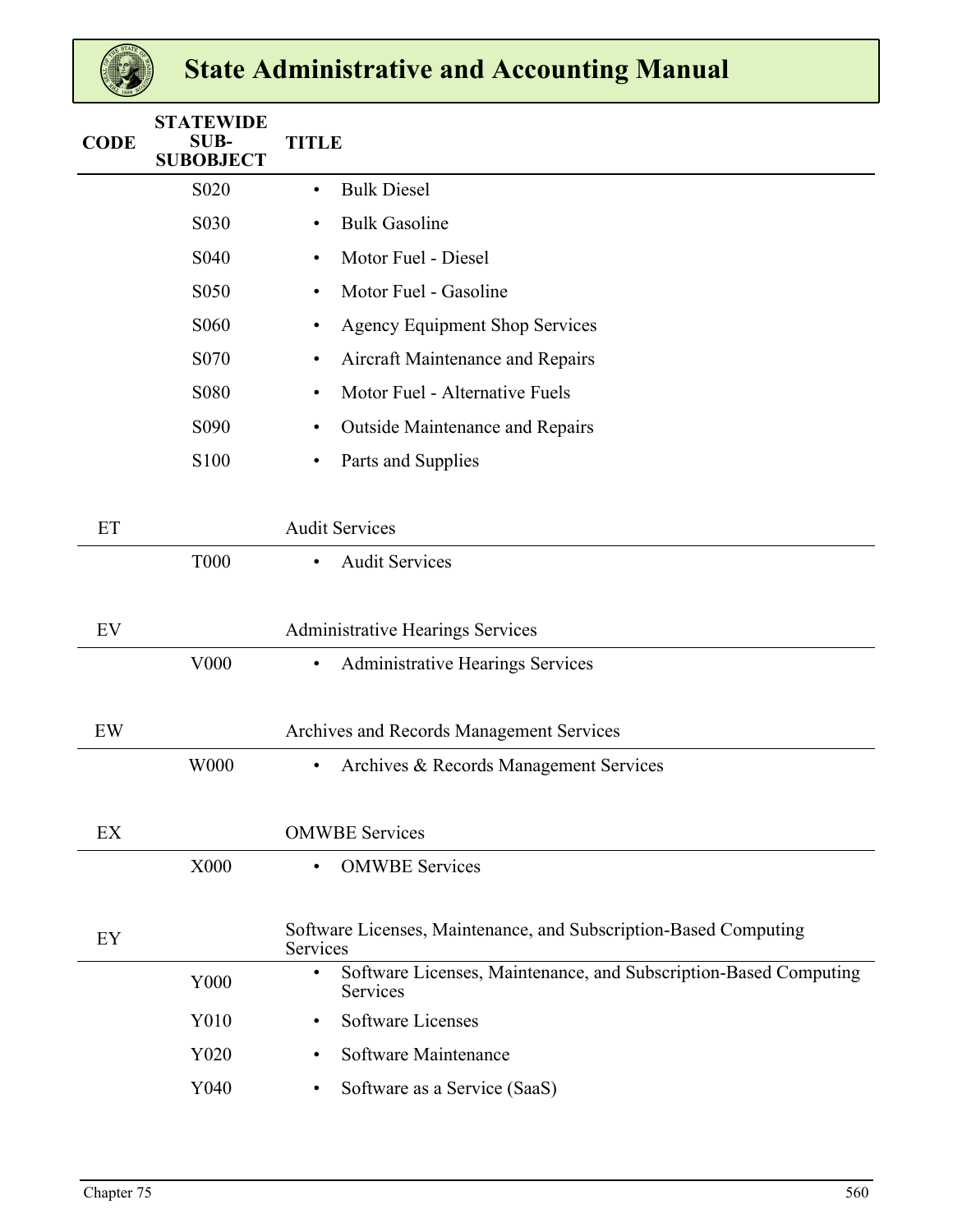| <b>CODE</b> | <b>STATEWIDE</b><br>SUB-<br><b>SUBOBJECT</b> | <b>TITLE</b>                                    |
|-------------|----------------------------------------------|-------------------------------------------------|
|             | Y050                                         | Platform as a Service (PaaS)<br>$\bullet$       |
|             | Y060                                         | Infrastructure as a Service (IaaS)<br>$\bullet$ |
|             | Y200                                         | <b>SBITA</b> Principal<br>$\bullet$             |
|             | Y201                                         | <b>SBITA</b> Interest<br>$\bullet$              |
|             | Y202                                         | Variable SBITA Payments<br>$\bullet$            |
|             | Y203                                         | Other SBITA Payments<br>٠                       |
|             |                                              |                                                 |

| EZ |                  | Other Goods and Services                                                  |
|----|------------------|---------------------------------------------------------------------------|
|    | 0001             | Legislative Members Business Expense<br>$\bullet$                         |
|    | 0024             | <b>Financial Fees</b><br>$\bullet$                                        |
|    | 0025             | Delinquency Fees<br>$\bullet$                                             |
|    | EH <sub>00</sub> | Eligible Hospital Electronic Health Record Incentive Payment<br>$\bullet$ |
|    | EP <sub>00</sub> | Elig Professional Electronic Health Record Incentive Payment<br>$\bullet$ |
|    | Z000             | Other Goods and Services<br>$\bullet$                                     |
|    | Z010             | Advertising<br>$\bullet$                                                  |
|    | Z020             | Advertising - Employment<br>$\bullet$                                     |
|    | Z030             | Commute Trip Reduction<br>$\bullet$                                       |
|    | Z040             | <b>Credit Card Processing Fees</b><br>$\bullet$                           |
|    | Z050             | DDC Respite Care<br>$\bullet$                                             |
|    | Z053             | <b>DDC</b> Stipends<br>$\bullet$                                          |
|    | Z055             | <b>DDC</b> Support Services<br>$\bullet$                                  |
|    | Z060             | <b>DNR</b> Internal Shop Offset<br>$\bullet$                              |
|    | Z070             | Licenses, Permits and Regulatory Fees<br>$\bullet$                        |
|    | Z080             | <b>Notary Costs</b><br>$\bullet$                                          |
|    | Z090             | Other Central Service Billing Charges<br>$\bullet$                        |
|    | Z100             | Permit Parking<br>$\bullet$                                               |
|    | Z110             | Public Disclosure Litigation/Settlements                                  |
|    |                  |                                                                           |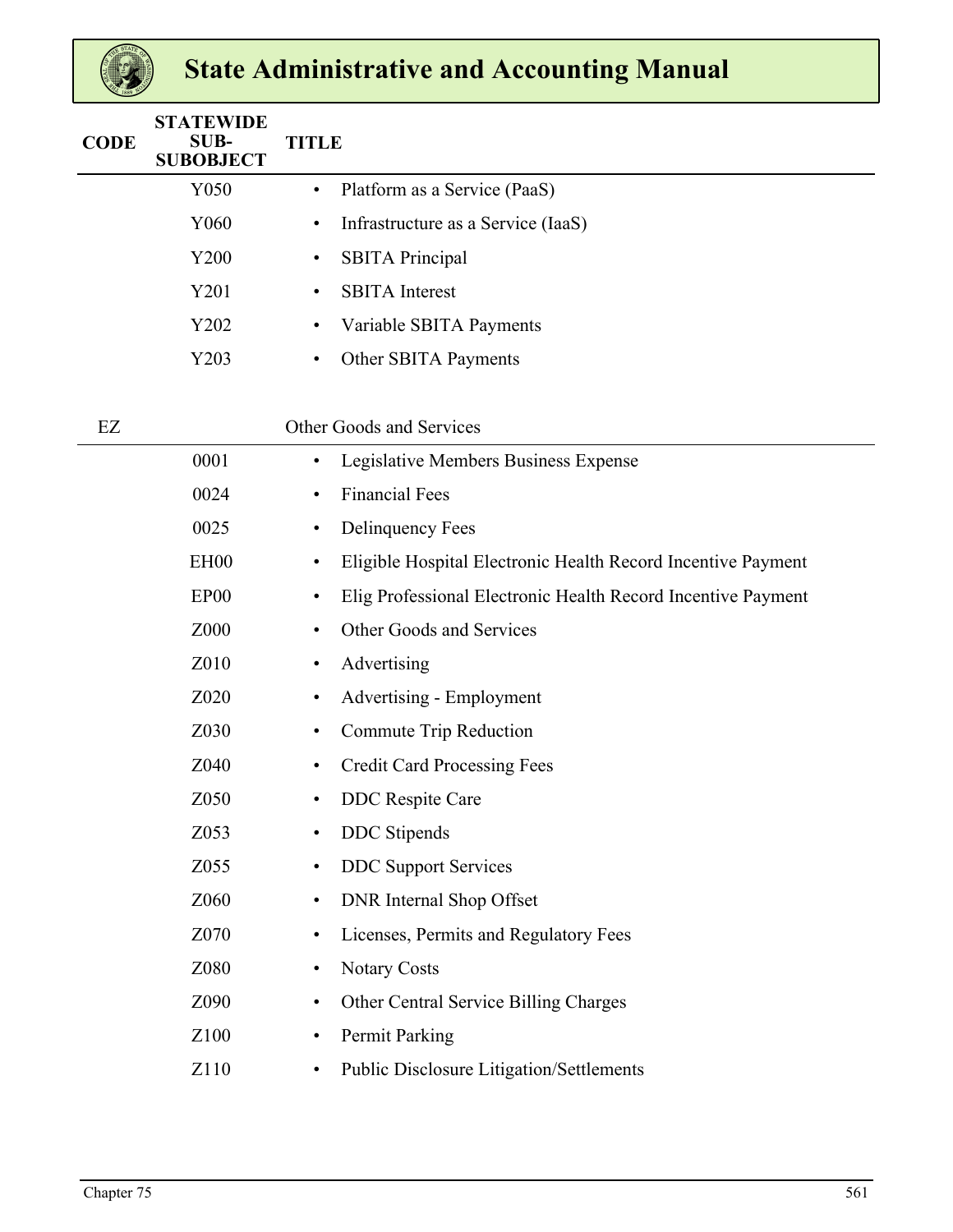| <b>CODE</b> | <b>STATEWIDE</b><br>SUB-<br><b>SUBOBJECT</b> | <b>TITLE</b>                                                                     |  |
|-------------|----------------------------------------------|----------------------------------------------------------------------------------|--|
|             | Z <sub>120</sub>                             | <b>Purchase Card Rebates</b><br>$\bullet$                                        |  |
|             | Z130                                         | Settlement and Other Litigation costs<br>٠                                       |  |
|             | Z140                                         | Vital and Other Records Fees<br>$\bullet$                                        |  |
|             | Z <sub>150</sub>                             | Indeterminate Care Facility/Mental Retardation Tax - Direct Costs<br>$\bullet$   |  |
|             | Z <sub>160</sub>                             | Indeterminate Care Facility/Mental Retardation Tax - Indirect Costs<br>$\bullet$ |  |
|             | Z170                                         | Damaged or Lost Property Non-Employee<br>٠                                       |  |
|             | Z180                                         | Damaged or Lost Property Employee<br>$\bullet$                                   |  |
|             |                                              |                                                                                  |  |

### **F - COST OF GOODS SOLD (Proprietary Funds Only)**

| FA        |             | Net Cost of Goods Sold                 |
|-----------|-------------|----------------------------------------|
|           | A000        | Net Cost of Goods Sold<br>$\bullet$    |
|           |             |                                        |
| FB        |             | Purchases                              |
|           | <b>B000</b> | Purchases<br>$\bullet$                 |
|           | <b>B010</b> | IT License Brokering<br>$\bullet$      |
|           |             |                                        |
| FC        |             | <b>Returned Purchases</b>              |
|           | C000        | <b>Returned Purchases</b><br>$\bullet$ |
|           |             |                                        |
| <b>FD</b> |             | Freight-In                             |
|           | D000        | Freight-In<br>$\bullet$                |
|           |             |                                        |
| $\rm FE$  |             | <b>Discounts</b>                       |
|           | E000        | Discounts<br>$\bullet$                 |
|           |             |                                        |
| $\rm FF$  |             | <b>Inventory Adjustments</b>           |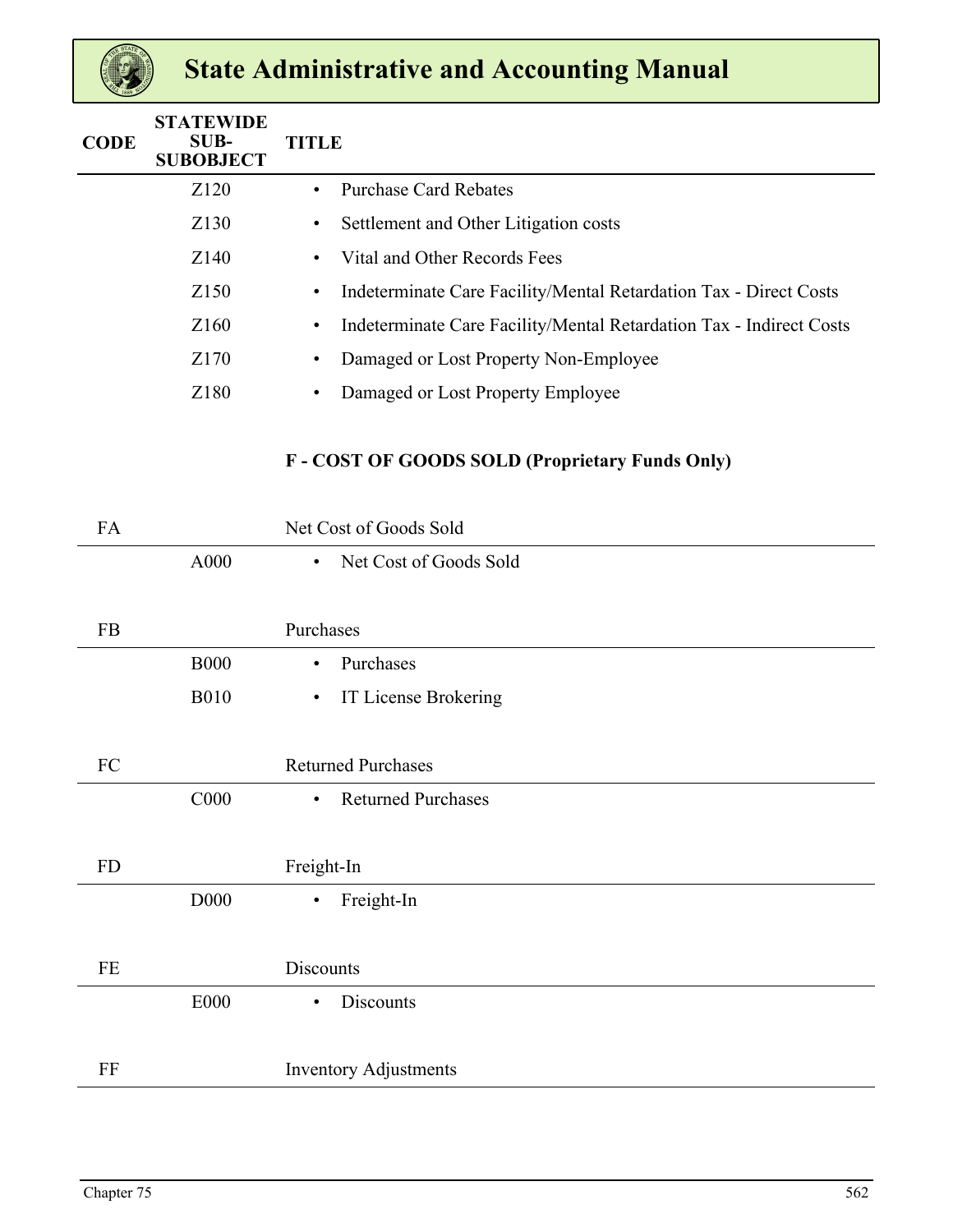| <b>CODE</b> | <b>STATEWIDE</b><br>SUB-<br><b>SUBOBJECT</b> | <b>TITLE</b>                                         |
|-------------|----------------------------------------------|------------------------------------------------------|
|             | <b>F000</b>                                  | <b>Inventory Adjustments</b><br>$\bullet$            |
|             |                                              |                                                      |
| FG          |                                              |                                                      |
|             |                                              | Direct Labor                                         |
|             | G000                                         | Direct Labor<br>$\bullet$                            |
|             |                                              |                                                      |
| <b>FH</b>   |                                              | Raw Materials (Direct Materials)                     |
|             | H000                                         | <b>Raw Materials</b><br>$\bullet$                    |
|             | H010                                         | Discount on Raw Materials<br>٠                       |
|             | H <sub>020</sub>                             | <b>Production Printing</b><br>٠                      |
|             |                                              |                                                      |
| FJ          |                                              | Manufacturing Overhead                               |
|             | <b>J000</b>                                  | Manufacturing Overhead<br>$\bullet$                  |
|             | J010                                         | Direct Consumable Materials<br>٠                     |
|             | J020                                         | <b>Equipment Repair and Maintenance</b><br>$\bullet$ |
|             | J030                                         | <b>Financial Fees</b><br>$\bullet$                   |
|             | J040                                         | <b>Indirect Labor</b><br>$\bullet$                   |
|             | J050                                         | Janitorial Supplies<br>٠                             |
|             | J060                                         | Marketing                                            |
|             | J070                                         | Office Supplies-Administration<br>$\bullet$          |
|             | J080                                         | <b>Purchased Services</b><br>$\bullet$               |
|             | J090                                         | Rentals and Leases<br>$\bullet$                      |
|             | J100                                         | Tools and Equipment-Non Capitalized<br>$\bullet$     |
|             | J110                                         | Training<br>$\bullet$                                |
|             | J120                                         | Vehicle Maintenance and Operating Costs<br>$\bullet$ |
|             | J130                                         | Warranty Expense<br>$\bullet$                        |
|             |                                              |                                                      |

### **G - TRAVEL**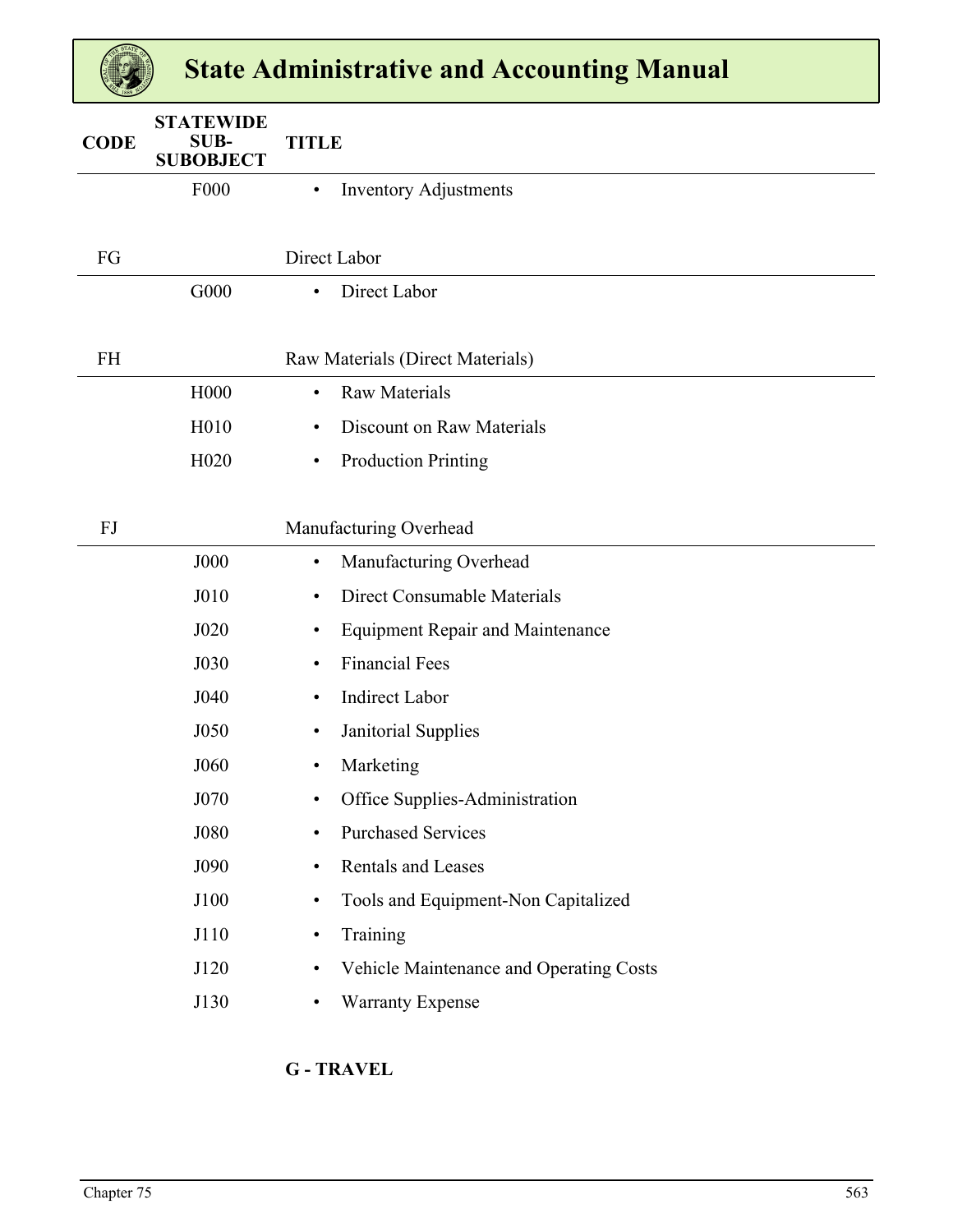| <b>CODE</b> | <b>STATEWIDE</b><br>SUB-<br><b>SUBOBJECT</b> | <b>TITLE</b>                                                   |
|-------------|----------------------------------------------|----------------------------------------------------------------|
|             |                                              |                                                                |
| GA          |                                              | In-State Subsistence and Lodging                               |
|             | A000                                         | In-State Subsistence and Lodging<br>$\bullet$                  |
|             | A010                                         | In-State Meals and Lodging Employee<br>$\bullet$               |
|             | A020                                         | In-State Meals and Lodging Non-Employee<br>٠                   |
|             | A030                                         | In-State Meals and Lodging Boards and Commissions<br>$\bullet$ |
|             | A040                                         | In-State Meals Taxable Boards and Commissions<br>$\bullet$     |
|             | SW41                                         | In-State Meals Taxable Employee<br>$\bullet$                   |
|             |                                              |                                                                |
| <b>GB</b>   |                                              | In-State Air Transportation                                    |
|             | <b>B000</b>                                  | In-State Air Transportation<br>$\bullet$                       |
|             | <b>B010</b>                                  | In-State Air Transportation Employee<br>$\bullet$              |
|             | <b>B020</b>                                  | In-State Air Transportation Non-Employee<br>$\bullet$          |
|             | <b>B030</b>                                  | Air Transportation Boards and Commissions<br>$\bullet$         |
|             | <b>B040</b>                                  | In-State Air Travel Agency Fees<br>$\bullet$                   |
|             |                                              |                                                                |
| GC          |                                              | Private Automobile Mileage                                     |
|             | C000                                         | Private Automobile Mileage<br>$\bullet$                        |
|             | C <sub>010</sub>                             | POV Mileage Employee<br>$\bullet$                              |
|             | C <sub>020</sub>                             | POV Mileage Non-Employee<br>$\bullet$                          |
|             | C030                                         | POV Boards and Commissions<br>$\bullet$                        |
|             | C040                                         | POV Mileage Elective Rate Employee<br>$\bullet$                |
|             | C050                                         | POV Elective Rate Boards and Commissions<br>$\bullet$          |
|             |                                              |                                                                |
| GD          |                                              | Other Travel Expenses                                          |
|             | <b>D000</b>                                  | Other Travel Expenses<br>$\bullet$                             |
|             | D010                                         | In-State Other Travel Expenses Employee<br>٠                   |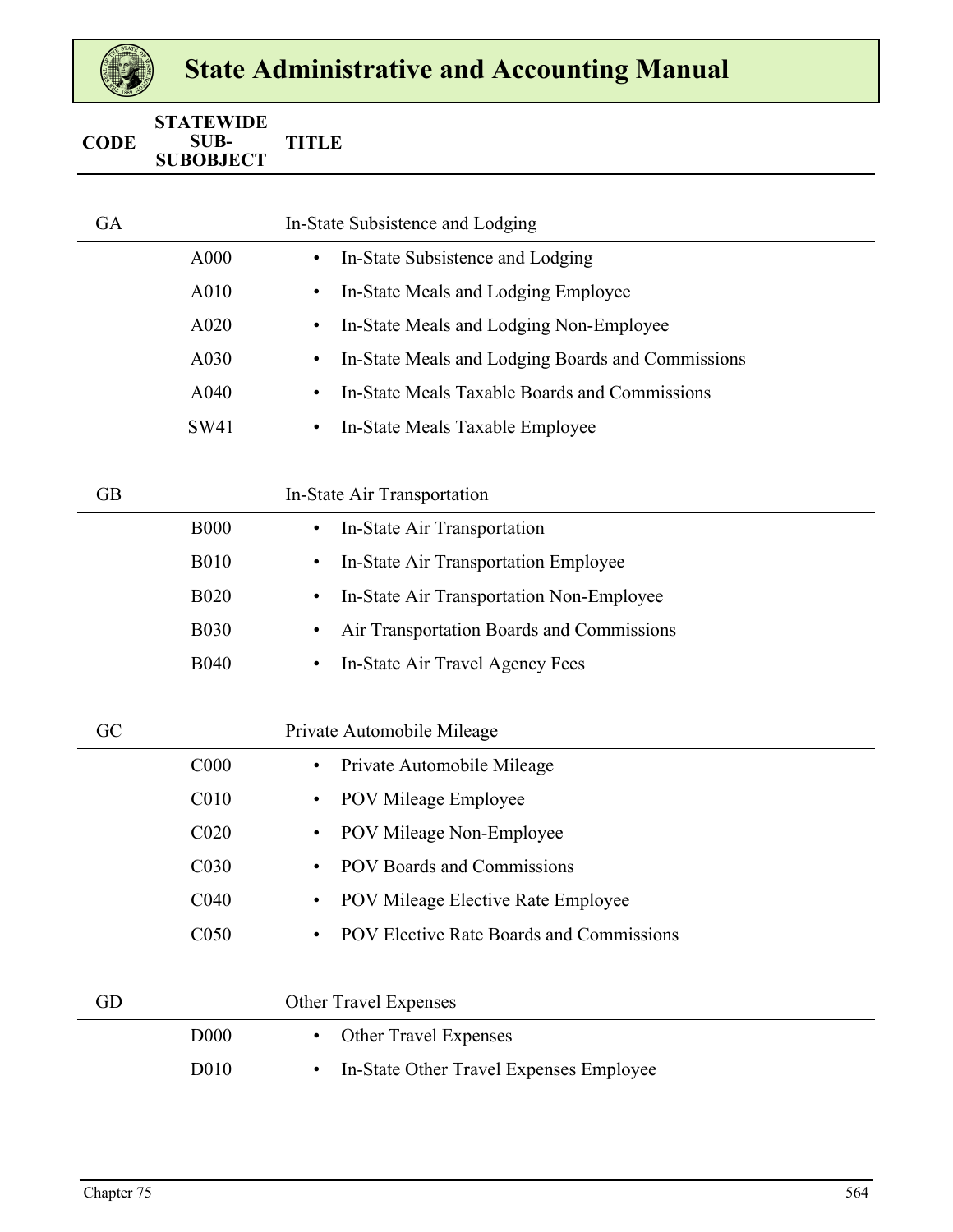| <b>CODE</b> | <b>STATEWIDE</b><br>SUB-<br><b>SUBOBJECT</b> | <b>TITLE</b>                                                           |  |
|-------------|----------------------------------------------|------------------------------------------------------------------------|--|
|             | D <sub>0</sub> 20                            | In-State Other Travel Expenses Non-Employee<br>$\bullet$               |  |
|             | D <sub>0</sub> 30                            | In-State Other Travel Expenses Boards and Commissions<br>$\bullet$     |  |
|             | D040                                         | Out-of-State Other Travel Expenses Employee<br>$\bullet$               |  |
|             | D <sub>050</sub>                             | Out-of-State Other Travel Expenses Non-Employee<br>$\bullet$           |  |
|             | D <sub>060</sub>                             | Out-of-State Other Travel Expenses Boards and Commissions<br>$\bullet$ |  |
|             | D <sub>070</sub>                             | Car Rental<br>$\bullet$                                                |  |
|             | D090                                         | <b>Employee Moving Expenses Taxable</b><br>$\bullet$                   |  |
|             | D100                                         | Foreign Other Travel Expenses Employee<br>$\bullet$                    |  |
|             | D110                                         | Foreign Other Travel Expenses Boards and Commissions<br>$\bullet$      |  |
| <b>GF</b>   |                                              | Out-of-State Subsistence and Lodging                                   |  |
|             | F000                                         | Out-of-State Subsistence and Lodging<br>$\bullet$                      |  |
|             | F010                                         | Out-of-State Meals and Lodging Employee<br>$\bullet$                   |  |
|             | F <sub>020</sub>                             | Out-of-State Meals and Lodging Non Employee<br>$\bullet$               |  |
|             | F030                                         | Out-of-State Meals and Lodging Boards and Commissions<br>$\bullet$     |  |
|             | F040                                         | Out-of-State Meals Taxable Boards and Commissions<br>$\bullet$         |  |
|             | F050                                         | Foreign Travel Meals and Lodging Employee<br>$\bullet$                 |  |
|             | F <sub>060</sub>                             | Foreign Travel Meals & Lodging Boards and Commissions<br>$\bullet$     |  |
|             | <b>SW46</b>                                  | Out-of-State Meals Taxable Employee<br>$\bullet$                       |  |
|             |                                              |                                                                        |  |

| GG |      | Out-of-State Air Transportation                                  |  |
|----|------|------------------------------------------------------------------|--|
|    | G000 | Out-of-State Air Transportation<br>$\bullet$                     |  |
|    | G010 | <b>Out-of-State Air Transportation Employee</b><br>$\bullet$     |  |
|    | G020 | <b>Out-of-State Air Transportation Non-Employee</b><br>$\bullet$ |  |
|    | G030 | Out-of-State Air Fare Boards and Commissions<br>$\bullet$        |  |
|    | G050 | Foreign Travel Airfare Employee                                  |  |
|    | G060 | Foreign Travel Airfare Boards and Commissions<br>$\bullet$       |  |
|    |      |                                                                  |  |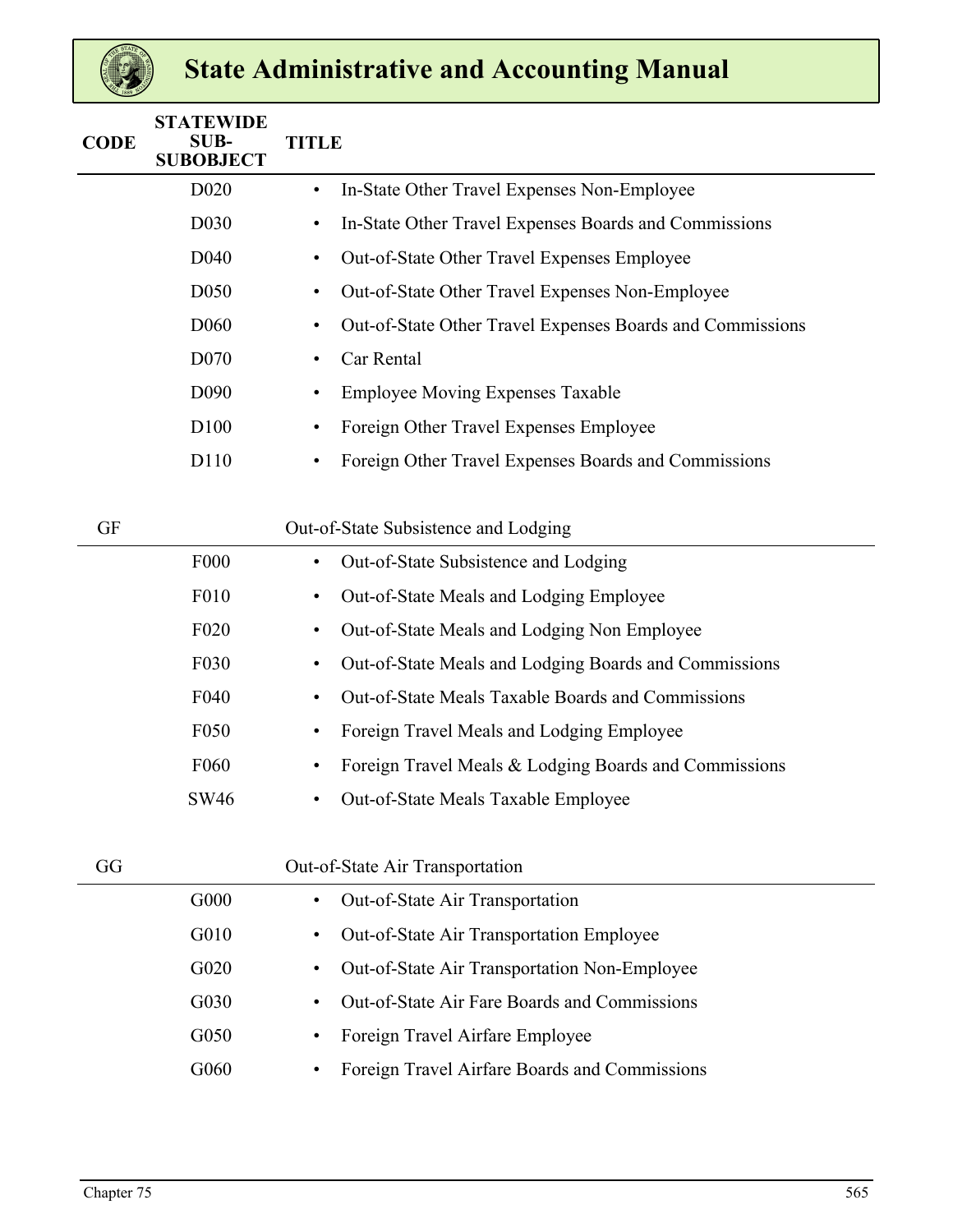| <b>CODE</b> | <b>STATEWIDE</b><br>SUB-<br><b>SUBOBJECT</b> | <b>TITLE</b>                                       |
|-------------|----------------------------------------------|----------------------------------------------------|
|             | G070                                         | Out-of-State Air Travel Agency Fees<br>$\bullet$   |
|             |                                              |                                                    |
| <b>GN</b>   |                                              | <b>Motor Pool Services</b>                         |
|             | N <sub>00</sub>                              | <b>Motor Pool Services</b><br>$\bullet$            |
|             | N <sub>0</sub> 10                            | Motor Pool Services Agency<br>$\bullet$            |
|             | N <sub>040</sub>                             | Motor Pool Services State<br>$\bullet$             |
|             | N <sub>042</sub>                             | Motor Pool Vehicle Overages State<br>٠             |
|             | N <sub>044</sub>                             | Motor Pool Vehicle Daily Rental State<br>$\bullet$ |
|             |                                              |                                                    |

### **J - CAPITAL OUTLAYS**

| JA |      | Noncapitalized Assets                            |
|----|------|--------------------------------------------------|
|    | A000 | Noncapitalized Assets<br>$\bullet$               |
|    | A010 | IT Equipment<br>$\bullet$                        |
|    | A020 | Office Furniture and Equipment<br>٠              |
|    | A030 | Radio Equipment<br>$\bullet$                     |
|    | A040 | Security Equipment<br>$\bullet$                  |
|    | A050 | Specialized Equipment<br>$\bullet$               |
|    | A060 | <b>Telecommunication Equipment</b><br>$\bullet$  |
|    | A070 | Vehicle Equipment<br>$\bullet$                   |
|    | A080 | Buildings and Building Improvements<br>$\bullet$ |
|    | A100 | Household and Living Furnishings<br>$\bullet$    |
|    | A110 | <b>Improvements Other Than Buildings</b><br>٠    |
|    | A120 | Intangible Assets<br>$\bullet$                   |
|    | A130 | Machinery and Tools<br>$\bullet$                 |
|    | A140 | <b>Safety Equipment</b><br>$\bullet$             |
|    | A150 | Weapons and Accessories                          |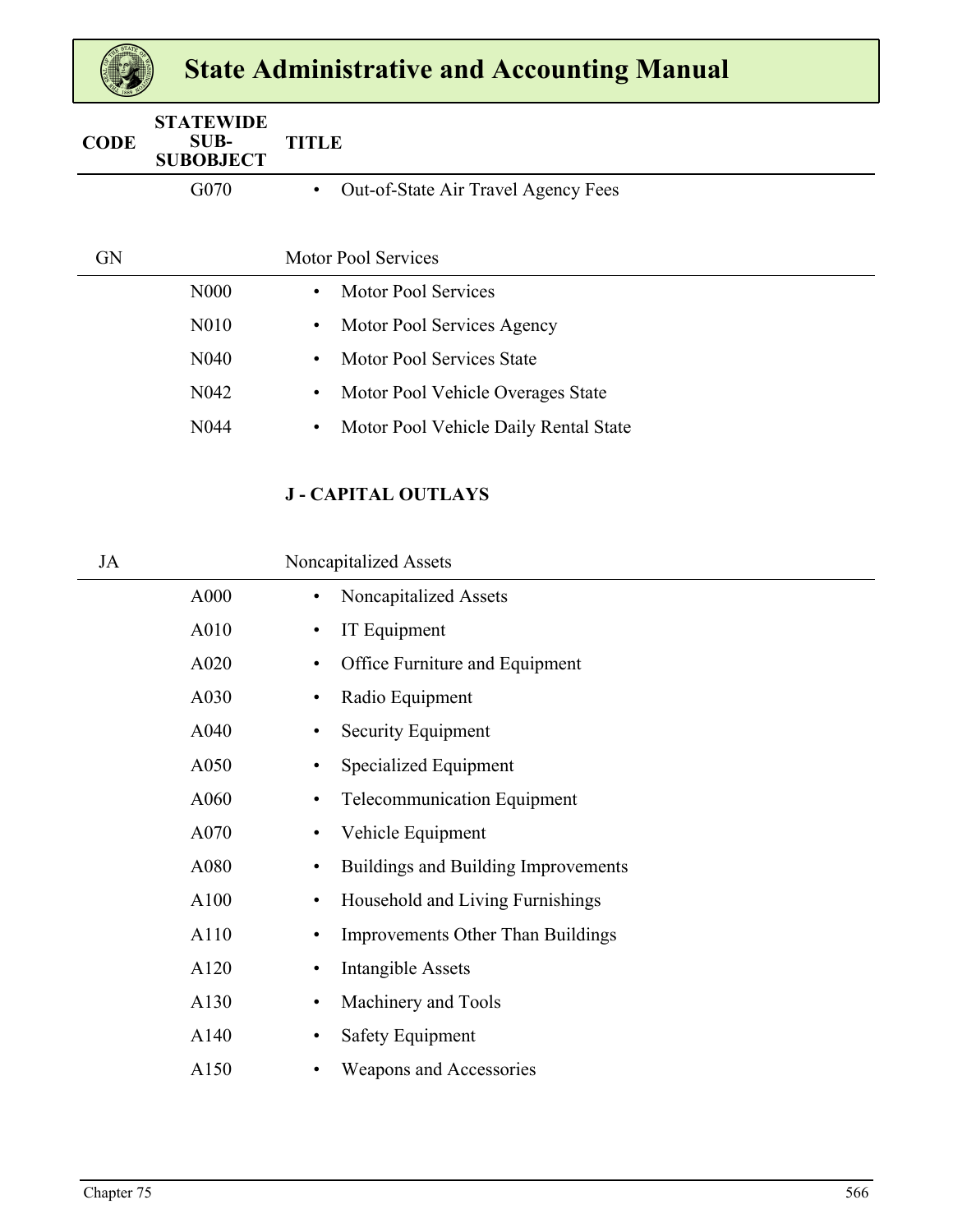| <b>CODE</b> | <b>STATEWIDE</b><br>SUB-<br><b>SUBOBJECT</b> | <b>TITLE</b> |                                    |
|-------------|----------------------------------------------|--------------|------------------------------------|
|             |                                              |              |                                    |
| JB          |                                              |              | Noncapitalized Software            |
|             | <b>B000</b>                                  |              | Noncapitalized Software            |
|             |                                              |              |                                    |
| <b>JC</b>   |                                              |              | Furnishings and Equipment          |
|             | C000                                         | $\bullet$    | Furnishings and Equipment          |
|             | C010                                         | $\bullet$    | Heavy Equipment                    |
|             | C <sub>020</sub>                             | $\bullet$    | IT Equipment                       |
|             | C030                                         | $\bullet$    | Office Furniture and Equipment     |
|             | C040                                         | $\bullet$    | Radio Equipment                    |
|             | C050                                         | $\bullet$    | Security Equipment                 |
|             | C <sub>060</sub>                             | $\bullet$    | <b>Specialized Equipment</b>       |
|             | C070                                         | $\bullet$    | <b>Telecommunication Equipment</b> |
|             | C100                                         | $\bullet$    | Laboratory Equipment               |
|             | C120                                         | $\bullet$    | Machinery and Tools                |
|             | C130                                         | $\bullet$    | Major Transportation               |
|             | C140                                         | $\bullet$    | Vehicles                           |
|             | C150                                         | $\bullet$    | IT Leasing Program                 |
|             |                                              |              |                                    |
| JD          |                                              |              | <b>Library Resources</b>           |
|             | D000                                         | $\bullet$    | <b>Library Resources</b>           |
|             | D010                                         | $\bullet$    | <b>Books</b>                       |
|             | D040                                         | $\bullet$    | Subscriptions                      |
|             |                                              |              |                                    |
| JE          |                                              | Land         |                                    |
|             | E000                                         | $\bullet$    | Land                               |
|             | E020                                         | $\bullet$    | <b>Closing Costs</b>               |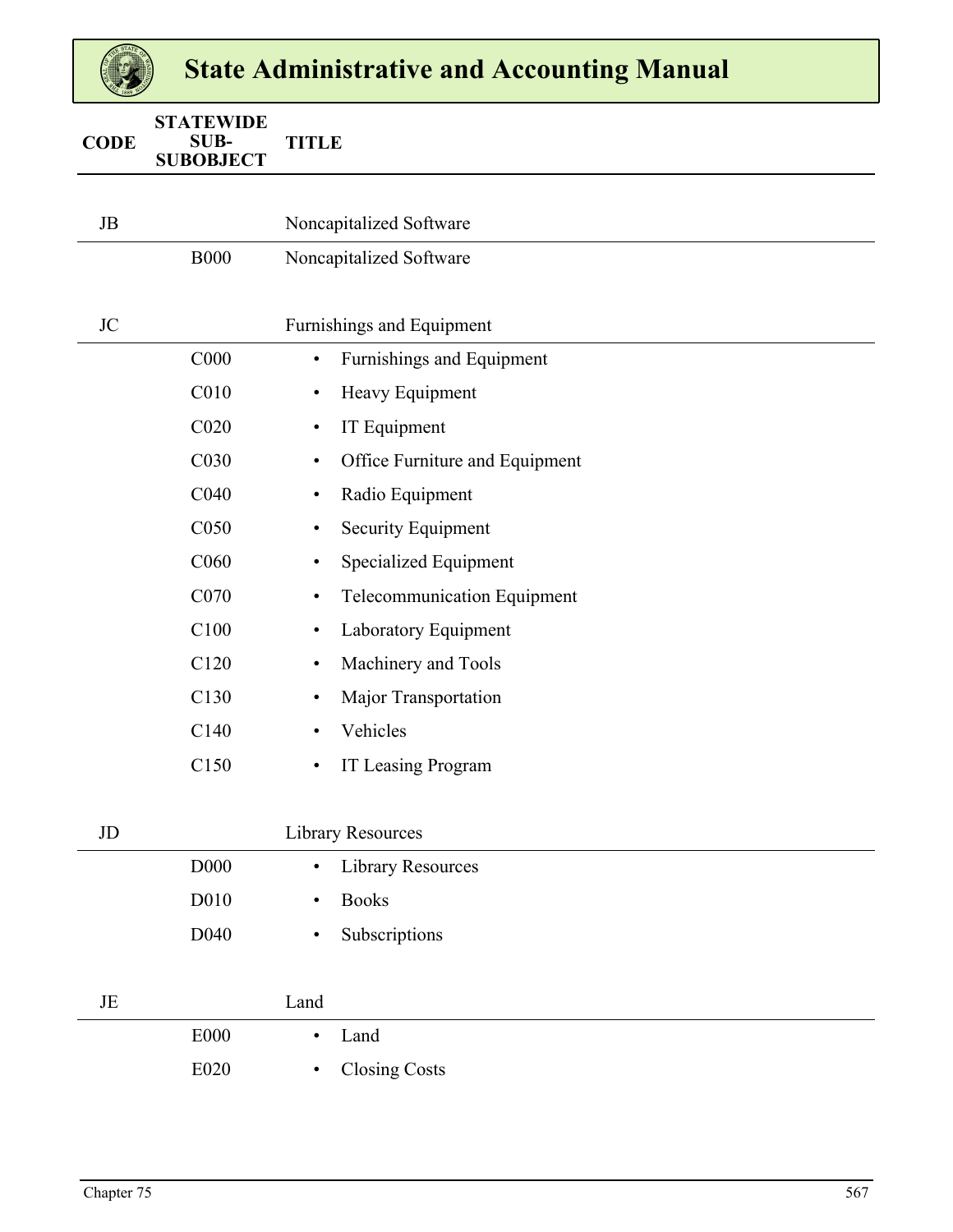| <b>CODE</b> | <b>STATEWIDE</b><br><b>SUB-</b><br><b>SUBOBJECT</b> | <b>TITLE</b>                                                              |
|-------------|-----------------------------------------------------|---------------------------------------------------------------------------|
|             | E030                                                | Easements<br>$\bullet$                                                    |
|             | E040                                                | <b>Final Settlement</b><br>$\bullet$                                      |
|             | E070                                                | Post Acquisition Activity Cost<br>$\bullet$                               |
|             | E080                                                | Pre Acquisition Activity Costs<br>$\bullet$                               |
|             | E100                                                | Third Party Payments<br>$\bullet$                                         |
|             | E110                                                | Title Insurance and Fees for Real Estate Services<br>$\bullet$            |
|             | E120                                                | Trust Land Transfers - Land<br>$\bullet$                                  |
|             | E130                                                | <b>Trust Land Transfers - Timber</b><br>$\bullet$                         |
|             |                                                     |                                                                           |
| JF          |                                                     | <b>Buildings</b>                                                          |
|             | F <sub>000</sub>                                    | <b>Buildings</b><br>$\bullet$                                             |
|             | F010                                                | <b>Building Construction or Acquisition</b><br>$\bullet$                  |
|             | F <sub>020</sub>                                    | <b>Building Improvements</b><br>$\bullet$                                 |
| JG          |                                                     | <b>Highway Construction</b>                                               |
|             | G000                                                | Highway Construction<br>$\bullet$                                         |
|             |                                                     |                                                                           |
| JH          |                                                     | Improvements Other Than Buildings (Non State Highway System)              |
|             | H <sub>00</sub> 0                                   | Improvements Other Than Buildings (Non State Highway System)<br>$\bullet$ |
|             |                                                     |                                                                           |
| JJ          |                                                     | Grounds Development                                                       |
|             | <b>J000</b>                                         | Grounds Development<br>$\bullet$                                          |
|             |                                                     |                                                                           |
| JK          |                                                     | Architectural and Engineering Services                                    |
|             | K000                                                | Architectural and Engineering Services<br>$\bullet$                       |
|             | K010                                                | <b>Building</b><br>$\bullet$                                              |
|             | K020                                                | Non-Building<br>$\bullet$                                                 |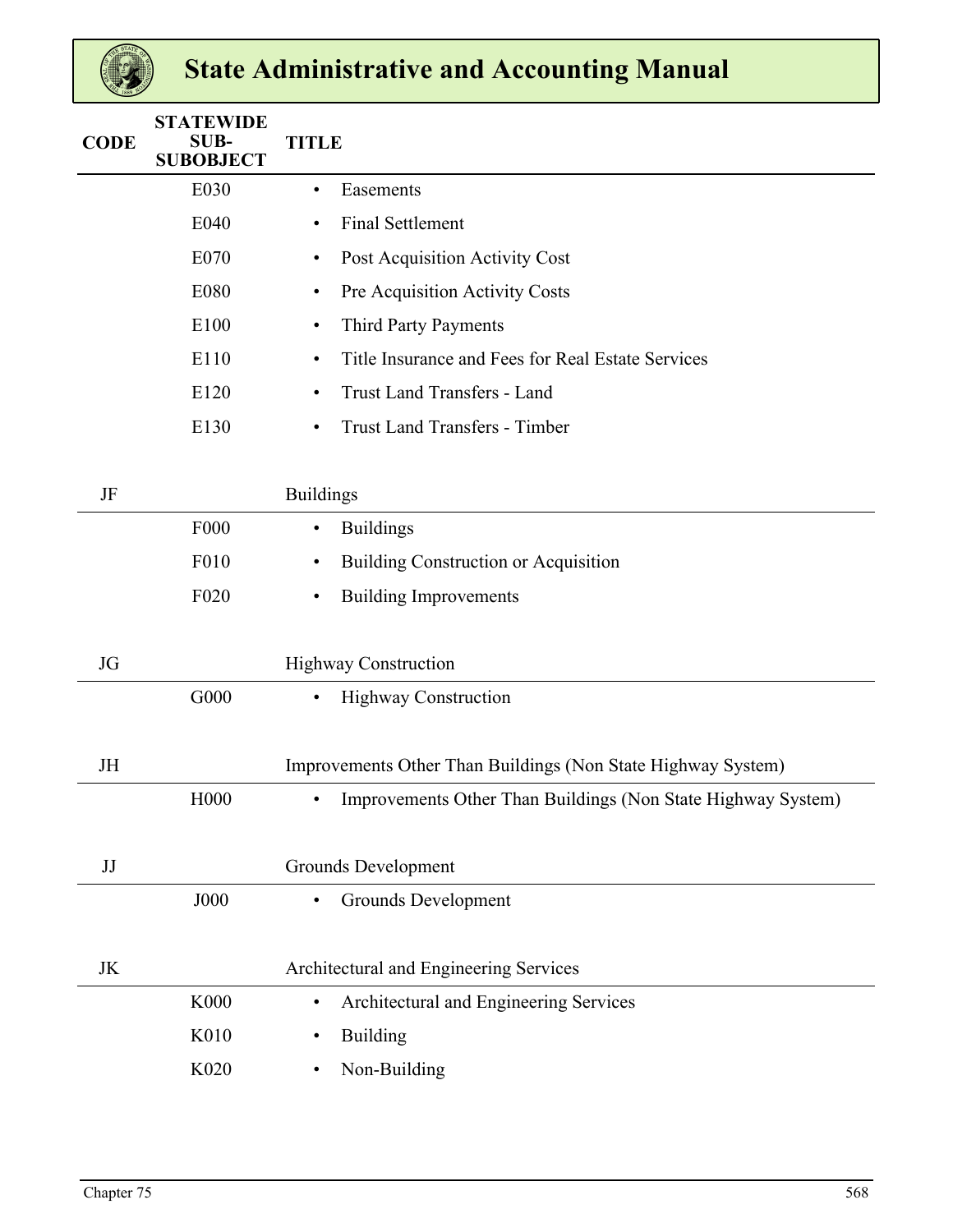| <b>CODE</b> | <b>STATEWIDE</b><br>SUB-<br><b>SUBOBJECT</b> | <b>TITLE</b>                                                                                               |
|-------------|----------------------------------------------|------------------------------------------------------------------------------------------------------------|
|             | K030                                         | Predesign Services<br>$\bullet$                                                                            |
|             | K040                                         | <b>Extra Services</b><br>$\bullet$                                                                         |
|             |                                              |                                                                                                            |
| $J_{L}$     |                                              | Capital Planning                                                                                           |
|             | L000                                         | Capital Planning<br>$\bullet$                                                                              |
|             |                                              |                                                                                                            |
| JM          |                                              | Art Collections, Library Reserve Collections, and Museum and Historical<br>Collections                     |
|             | M000                                         | Art Collections, Library Reserve Collections, and Museum and<br>$\bullet$<br><b>Historical Collections</b> |
|             | M010                                         | <b>Books</b><br>$\bullet$                                                                                  |
|             | M020                                         | Microform<br>$\bullet$                                                                                     |
|             | M040                                         | Subscriptions<br>$\bullet$                                                                                 |
|             | M050                                         | <b>Artwork Plaques</b><br>$\bullet$                                                                        |
|             | M060                                         | Artwork Photography and Documentation<br>$\bullet$                                                         |
|             | M070                                         | <b>Artwork Storage</b><br>$\bullet$                                                                        |
|             | M080                                         | <b>Artwork Evaluation</b><br>$\bullet$                                                                     |
|             | M090                                         | <b>Artwork Conservation and Restoration</b><br>$\bullet$                                                   |
|             | M096                                         | <b>Artwork Transportation</b><br>$\bullet$                                                                 |
|             | M100                                         | <b>Artwork Maintenance</b><br>$\bullet$                                                                    |
|             |                                              |                                                                                                            |
| JN          |                                              | <b>Relocation Costs</b>                                                                                    |
|             | N <sub>00</sub>                              | <b>Relocation Costs</b><br>$\bullet$                                                                       |
|             | N050                                         | Moving Business/Actual Costs<br>$\bullet$                                                                  |
|             |                                              |                                                                                                            |
| <b>JQ</b>   |                                              | Software                                                                                                   |
|             | Q000                                         | Software<br>$\bullet$                                                                                      |
|             |                                              |                                                                                                            |
| <b>JR</b>   |                                              | <b>Intangible Assets</b>                                                                                   |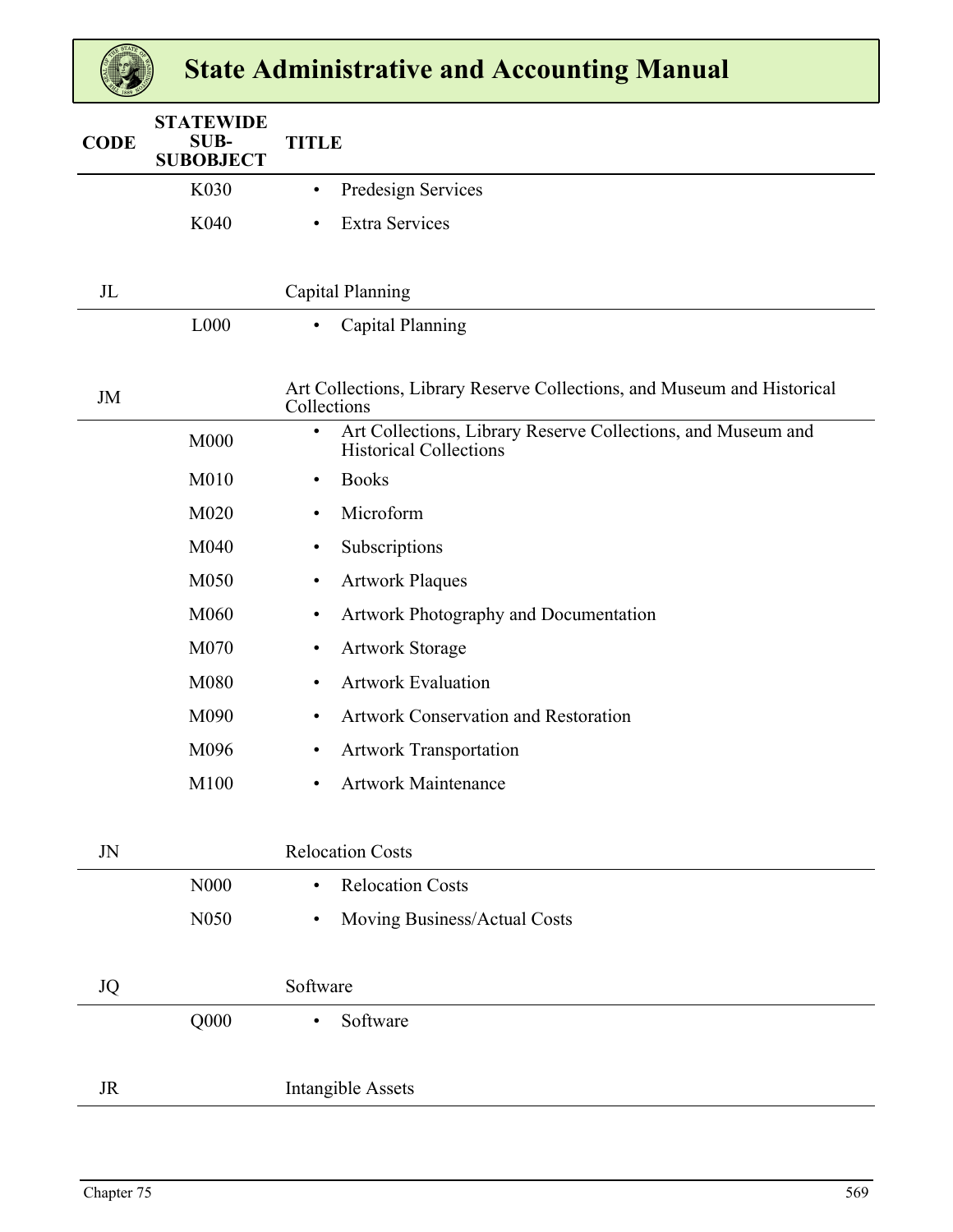| <b>CODE</b> | <b>STATEWIDE</b><br><b>SUB-</b><br><b>SUBOBJECT</b> | <b>TITLE</b>                                                        |
|-------------|-----------------------------------------------------|---------------------------------------------------------------------|
|             | R <sub>000</sub>                                    | <b>Intangible Assets</b><br>٠                                       |
| JS          |                                                     | Intangible Lease and Subscription Asset Capital Outlay              |
|             | <b>S000</b>                                         | Intangible Lease and Subscription Asset Capital Outlay<br>$\bullet$ |
| JZ          |                                                     | Other Capital Outlays                                               |
|             | Z000                                                | <b>Other Capital Outlays</b><br>$\bullet$                           |
|             |                                                     | <b>M-INTERFUND OPERATING TRANSFERS</b>                              |
| <b>MA</b>   |                                                     | <b>Interfund Operating Transfers In</b>                             |
|             | A000                                                | <b>Interfund Operating Transfers In</b><br>$\bullet$                |
| <b>MB</b>   |                                                     | <b>Interfund Operating Transfers Out</b>                            |
|             | <b>B000</b>                                         | <b>Interfund Operating Transfers Out</b><br>$\bullet$               |
| MC          |                                                     | Interfund Transfers In - Principal                                  |
|             | C <sub>000</sub>                                    | Interfund Transfers In - Principal<br>$\bullet$                     |
| MD          |                                                     | Interfund Transfers In - Interest                                   |
|             | D <sub>000</sub>                                    | Interfund Transfers In - Interest<br>$\bullet$                      |
| MI          |                                                     | <b>Interfund Transfers Out - Interest</b>                           |
|             | <b>I000</b>                                         | Interfund Transfers Out - Interest<br>$\bullet$                     |
| <b>MM</b>   |                                                     | Agency Incentive Savings Transfers Out                              |
|             | M000                                                | Agency Incentive Savings Transfers Out<br>$\bullet$                 |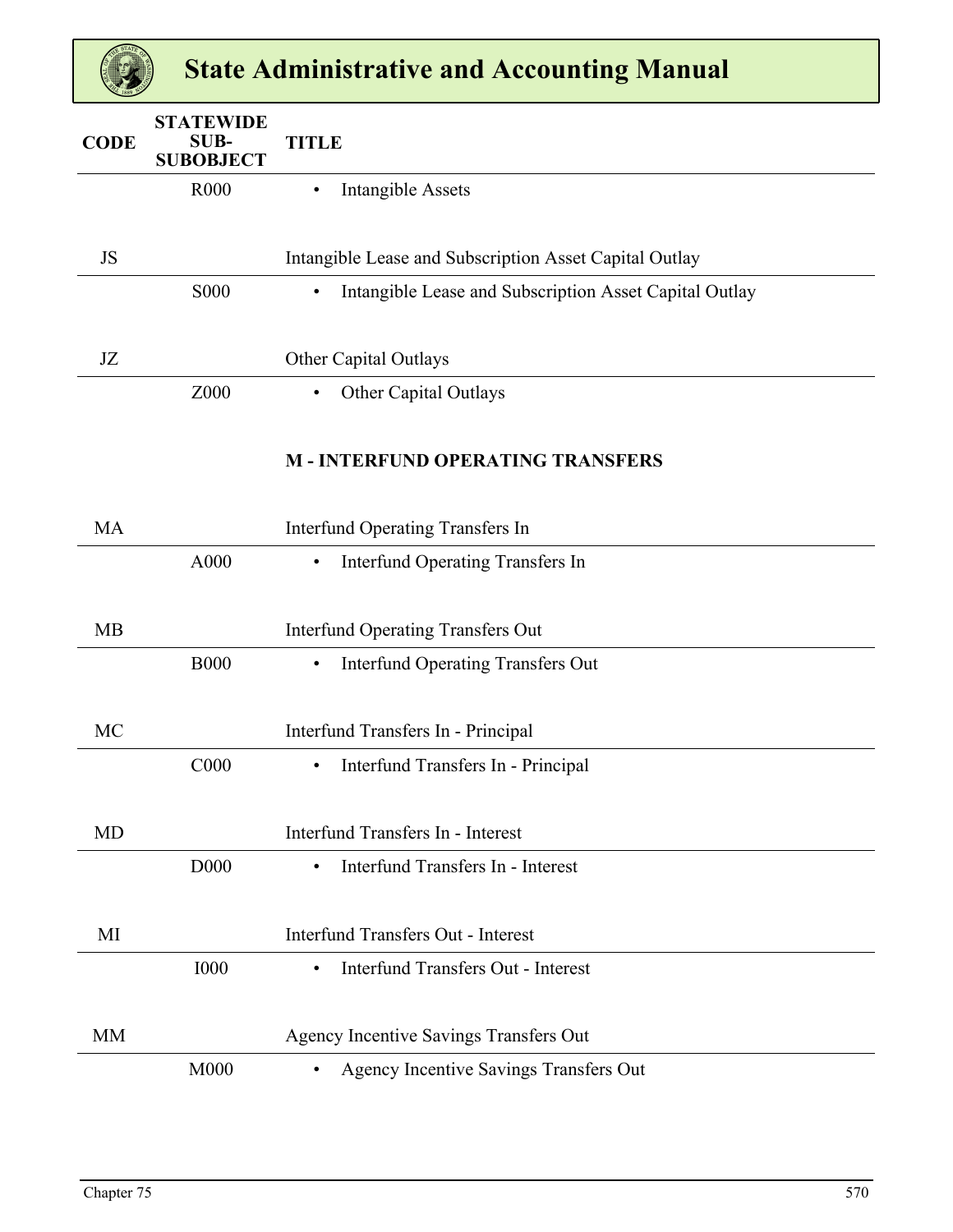| <b>CODE</b> | <b>STATEWIDE</b><br>SUB- | <b>TITLE</b> |
|-------------|--------------------------|--------------|
|             | <b>SUBOBJECT</b>         |              |

| <b>MP</b> |                  | Interfund Transfers Out - Principal |  |
|-----------|------------------|-------------------------------------|--|
|           | P <sub>000</sub> | Interfund Transfers Out - Principal |  |

#### **N - GRANTS, BENEFITS, AND CLIENT SERVICES**

The agency-specific Object N sub-subobject codes are available on the **[OFM Chart of Accounts](https://ofm.wa.gov/accounting/administrative-accounting-resources/finance-erp-readiness-project/chart-accounts-project)  [Project](https://ofm.wa.gov/accounting/administrative-accounting-resources/finance-erp-readiness-project/chart-accounts-project)** resource site in the document titled "Statewide sub-subobject table."

|                | SW91 | Taxable Employee Awards                                                         |
|----------------|------|---------------------------------------------------------------------------------|
| NZ             |      | Other Grants and Benefits                                                       |
| NY <sub></sub> |      | Participant Withdrawals                                                         |
| <b>NW</b>      |      | Special Employment Compensation                                                 |
| <b>NU</b>      |      | <b>Pension Benefit Payments</b>                                                 |
| NT             |      | <b>Pension Refund Payments</b>                                                  |
| <b>NR</b>      |      | Loan Disbursements                                                              |
| NL             |      | <b>Lottery Prize Payments</b>                                                   |
| <b>NH</b>      |      | Public Employee Benefit, Basic Health, and Community Health Service<br>Payments |
| NG             |      | Payments of Taxes to Other Governments                                          |
| NF             |      | <b>Workers' Compensation Payments</b>                                           |
| <b>NB</b>      |      | Payments to Providers for Direct Client Services                                |
| <b>NA</b>      |      | Direct Payments to Clients                                                      |

#### **P - DEBT SERVICE**

| DΛ<br>ГA |      | Principal      |  |
|----------|------|----------------|--|
|          | A000 | Principal<br>٠ |  |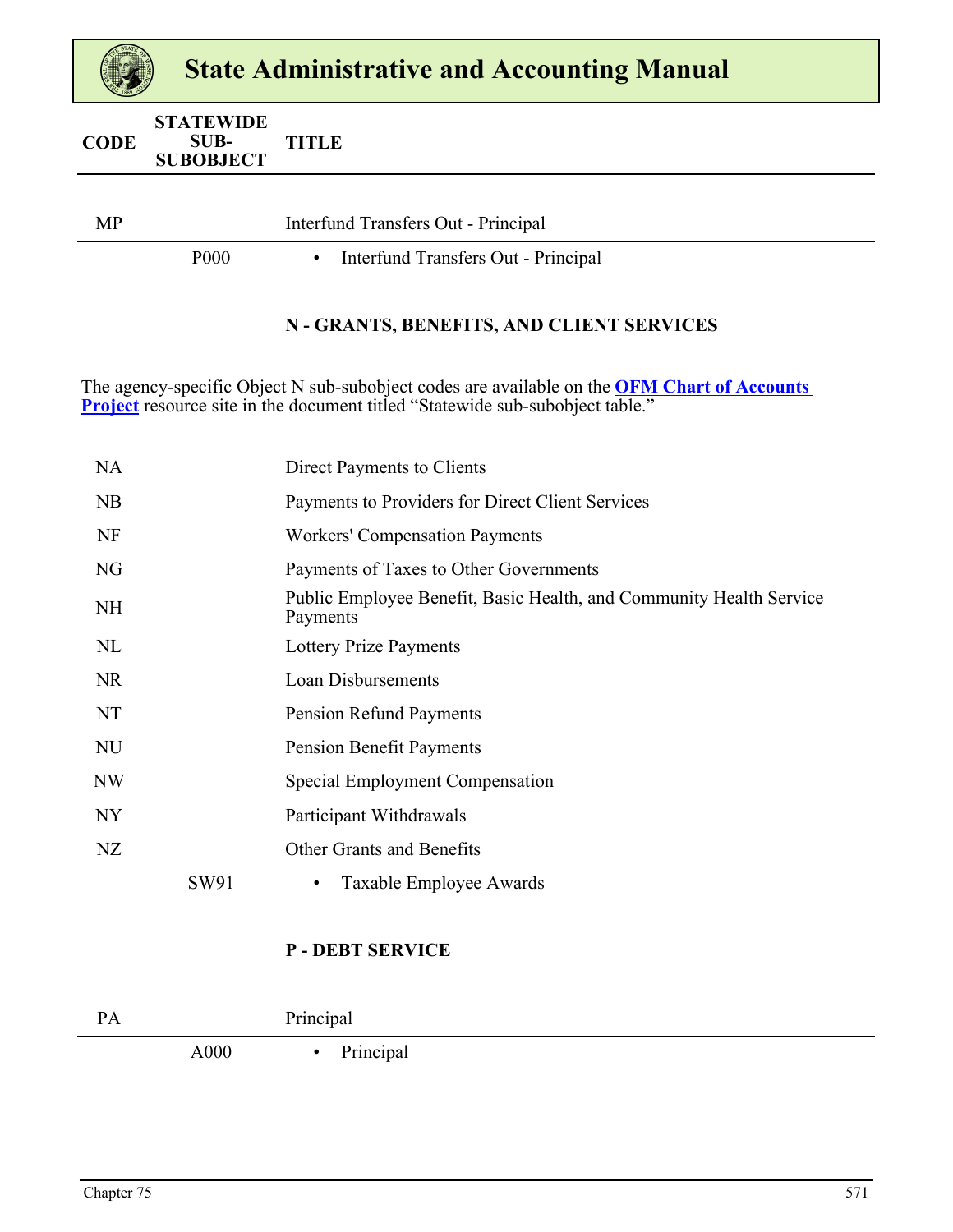| <b>CODE</b> | <b>STATEWIDE</b><br>SUB-<br><b>SUBOBJECT</b> | <b>TITLE</b>                                               |
|-------------|----------------------------------------------|------------------------------------------------------------|
| PB          |                                              | Interest                                                   |
|             | <b>B000</b>                                  | Interest<br>$\bullet$                                      |
| PC          |                                              | Other Debt Costs                                           |
|             | C <sub>000</sub>                             | Other Debt Costs<br>$\bullet$                              |
| <b>PD</b>   |                                              | Principal COP Lease/Purchase Agreements                    |
|             | D <sub>000</sub>                             | Principal COP Lease/Purchase Agreements<br>$\bullet$       |
| PE          |                                              | <b>Interest COP Lease/Purchase Agreements</b>              |
|             | <b>E000</b>                                  | <b>Interest COP Lease/Purchase Agreements</b><br>$\bullet$ |

#### **S - INTERAGENCY REIMBURSEMENTS**

| <b>SA</b> |             | Salaries and Wages                                          |
|-----------|-------------|-------------------------------------------------------------|
|           | A000        | Salaries and Wages<br>$\bullet$                             |
|           | A100        | Commerce<br>$\bullet$                                       |
|           | A110        | Department of Early Learning<br>$\bullet$                   |
|           | A120        | Department of Health<br>$\bullet$                           |
|           | A130        | <b>Health Care Authority</b><br>$\bullet$                   |
|           | A140        | Labor and Industries<br>٠                                   |
|           | A150        | Office of Superintendent of Public Instruction<br>$\bullet$ |
|           |             |                                                             |
| <b>SB</b> |             | <b>Employee Benefits</b>                                    |
|           | <b>B000</b> | <b>Employee Benefits</b><br>$\bullet$                       |
|           | <b>B100</b> | Commerce<br>٠                                               |
|           | <b>B110</b> | Department of Early Learning<br>$\bullet$                   |
|           |             |                                                             |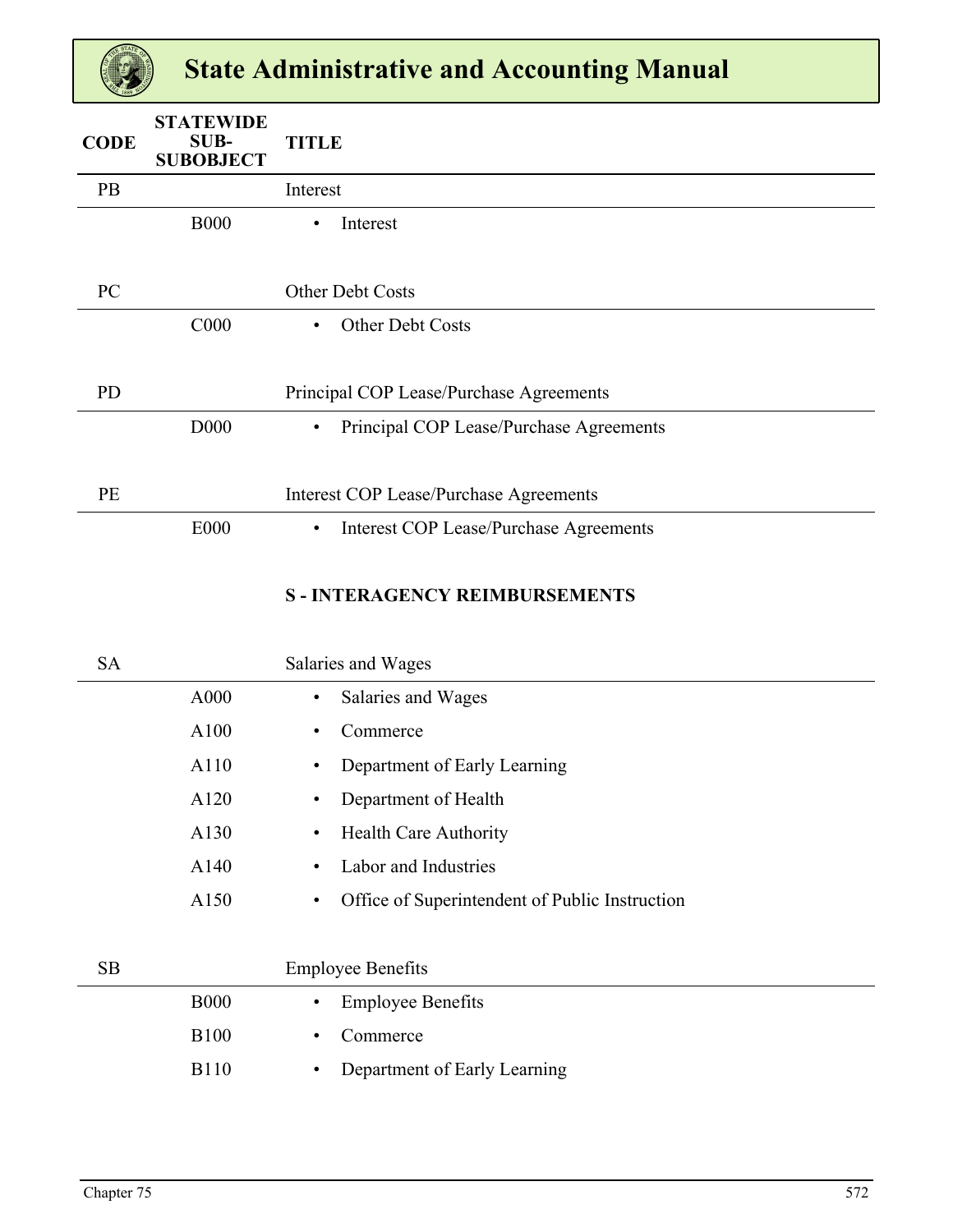| <b>CODE</b> | <b>STATEWIDE</b><br><b>SUB-</b><br><b>SUBOBJECT</b> | <b>TITLE</b>                                                  |
|-------------|-----------------------------------------------------|---------------------------------------------------------------|
|             | <b>B130</b>                                         | Health Care Authority<br>$\bullet$                            |
|             | <b>B150</b>                                         | Office of Superintendent of Public Instruction<br>$\bullet$   |
|             |                                                     |                                                               |
| <b>SC</b>   |                                                     | Professional Service Contracts                                |
|             | C000                                                | Professional Service Contracts<br>$\bullet$                   |
|             |                                                     |                                                               |
| <b>SE</b>   |                                                     | Goods and Services                                            |
|             | 1051                                                | <b>SWCAP Recoveries on Interagency Contracts</b><br>$\bullet$ |
|             | E000                                                | Goods and Other Services<br>$\bullet$                         |
|             | E100                                                | Commerce<br>$\bullet$                                         |
|             | E110                                                | Department of Early Learning<br>٠                             |
|             | E120                                                | Department of Health<br>٠                                     |
|             | E130                                                | Health Care Authority<br>$\bullet$                            |
|             | E140                                                | Labor and Industries<br>$\bullet$                             |
|             | E150                                                | Office of Superintendent of Public Instruction<br>$\bullet$   |
|             |                                                     |                                                               |
| SG          |                                                     | Travel                                                        |
|             | G000                                                | Travel<br>$\bullet$                                           |
|             | G100                                                | Commerce                                                      |
|             | G130                                                | <b>Health Care Authority</b><br>$\bullet$                     |
|             | G150                                                | Office of Superintendent of Public Instruction<br>$\bullet$   |
| SJ          |                                                     | Capital Outlays                                               |
|             | J000                                                | Capital Outlays<br>٠                                          |
| <b>SN</b>   |                                                     |                                                               |
|             |                                                     | Grants, Benefits, and Client Services                         |
|             | N000                                                | Grants, Benefits, and Client Services<br>$\bullet$            |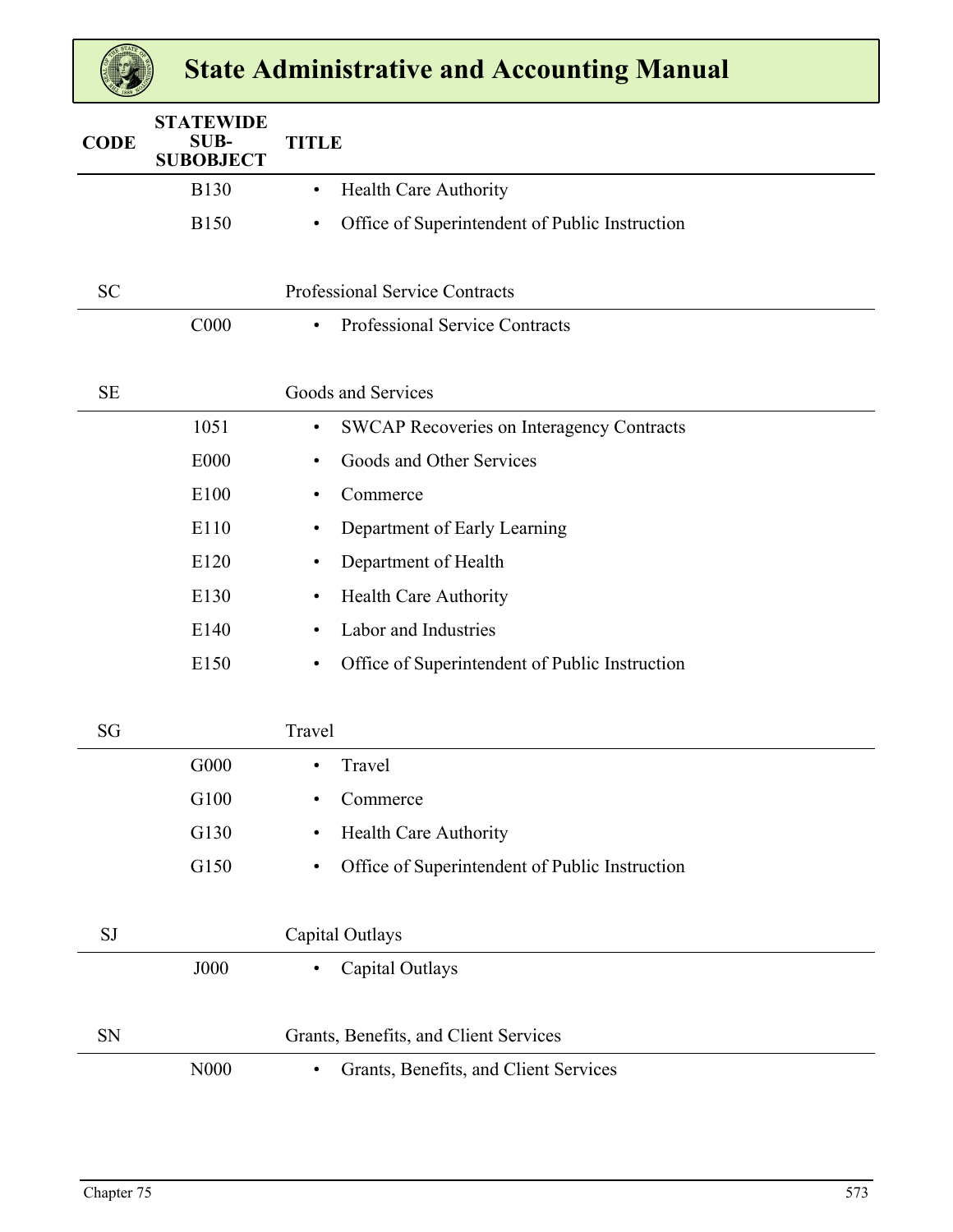| <b>CODE</b> | <b>STATEWIDE</b><br>SUB-<br><b>SUBOBJECT</b> | <b>TITLE</b>                              |
|-------------|----------------------------------------------|-------------------------------------------|
|             | N100                                         | Commerce<br>$\bullet$                     |
|             | N110                                         | Department of Early Learning<br>$\bullet$ |
|             | N120                                         | Department of Health<br>$\bullet$         |
|             | N130                                         | Health Care Authority<br>$\bullet$        |
|             |                                              |                                           |
| <b>SP</b>   |                                              | Debt Service                              |
|             | <b>P000</b>                                  | Debt Service<br>$\bullet$                 |
|             |                                              |                                           |
| SZ          |                                              | Unidentified                              |
|             | Z000                                         | Unidentified<br>$\bullet$                 |
|             |                                              |                                           |

### **T - INTRA-AGENCY REIMBURSEMENTS**

| TA |      | Salaries and Wages                                           |  |
|----|------|--------------------------------------------------------------|--|
|    | 0499 | <b>Commission General</b><br>٠                               |  |
|    | 0501 | Utilities General-Economic<br>٠                              |  |
|    | 0502 | <b>Transportation General-Economic</b><br>٠                  |  |
|    | 0503 | <b>Transportation General-Safety</b><br>٠                    |  |
|    | 0504 | Pipeline Safety-General<br>٠                                 |  |
|    | 0505 | <b>Consumer Affairs-General</b><br>٠                         |  |
|    | 0506 | Administrative Law Division-General<br>$\bullet$             |  |
|    | 0591 | EFSEC General Overhead - Administrative Staff<br>٠           |  |
|    | 0592 | <b>EFSEC General Overhead - Technical Staff</b><br>$\bullet$ |  |
|    | A000 | Salaries and Wages<br>٠                                      |  |
|    | A010 | Adjudicative Clerks Office<br>$\bullet$                      |  |
|    | A020 | Adjudicative Services Unit<br>٠                              |  |
|    | A030 | Call Center<br>٠                                             |  |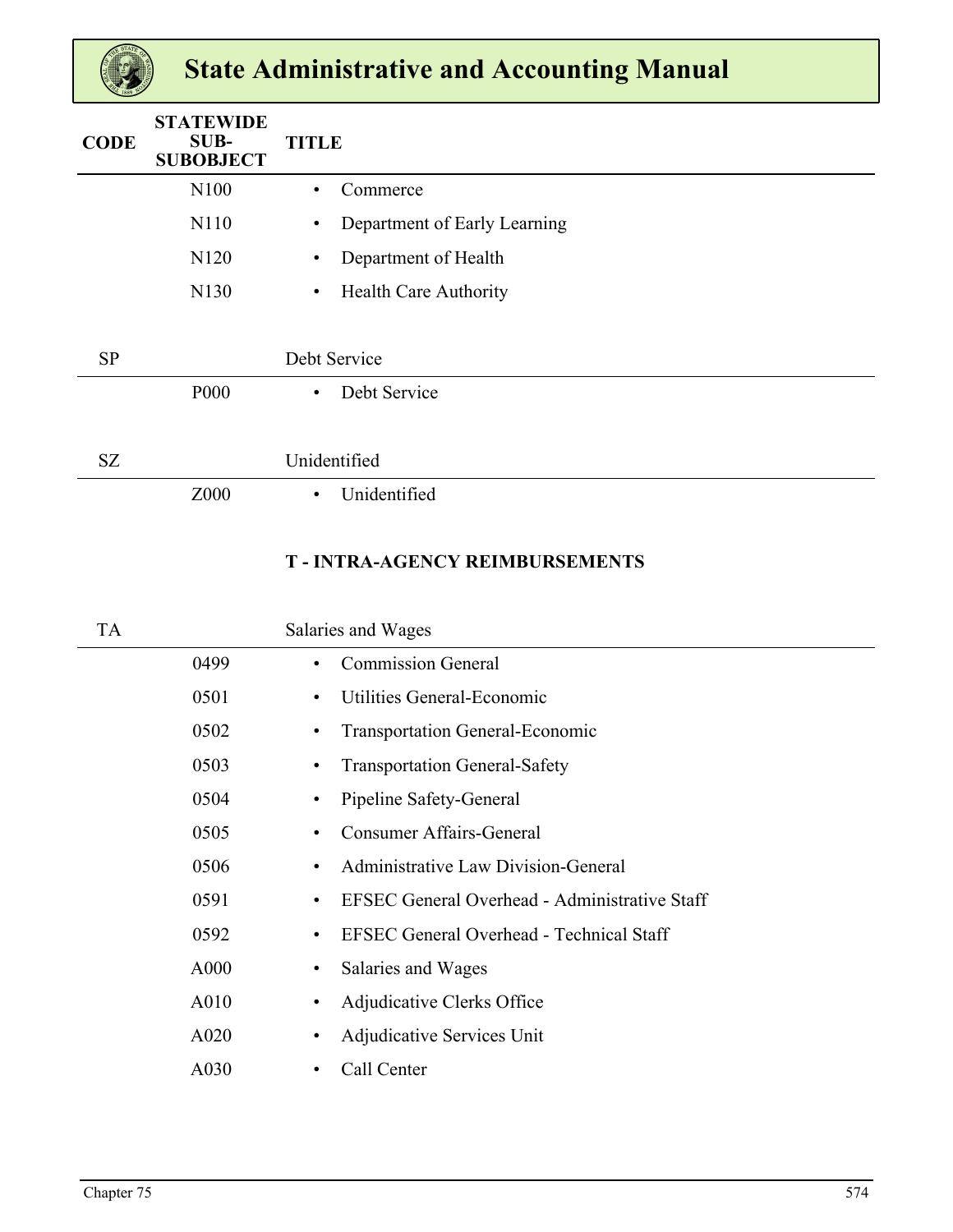| <b>CODE</b> | <b>STATEWIDE</b><br>SUB-<br><b>SUBOBJECT</b> | <b>TITLE</b>                                                 |
|-------------|----------------------------------------------|--------------------------------------------------------------|
|             | A040                                         | Complaint Intake<br>$\bullet$                                |
|             | A060                                         | Credentialing - Professions<br>$\bullet$                     |
|             | A061                                         | Credentialing - Facilities<br>$\bullet$                      |
|             | A070                                         | Disciplinary Case Management<br>$\bullet$                    |
|             | A080                                         | <b>Expenditure Authority Transfers Accounts</b><br>$\bullet$ |
|             | A090                                         | FBI Background Checks<br>$\bullet$                           |
|             | A100                                         | HP Investigations<br>$\bullet$                               |
|             | A110                                         | <b>HPF</b> Director<br>$\bullet$                             |
|             | A120                                         | <b>HPF Suicide Assessment</b><br>$\bullet$                   |
|             | A130                                         | <b>ILRS E-License Project</b><br>$\bullet$                   |
|             | A140                                         | Legal Compliance<br>$\bullet$                                |
|             | A150                                         | <b>Legal Services</b><br>$\bullet$                           |
|             | A160                                         | Monthly CAS JV<br>$\bullet$                                  |
|             | A170                                         | <b>Program Allocation General Services</b><br>$\bullet$      |
|             | A180                                         | <b>Public Disclosure Records Center</b><br>$\bullet$         |
|             | A190                                         | Renewals<br>$\bullet$                                        |
|             | A200                                         | Revenue<br>$\bullet$                                         |
|             | A210                                         | <b>Review Officer Clearing Account</b><br>$\bullet$          |
|             | A230                                         | <b>WRAMP</b><br>$\bullet$                                    |
|             | A240                                         | Home Care Aide-Clearing<br>٠                                 |
|             | A250                                         | E2SSB 5497 Implementation<br>$\bullet$                       |
|             | A260                                         | Behavioral Health Workforce Workgroup<br>٠                   |
|             | A270                                         | SHB 1198 Implementation<br>$\bullet$                         |
| TB          |                                              | <b>Employee Benefits</b>                                     |
|             | 0499                                         | <b>Commission General</b><br>$\bullet$                       |
|             | 0501                                         | Utilities General-Economic<br>$\bullet$                      |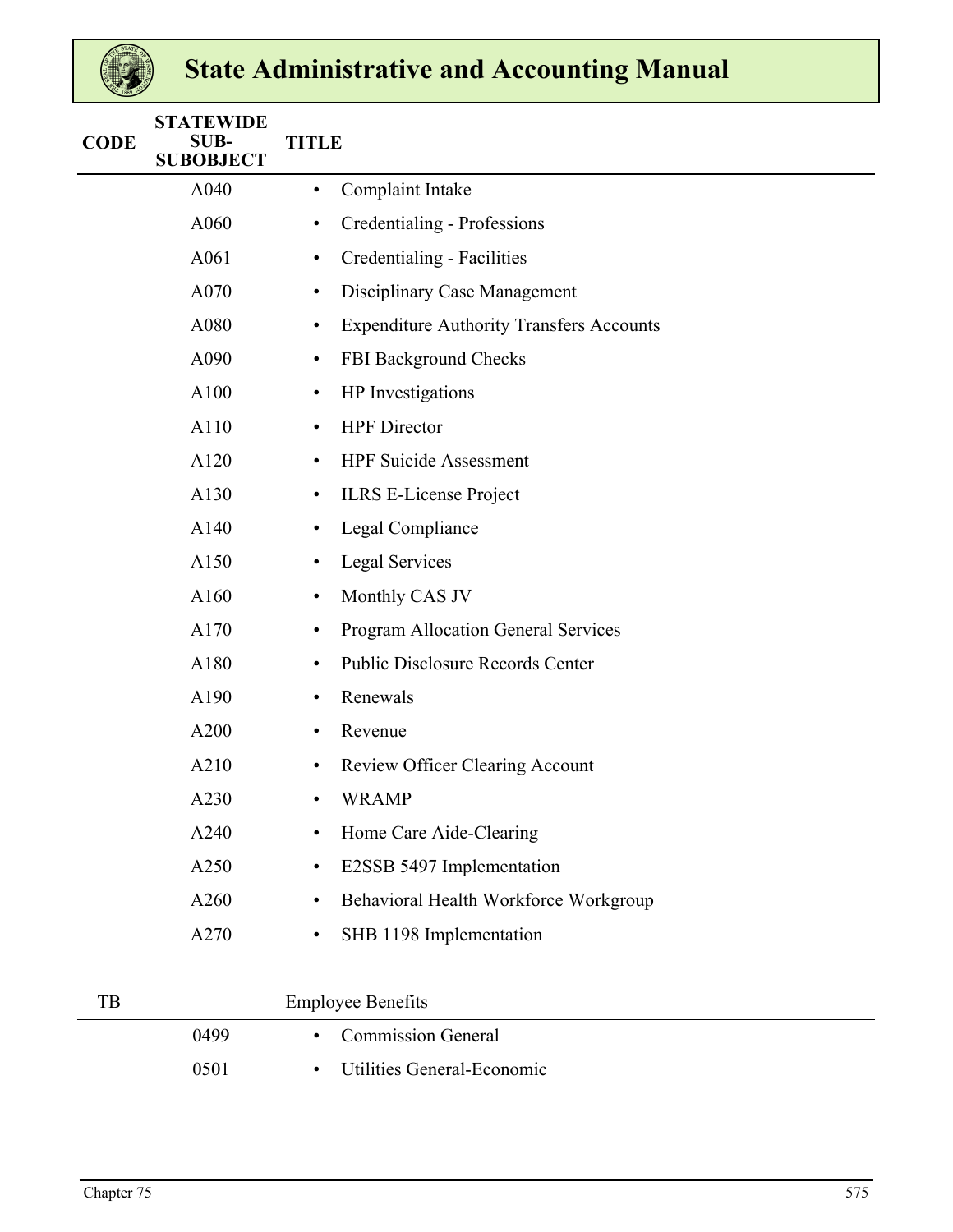| <b>CODE</b> | <b>STATEWIDE</b><br>SUB-<br><b>SUBOBJECT</b> | <b>TITLE</b>                                                        |  |
|-------------|----------------------------------------------|---------------------------------------------------------------------|--|
|             | 0502                                         | <b>Transportation General-Economic</b><br>$\bullet$                 |  |
|             | 0503                                         | <b>Transportation General-Safety</b><br>$\bullet$                   |  |
|             | 0504                                         | Pipeline Safety-General<br>$\bullet$                                |  |
|             | 0505                                         | <b>Consumer Affairs-General</b><br>$\bullet$                        |  |
|             | 0506                                         | Administrative Law Division-General<br>$\bullet$                    |  |
|             | 0591                                         | <b>EFSEC General Overhead - Administrative Staff</b><br>$\bullet$   |  |
|             | 0592                                         | <b>EFSEC General Overhead - Technical Staff</b><br>$\bullet$        |  |
|             | <b>B000</b>                                  | <b>Employee Benefits</b><br>$\bullet$                               |  |
|             | <b>B010</b>                                  | <b>Expenditure Authority Transfers Accounts</b><br>$\bullet$        |  |
|             | <b>B020</b>                                  | <b>Program Allocation General Services</b><br>$\bullet$             |  |
| <b>TC</b>   |                                              | <b>Professional Service Contracts</b>                               |  |
|             | 0499                                         | <b>Commission General</b><br>$\bullet$                              |  |
|             | 0501                                         | Utilities General-Economic<br>$\bullet$                             |  |
|             | C <sub>000</sub>                             | Professional Service Contracts<br>$\bullet$                         |  |
|             | C <sub>010</sub>                             | <b>Expenditure Authority Transfers Accounts</b><br>$\bullet$        |  |
| TE          |                                              | Goods and Services                                                  |  |
|             | 0001                                         | State Indirect-Federal Grants<br>$\bullet$                          |  |
|             | 0002                                         | Federal Indirect-Federal Grants                                     |  |
|             | 0003                                         | Indirect-Receivable Agreements<br>$\bullet$                         |  |
|             | 0004                                         | Fund/Expenditure Authority Transfer<br>$\bullet$                    |  |
|             | 0110                                         | Program Allocation-EAS Administration<br>$\bullet$                  |  |
|             | 0120                                         | Program Allocation-EAS Contracts, Claims, and Disputes<br>$\bullet$ |  |
|             | 0499                                         | <b>Commission General</b><br>$\bullet$                              |  |
|             | 0501                                         | Utilities General-Economic<br>$\bullet$                             |  |
|             | 0502                                         | <b>Transportation General-Economic</b><br>$\bullet$                 |  |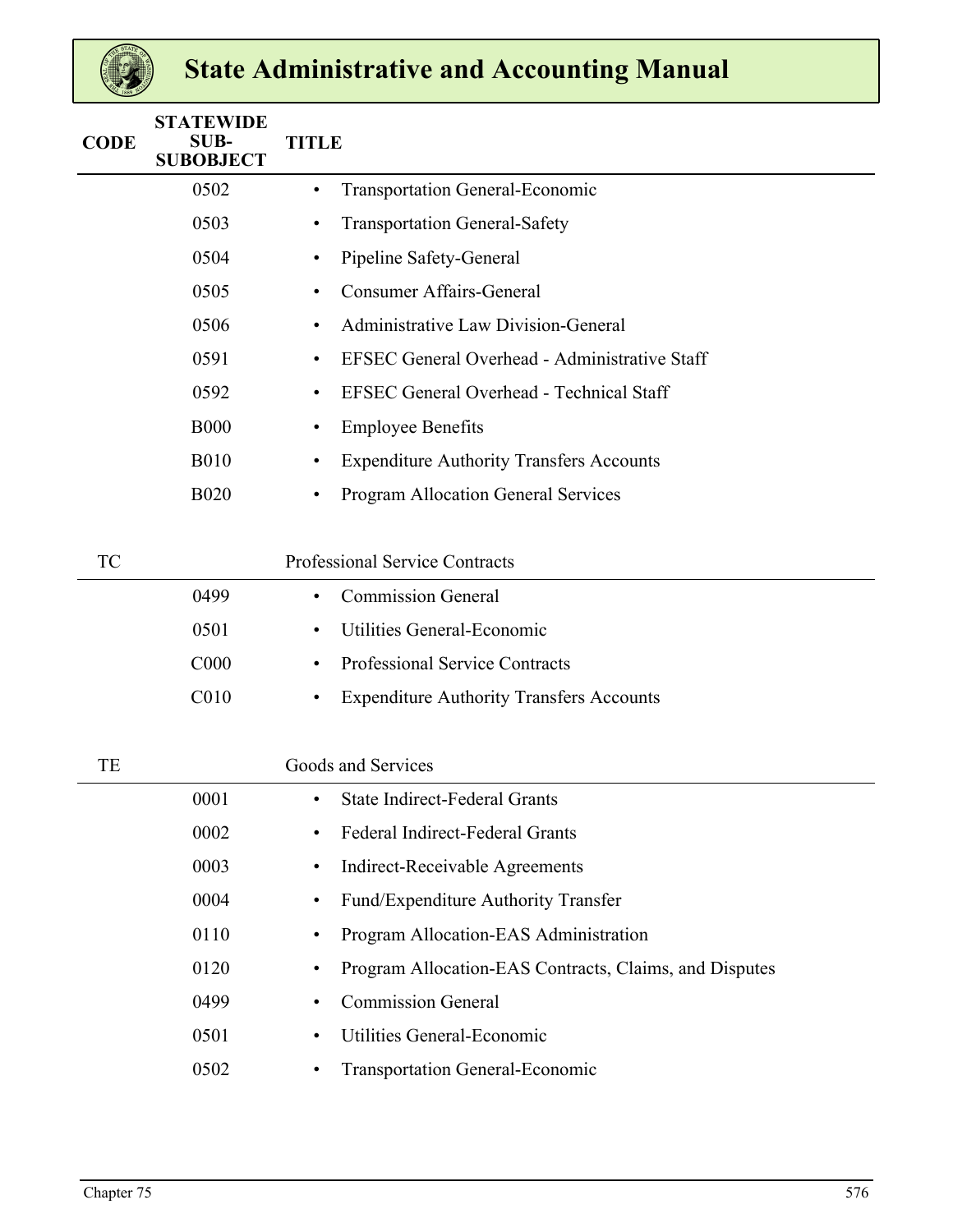| <b>CODE</b> | <b>STATEWIDE</b><br>SUB-<br><b>SUBOBJECT</b> | <b>TITLE</b> |                                                                     |
|-------------|----------------------------------------------|--------------|---------------------------------------------------------------------|
|             | 0503                                         | ٠            | <b>Transportation General-Safety</b>                                |
|             | 0505                                         | $\bullet$    | <b>Consumer Affairs-General</b>                                     |
|             | 0506                                         | $\bullet$    | Administrative Law Division-General                                 |
|             | 0507                                         | $\bullet$    | <b>Attorney General-General</b>                                     |
|             | 0591                                         | $\bullet$    | EFSEC General Overhead - Administrative Staff                       |
|             | 1000                                         | $\bullet$    | <b>Shared Service-Executive Management</b>                          |
|             | 1002                                         | $\bullet$    | <b>Shared Service-Communications</b>                                |
|             | 1004                                         | $\bullet$    | Shared Service-Strategy and Performance                             |
|             | 1005                                         | ٠            | <b>Shared Service-Managed Print</b>                                 |
|             | 1051                                         | $\bullet$    | SWCAP Recovery on Local Federal Contracts                           |
|             | 1110                                         | $\bullet$    | Program Allocation-CMS Administration                               |
|             | 1150                                         | $\bullet$    | Shared Service-Safety and Risk Management                           |
|             | 1300                                         | ٠            | Program Allocation-Finance Administration                           |
|             | 13AP                                         | $\bullet$    | <b>Shared Service-Finance Accounts Payable</b>                      |
|             | 13AR                                         | $\bullet$    | <b>Shared Service-Finance Accounts Receivable</b>                   |
|             | 13BU                                         | $\bullet$    | <b>Shared Service-Finance Budget</b>                                |
|             | 13GA                                         | $\bullet$    | Shared Service-Finance General Accounting                           |
|             | 13PR                                         | $\bullet$    | Shared Service-Finance Payroll                                      |
|             | 3100                                         | $\bullet$    | <b>Shared Service-Technology Solutions</b>                          |
|             | 4000                                         |              | Program Allocation-Workforce Support Administration                 |
|             | 4050                                         | $\bullet$    | <b>Shared Service-Human Resources</b>                               |
|             | 4771                                         | $\bullet$    | <b>Contract Agency Indirect</b>                                     |
|             | 4772                                         | $\bullet$    | <b>State Match Agency Indirect</b>                                  |
|             | 5000                                         | $\bullet$    | Program Allocation-Business Resources Administration                |
|             | 5500                                         | ٠            | Program Allocation-BR Printing Administration                       |
|             | 6000                                         | ٠            | Program Allocation-Planning Support (Project Planning and Delivery) |
|             | 6030                                         |              | Program Allocation FAC Administration                               |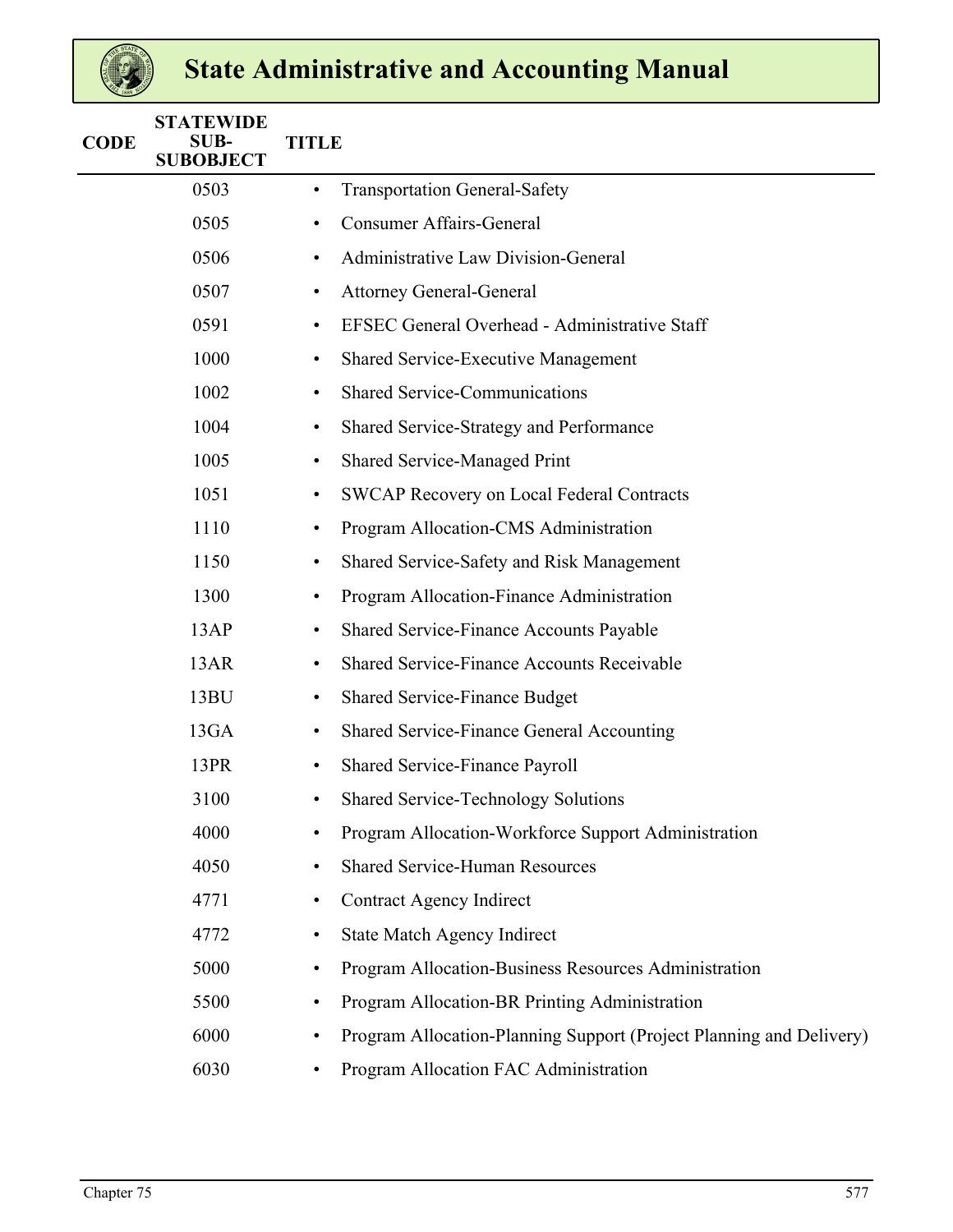| <b>CODE</b> | <b>STATEWIDE</b><br><b>SUB-</b><br><b>SUBOBJECT</b> | <b>TITLE</b>                                                                                      |  |
|-------------|-----------------------------------------------------|---------------------------------------------------------------------------------------------------|--|
|             | 6111                                                | Program Allocation-Asset Management and Planning, Project, and<br>$\bullet$<br>Delivery           |  |
|             | 6112                                                | Program Allocation-Workplace Learning and Performance<br>Administration                           |  |
|             | 6113                                                | Allocation-Campus Wide B&G Building Support<br>$\bullet$                                          |  |
|             | 6114                                                | Program Allocation-Campus Infrastructure<br>$\bullet$                                             |  |
|             | 6115                                                | Allocation-Campus Wide Building Control<br>$\bullet$                                              |  |
|             | 6116                                                | Program Allocation-Learning Solutions Operations<br>$\bullet$                                     |  |
|             | 612N                                                | Program Allocation-Powerhouse Building Allocation<br>٠                                            |  |
|             | 6159                                                | Program Allocation-Parking Administration<br>$\bullet$                                            |  |
|             | 6411                                                | Program Allocation-RES Administration<br>$\bullet$                                                |  |
|             | 6510                                                | <b>Shared Service-Internal Facilities</b><br>$\bullet$                                            |  |
|             | 670S                                                | Program Allocation-Security and Access<br>$\bullet$                                               |  |
|             | 6711                                                | Program Allocation-B&G Administration<br>$\bullet$                                                |  |
|             | 6713                                                | Program Allocation-B&G Supply Administration<br>$\bullet$                                         |  |
|             | 6722                                                | Program Allocation-B&G Work Management Allocation<br>$\bullet$                                    |  |
|             | 6740                                                | Program Allocation-CSVS Administration<br>$\bullet$                                               |  |
|             | 6750                                                | Program Allocation-Custodial Support<br>$\bullet$                                                 |  |
|             | 6790                                                | Program Allocation-Grounds Support<br>٠                                                           |  |
|             | 6791                                                | Shared Services-Enterprise Technology Solutions Administration and<br>$\bullet$<br>Infrastructure |  |
|             | 679A                                                | Program Allocation-Maintenance and Repair Support                                                 |  |
|             | 679B                                                | Program Allocation-HVAC Support<br>$\bullet$                                                      |  |
|             | 679C                                                | Program Allocation-Electric Support<br>$\bullet$                                                  |  |
|             | 679D                                                | Program Allocation-Environment, Fire Support<br>$\bullet$                                         |  |
|             | 8000                                                | <b>Shared Service-Internal Contracts</b><br>$\bullet$                                             |  |
|             | 8040                                                | Program Allocation-Risk Mgmt Administration<br>$\bullet$                                          |  |
|             | E000                                                | Goods and Other Services<br>٠                                                                     |  |
|             | E350                                                | <b>Campus Reallocation</b><br>$\bullet$                                                           |  |
|             | E360                                                | <b>Enterprise Clearing</b>                                                                        |  |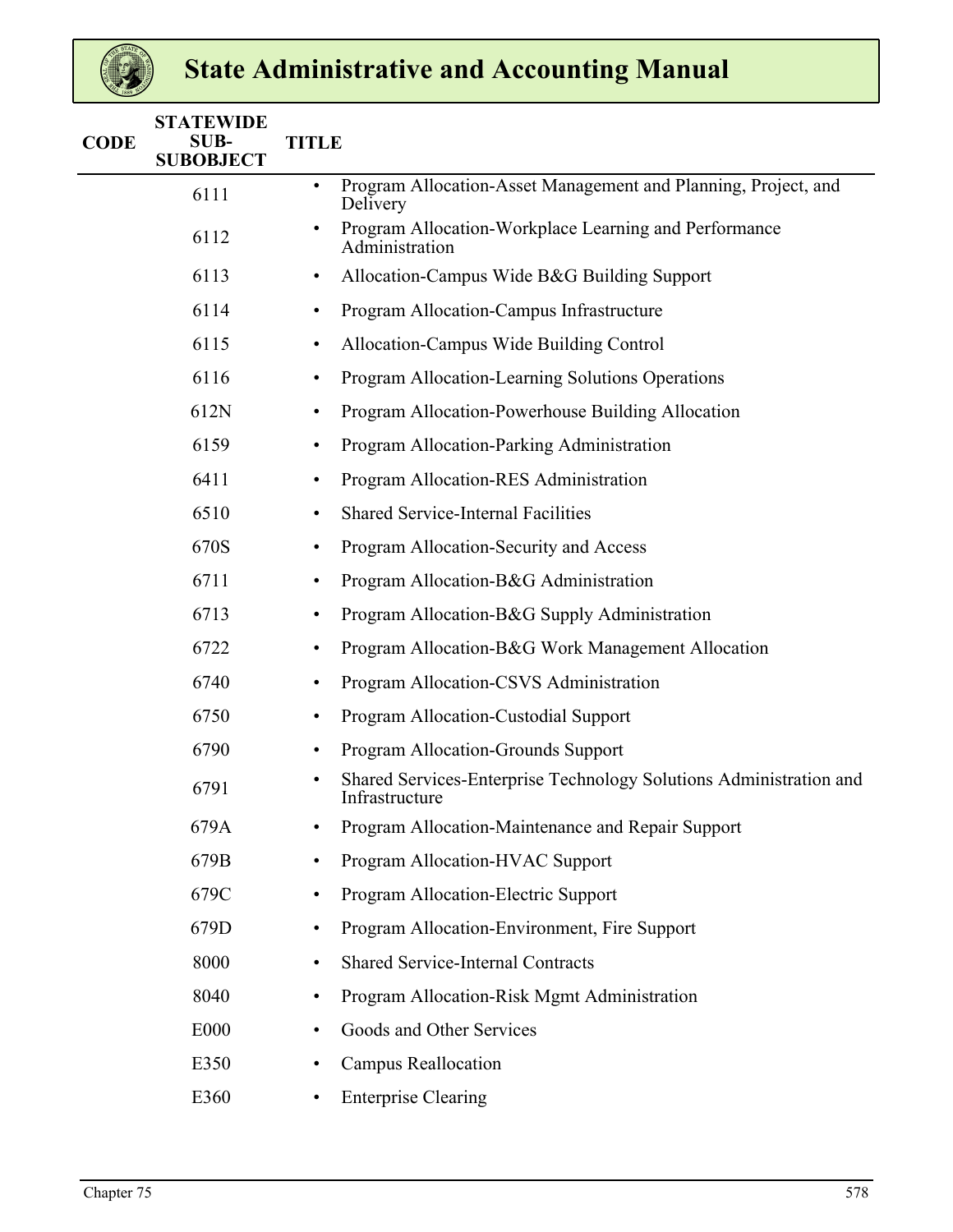| <b>CODE</b> | <b>STATEWIDE</b><br>SUB-<br><b>SUBOBJECT</b> | <b>TITLE</b> |                                                 |
|-------------|----------------------------------------------|--------------|-------------------------------------------------|
|             | E370                                         | $\bullet$    | PBX/Telecom End of Year Allocation              |
|             | E490                                         | $\bullet$    | Transfer/Allocation                             |
|             | E500                                         | $\bullet$    | <b>Expenditure Authority Transfers Accounts</b> |
|             | E510                                         | $\bullet$    | Program Allocation General Services             |
|             | E520                                         | $\bullet$    | <b>Program Allocation Torts</b>                 |
|             | E530                                         | $\bullet$    | <b>Document Services</b>                        |
|             | E540                                         | $\bullet$    | <b>Federal Indirect</b>                         |
|             | E550                                         | $\bullet$    | <b>Buying Legal Services</b>                    |
|             | E560                                         | $\bullet$    | <b>Selling Legal Services</b>                   |
|             |                                              |              |                                                 |

| TG |      | Travel                                                            |
|----|------|-------------------------------------------------------------------|
|    | 0499 | <b>Commission General</b><br>$\bullet$                            |
|    | 0501 | Utilities General-Economic<br>$\bullet$                           |
|    | 0502 | <b>Transportation General-Economic</b><br>$\bullet$               |
|    | 0503 | <b>Transportation General-Safety</b><br>$\bullet$                 |
|    | 0505 | <b>Consumer Affairs-General</b><br>$\bullet$                      |
|    | 0506 | Administrative Law Division-General<br>$\bullet$                  |
|    | 0507 | <b>Attorney General-General</b><br>$\bullet$                      |
|    | 0591 | <b>EFSEC General Overhead - Administrative Staff</b><br>$\bullet$ |
|    | G000 | Travel<br>$\bullet$                                               |
|    | G010 | <b>Expenditure Authority Transfers Accounts</b><br>٠              |
|    | G020 | <b>Program Allocation General Services</b><br>$\bullet$           |
|    |      |                                                                   |
| TJ |      | Capital Outlays                                                   |
|    | 0499 | <b>Commission General</b><br>$\bullet$                            |
|    | 0501 | Utilities General-Economic<br>$\bullet$                           |
|    | 0502 | <b>Transportation General-Economic</b><br>$\bullet$               |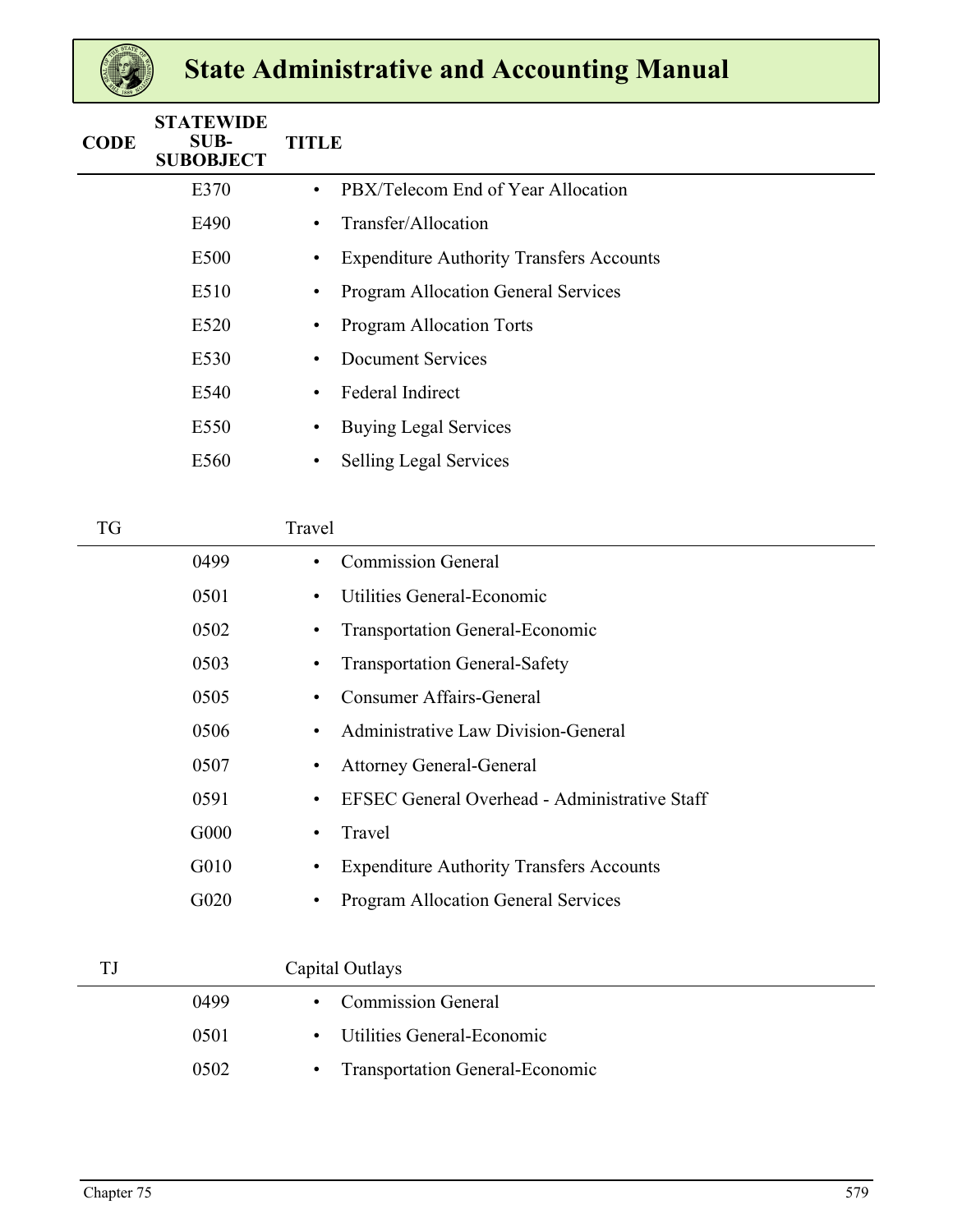| <b>CODE</b> | <b>STATEWIDE</b><br><b>SUB-</b><br><b>SUBOBJECT</b> | <b>TITLE</b>                                         |
|-------------|-----------------------------------------------------|------------------------------------------------------|
|             | 0503                                                | <b>Transportation General-Safety</b><br>$\bullet$    |
|             | 0505                                                | <b>Consumer Affairs-General</b><br>$\bullet$         |
|             | 0506                                                | <b>Administrative Law Division-General</b><br>٠      |
|             | 0507                                                | <b>Attorney General-General</b><br>٠                 |
|             | <b>J000</b>                                         | Capital Outlays<br>٠                                 |
|             | J010                                                | <b>Expenditure Authority Transfers Accounts</b><br>٠ |
|             | J020                                                | Program Allocation General Services<br>$\bullet$     |
|             |                                                     |                                                      |
| TN          |                                                     | Grants, Benefits, and Client Services                |
|             | 8715                                                | <b>Contract Overspend Adjustment</b><br>$\bullet$    |
|             | 9080                                                | Tax Cost Share DOL<br>٠                              |
|             | 9088                                                | Closeout Adjustment Prior Year<br>٠                  |
|             | 9089                                                | Closeout Adjustment Next Year<br>٠                   |
|             | 9910                                                | <b>Cash Match State Funds</b><br>٠                   |
|             | N000                                                | Grants, Benefits and Client Services<br>٠            |
|             | N010                                                | <b>Expenditure Authority Transfers Accounts</b><br>٠ |
|             | N <sub>0</sub> 20                                   | Program Allocation General Services<br>٠             |
|             |                                                     |                                                      |
| TP          |                                                     | Debt Service                                         |
|             | P <sub>00</sub>                                     | Debt Service<br>$\bullet$                            |
|             |                                                     |                                                      |
| <b>TZ</b>   |                                                     | Unidentified                                         |
|             | Z000                                                | Unidentified<br>$\bullet$                            |
|             |                                                     |                                                      |
|             |                                                     | <b>W-OTHER</b>                                       |
|             |                                                     |                                                      |
| <b>WA</b>   |                                                     | Depreciation/Amortization                            |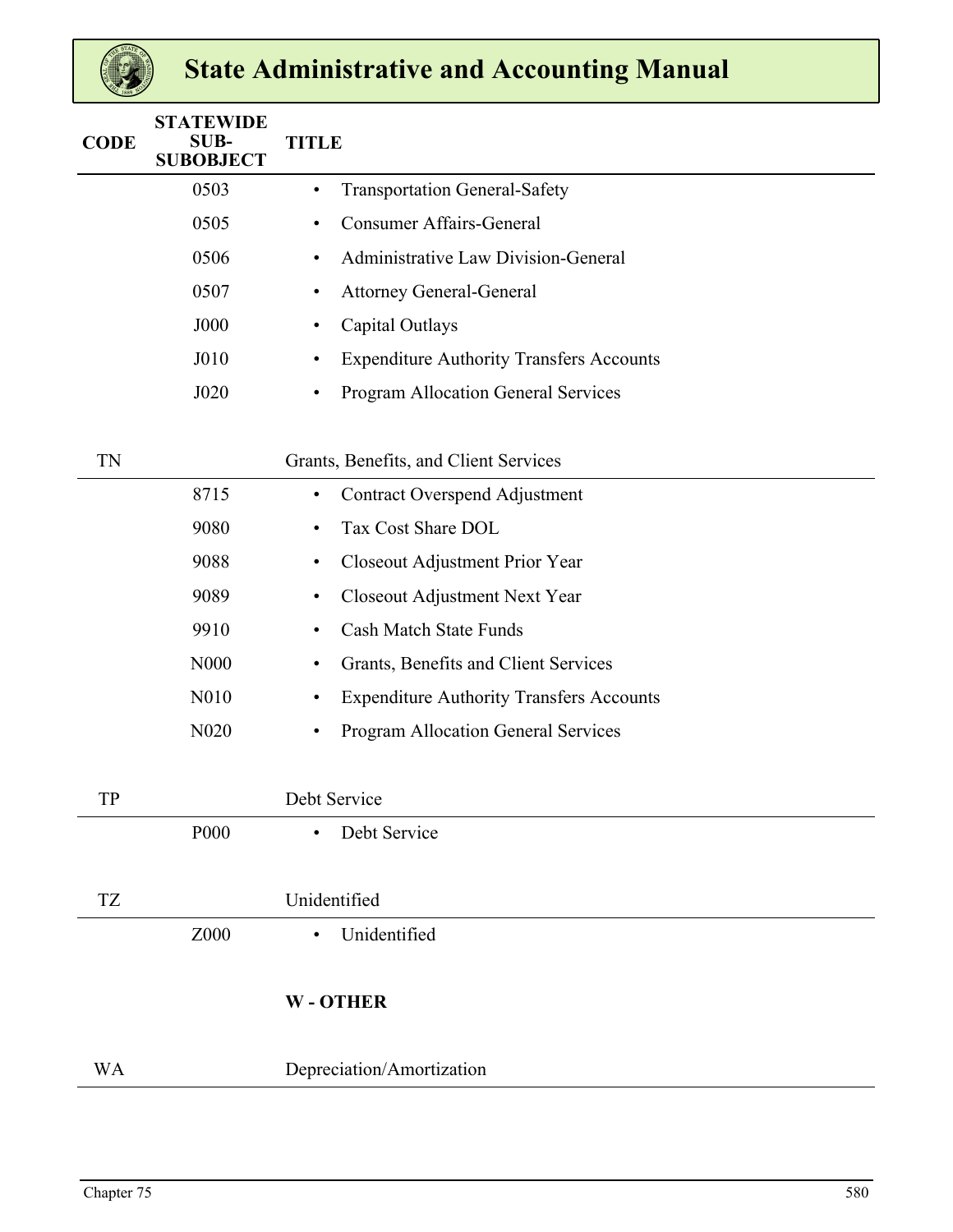| <b>CODE</b> | <b>STATEWIDE</b><br><b>SUB-</b><br><b>SUBOBJECT</b> | <b>TITLE</b>                                                                                          |
|-------------|-----------------------------------------------------|-------------------------------------------------------------------------------------------------------|
|             | A000                                                | Depreciation/Amortization                                                                             |
| <b>WB</b>   |                                                     | Amortization                                                                                          |
|             | <b>B000</b>                                         | Amortization<br>$\bullet$                                                                             |
| <b>WC</b>   |                                                     | <b>Bad Debts</b>                                                                                      |
|             | C000                                                | <b>Bad Debts</b><br>$\bullet$                                                                         |
| <b>WD</b>   |                                                     | Change in Capitalization Policy                                                                       |
|             | D000                                                | Change In Capitalization Policy<br>$\bullet$                                                          |
| <b>WE</b>   |                                                     | Pollution Remediation (General Long-Term Obligation Subsidiary Account<br>Only)                       |
|             | <b>E000</b>                                         | Pollution Remediation (General Long-Term Obligation Subsidiary<br>$\bullet$<br>Account Only)          |
| WF          |                                                     | Capital Asset Adjustment (General Capital Assets Subsidiary Account Only)                             |
|             | F000                                                | Capital Asset Adjustment (General Capital Asset Subsidiary Account<br>$\bullet$<br>Only)              |
| WG          |                                                     | <b>Asset Retirement Obligation Expense</b>                                                            |
|             | G000                                                | <b>Asset Retirement Obligation Expense</b><br>$\bullet$                                               |
| <b>WP</b>   |                                                     | Net Pension Liability Adjustment (General Long-Term Obligation Subsidiary<br>Account Only)            |
|             | P <sub>00</sub>                                     | Net Pension Liability Adjust (General Long-Term Obligation<br>$\bullet$<br>Subsidiary Account Only)   |
| <b>WR</b>   |                                                     | Other Postemployment Benefits (General Long-Term Obligation Subsidiary<br>Account Only)               |
|             | R <sub>000</sub>                                    | Other Post Employment Benefits (General Long-Term Obligation<br>$\bullet$<br>Subsidiary Account Only) |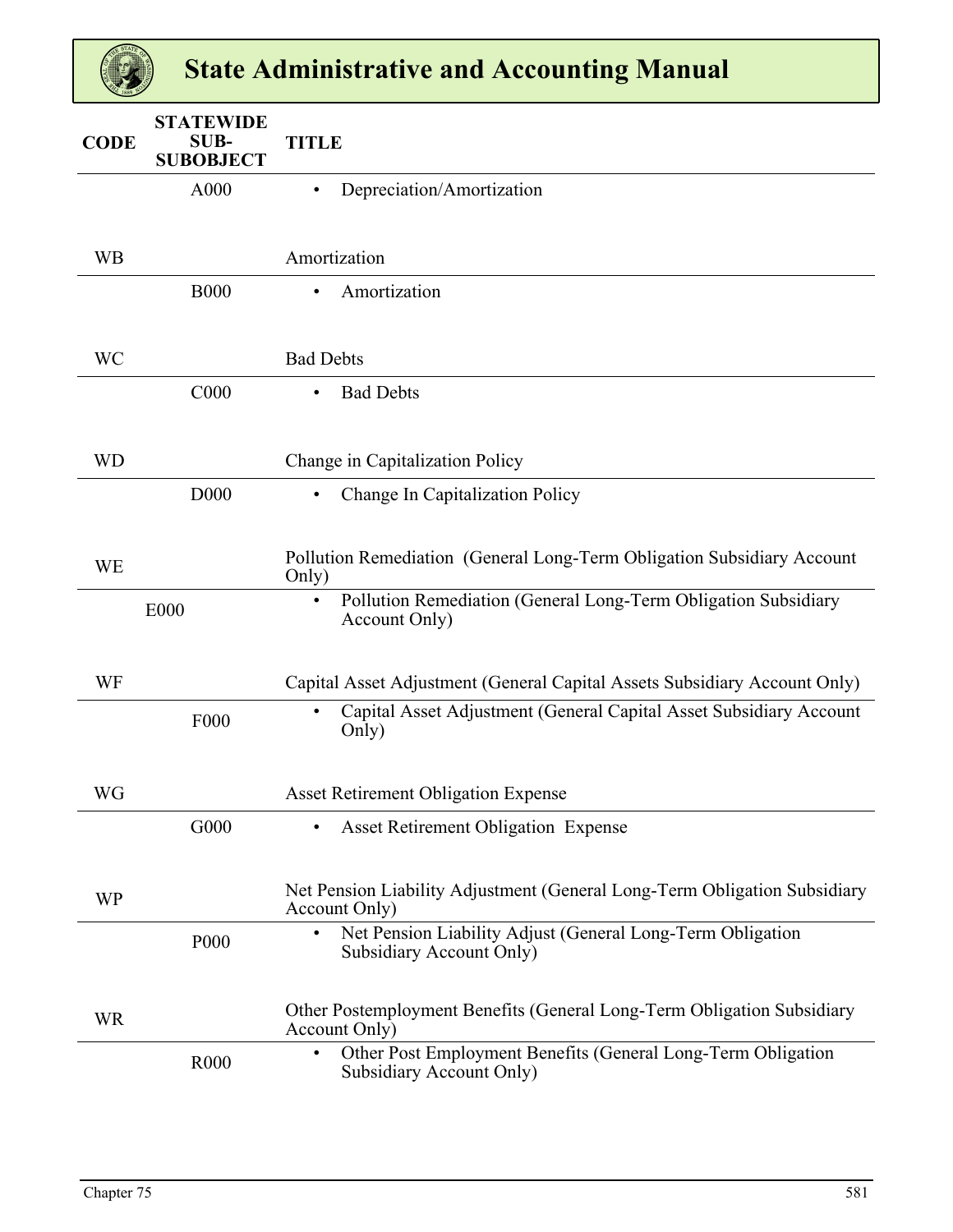#### <span id="page-42-0"></span>**CODE STATEWIDE SUB-SUBOBJECT TITLE**

**Note:** Statewide Sub-subobjects that begin with SW are used for processing payroll in the Human Resource Management System (HRMS).

### **75.70.20 Sequential by code number with descriptions**

July 1, 2022

#### **CODE TITLE AND DESCRIPTION**

#### **A SALARIES AND WAGES**

Amounts paid to persons who provide personal services subject to the direction and control of a state agency (employer/employee relationship) are to be classified as salaries and wages, except for those persons who are considered employees for payroll tax reporting only (refer to Subobject NW). It does not matter that the state agency permits the employee considerable discretion and freedom of action as long as the state agency has the legal right to supervise and control the method and the result of the services.

#### AA State Classified

Those state employees/positions whose salaries are set in accordance with the Washington Personnel Resources Board salary schedule and compensation plans, except those employees/positions whose salaries are set by the Washington Personnel Resources Board under the provisions of additional exemptions requested by elected officials and the executive assistants for personnel administration as prescribed by [RCW 41.06.07](https://apps.leg.wa.gov/RCW/default.aspx?cite=41.06.070)0. Also includes those employees under the Washington Management Services program.

AB Higher Education Classified

All classified employees/positions of institutions of higher education and related boards under the jurisdiction of the Washington Personnel Resources Board as defined by [chapter 41.06 RCW](https://apps.leg.wa.gov/RCW/default.aspx?cite=41.06)**.**

AC State Exempt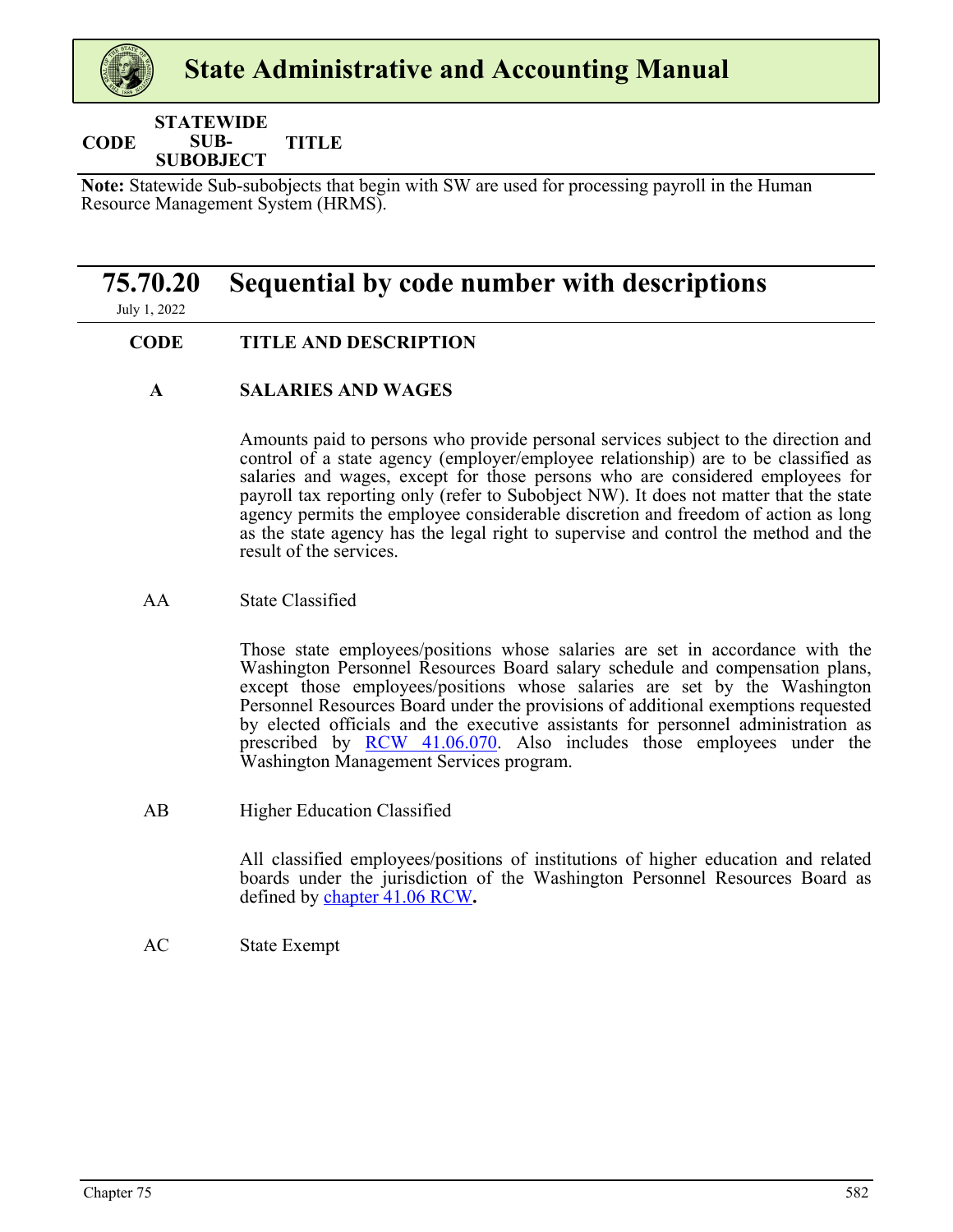

#### **CODE TITLE AND DESCRIPTION**

Those employees/positions whose salaries are set by the governor, upon recommendation of the State Committee on Agency Officials' Salaries, or by appropriate boards and commissions; and those employees/positions whose salaries are set by the Washington Personnel Resources Board under the provisions of additional exemptions requested by elected officials and the executive assistant for personnel administration as prescribed by [RCW 41.06.070](https://apps.leg.wa.gov/RCW/default.aspx?cite=41.06.070). This category includes those employees/positions whose salaries are established by agency heads such as confidential secretaries, administrative assistants, and assistant attorney generals.

#### AD Higher Education Exempt

All employees/positions in institutions of higher education and related boards which have been defined as exempt by **[chapter](https://apps.leg.wa.gov/RCW/default.aspx?cite=41.06) [41.06 RCW](https://apps.leg.wa.gov/RCW/default.aspx?cite=41.06)**, by the Washington Personnel Resources Board and by the governing board of the institution excluding faculty, graduate assistants, students, and higher education other.

#### AE State Special

All legislative staff employees/positions for which the legislature establishes compensation rates. Also includes members of statutorily established boards, commission, councils, and committees.

AF Higher Education Faculty

All employees/positions in institutions of higher education whose primary responsibilities are teaching, research, public service, or a combination of these, including librarians and counselors designated as faculty. Term(s) may be for quarter, semester, year, annual year, or longer.

AG Commissioned State Patrol Officers

All employees commissioned as Washington State Patrol Officers pursuant to [chapter 43.43 RCW](https://apps.leg.wa.gov/RCW/default.aspx?cite=43.43), and members of the Washington State Patrol Retirement System as prescribed by [RCW 43.43.120.](https://apps.leg.wa.gov/RCW/default.aspx?cite=43.43.120)

AH Higher Education Graduate Assistants

All employees/positions held by matriculated students who are approved by the graduate school and whose primary responsibilities are related to teaching, research, and public service at institutions of higher education.

AJ State Other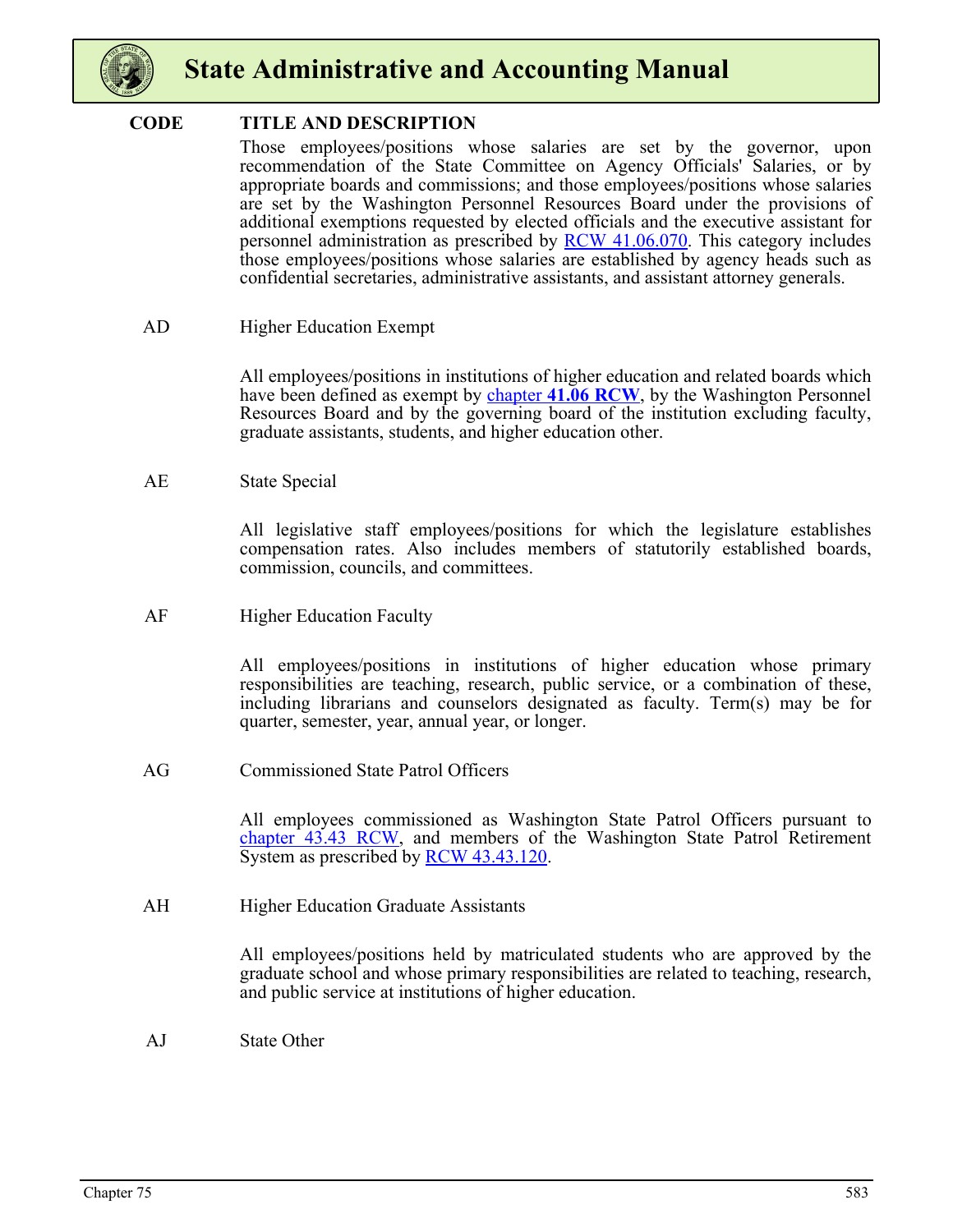

#### **CODE TITLE AND DESCRIPTION**

Those employees/positions whose salaries are set through direct negotiation between designated agencies and employee representatives (e.g. craft and trade unions or employees not covered in the other groups).

AK Higher Education Other

All employees/positions within the institutions of higher education not subject to other classifications.

AL Higher Education Students

All student employees other than graduate assistants or those covered by Washington Personnel Resources Board, including work-study students.

AN Justices and Judges

All Supreme Court Justices and judges of the court of appeals, superior courts, and district courts for which the Washington Citizens' Commission on Salaries for Elected Officials establishes compensation rates.

AR Elected Officials

State elected officials including Governor, Lieutenant Governor, Secretary of State, Treasurer, Auditor, Attorney General, Superintendent of Public Instruction, Commissioner of Public Lands, Insurance Commissioner, Senators, and Representatives for which the Washington Citizens' Commission on Salaries for Elected Officials establishes compensation rates.

AS Sick Leave Buy-Out

Salaries and wages expended for accrued employee sick leave as provided under [RCW 41.04.340](https://apps.leg.wa.gov/RCW/default.aspx?cite=41.04.340).

AT Terminal Leave

Salaries and wages expended for accrued vacation leave made to employees upon termination of employment.

AU Overtime and Callback

Additional amounts paid to employees for working overtime, compensatory time, and under call-back provisions of contracts and work agreements.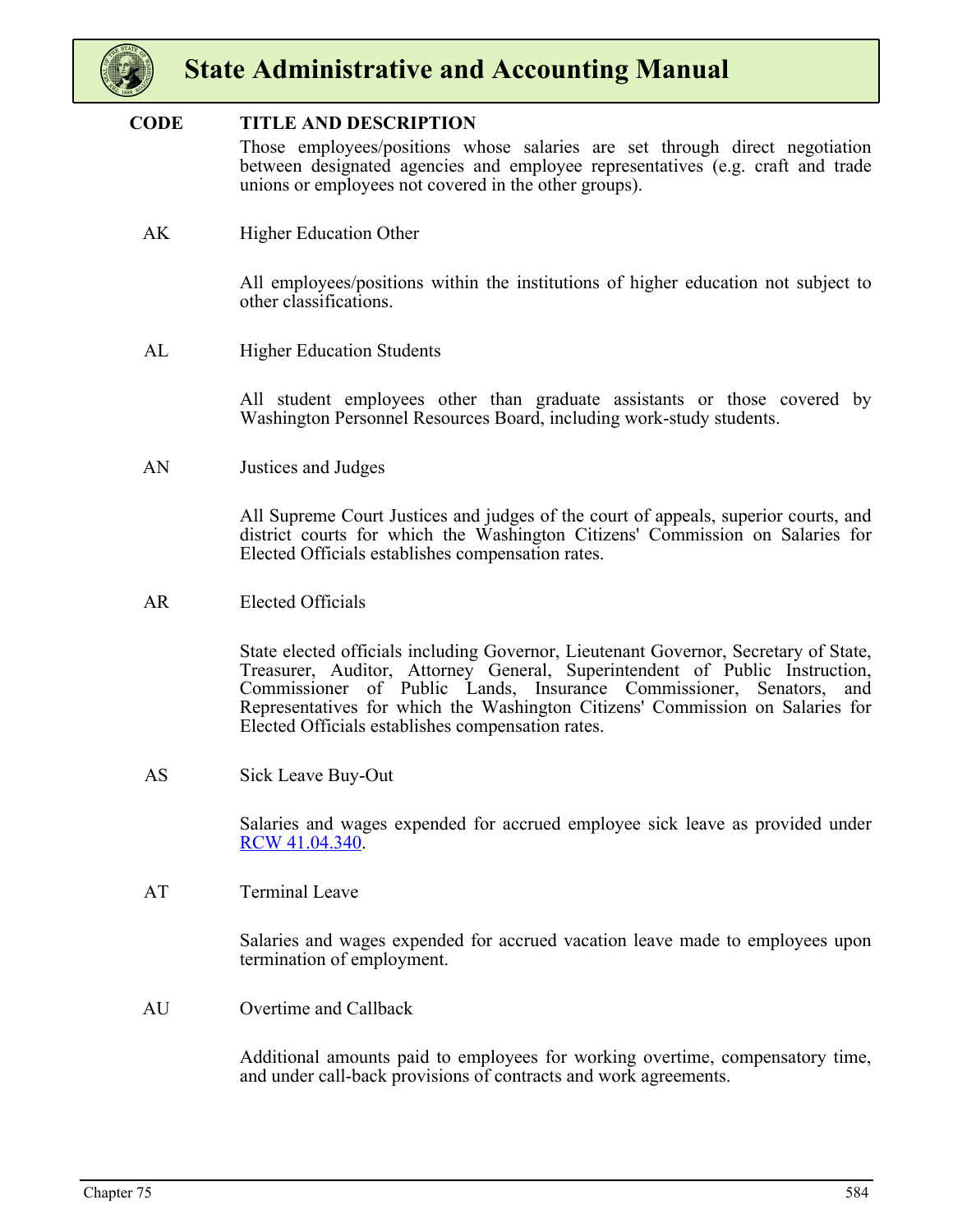

| <b>CODE</b> | <b>TITLE AND DESCRIPTION</b>                                                                                                                                                                                                                           |
|-------------|--------------------------------------------------------------------------------------------------------------------------------------------------------------------------------------------------------------------------------------------------------|
| B           | <b>EMPLOYEE BENEFITS</b>                                                                                                                                                                                                                               |
| <b>BA</b>   | Old Age, Survivors, and Disability Insurance                                                                                                                                                                                                           |
|             | The amounts expended as the State's share of Old Age, Survivors, and Disability<br>Insurance. Does not include Hospital Insurance (Medicare) premiums.                                                                                                 |
| <b>BB</b>   | <b>Retirement and Pensions</b>                                                                                                                                                                                                                         |
|             | The amounts expended as the State's share of retirement and pension benefits.                                                                                                                                                                          |
| BC          | Medical Aid and Industrial Insurance                                                                                                                                                                                                                   |
|             | The amounts expended as the State's share of medical aid and industrial insurance.                                                                                                                                                                     |
| <b>BD</b>   | Health, Life, and Disability Insurance                                                                                                                                                                                                                 |
|             | The amounts expended on the pay-as-you-go basis for the State's share of health,<br>life, disability insurance, and the administrative fee for flexible spending and<br>dependent care programs.                                                       |
| BE          | Allowances                                                                                                                                                                                                                                             |
|             | The amounts expended for special payments to employees to cover costs of board,<br>quarters, clothing, commute trip reduction incentives, and cellular device stipends.                                                                                |
| BF          | <b>Unemployment Compensation</b>                                                                                                                                                                                                                       |
|             | The amounts expended to pay for unemployment compensation benefits received by<br>former state employees.                                                                                                                                              |
| <b>BG</b>   | <b>Supplemental Retirement Payments</b>                                                                                                                                                                                                                |
|             | Amounts expended by colleges and universities for required supplemental payments<br>to retired individuals when pension annuity payments are less then what the retiree<br>would be eligible to receive under the public employee's retirement system. |
| <b>BH</b>   | Hospital Insurance (Medicare)                                                                                                                                                                                                                          |
|             | The amounts expended as the State's share of Hospital Insurance (Medicare).                                                                                                                                                                            |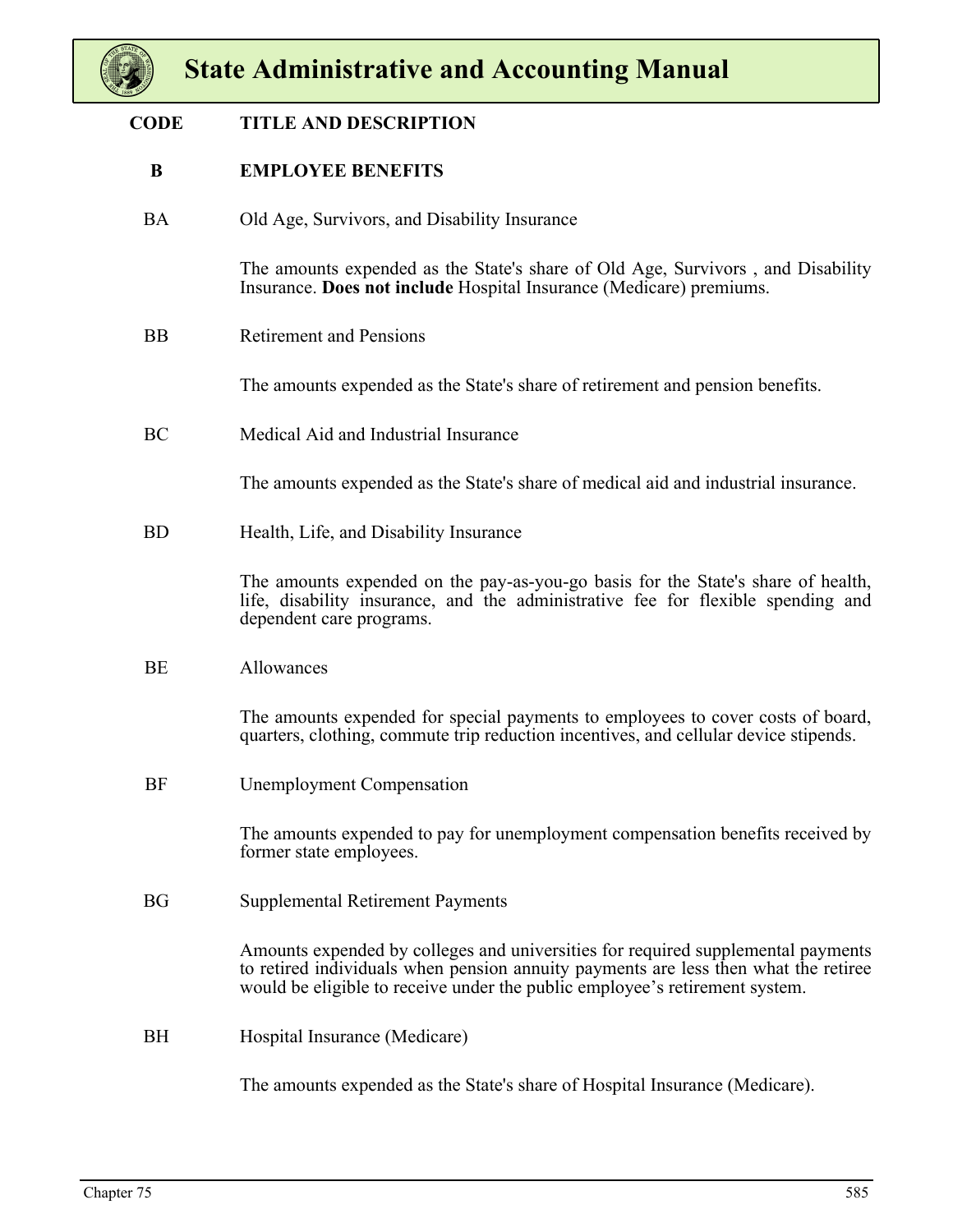

#### **CODE TITLE AND DESCRIPTION**

BK Paid Family and Medical Leave

Amounts expended for the State's share of family leave and medical leave premiums and surcharges.

BP Net Pension Liability Adjustment (Proprietary Accounts Only)

The amount that represents the adjustment to pension expense arising from certain changes in the net pension liability related to employees in proprietary accounts.

BR Other Postemployment Benefits

The amount that represents the State's share of the annual net other postemployment benefits cost.

BT Shared Leave Provided - Sick Leave

The dollar value of sick leave donated by state employees in conjunction with the State's shared leave program.

BU Shared Leave Provided - Personal Holiday

The dollar value of personal holiday leave donated by state employees in conjunction with the State's shared leave program.

BV Shared Leave Provided - Vacation Leave

The dollar value of vacation leave donated by state employees in conjunction with the State's shared leave program.

BW Shared Leave Received

The dollar value of shared leave received by state employees, to be used in lieu of sick leave, in conjunction with the State's shared leave program.

BZ Other Employee Benefits

The amounts expended for benefits other than those indicated above.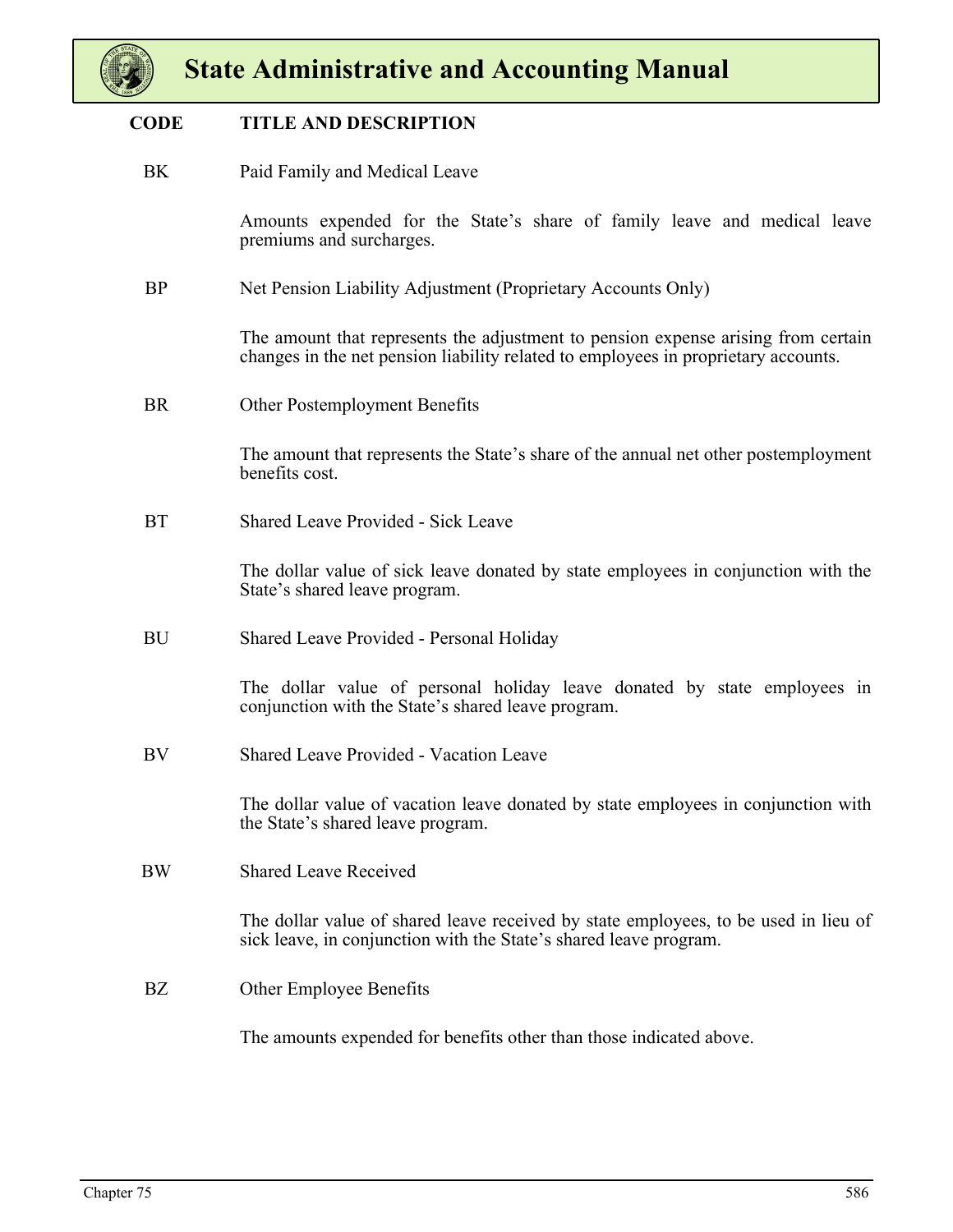

#### **C PROFESSIONAL SERVICE CONTRACTS CODE TITLE AND DESCRIPTION**

Professional service means consulting or technical expertise provided to accomplish a specific study, project, task, or other work statement. This category includes contracts with independent individuals or firms to perform a service or render an opinion or recommendation according to the consultant's methods and without being subject to the control of the agency except as to the results of the work.

This includes new contracts and amendments and/or renewals of existing contracts.

Where travel expenses are authorized and included as part of a contract or grant, the payment is to be recorded under the appropriate subobject code for the contract.

Agencies are not to include amounts expended for:

- Architectural and engineering services on capital projects. These amounts are to be recorded as Subobject JK.
- Client services, whether paid directly to the client or to the provider. These amounts are to be recorded as Subobjects NA and NB, respectively.
- Other services that are routine and continuing in nature and recorded under the subobjects within Object E "Goods and Services."

#### CA Management and Organizational Services

**Management Services** - The amounts expended for services that impact agency policy, regulatory and business issues, or that have broad agency or statewide policy implications. Includes services that result in operational or managerial recommendations related primarily to business and policy processes. (Services related primarily to employee issues fall under Organizational Services.) Also includes services for program development, implementation and coordination; program evaluation and/or external quality review (may be mandated by Legislature or federal funding source). Includes conduct of performance audits, business assessments, accreditation reviews, management studies, including studies requested by the Legislature; and feasibility studies with significant policy impact. Also includes services for project management, quality assurance and business process re-engineering related to the agency's business and policy responsibilities; risk management and loss prevention; mediation; arbitration; and lobbying.

**Organizational Services** - Includes services with a primary focus on agency organizational and human resource issues. Includes services to study, analyze or review the organizational structure, framework, or culture of the agency or divisions within the agency, and/or services implementing the recommendations of such an organizational study or effort.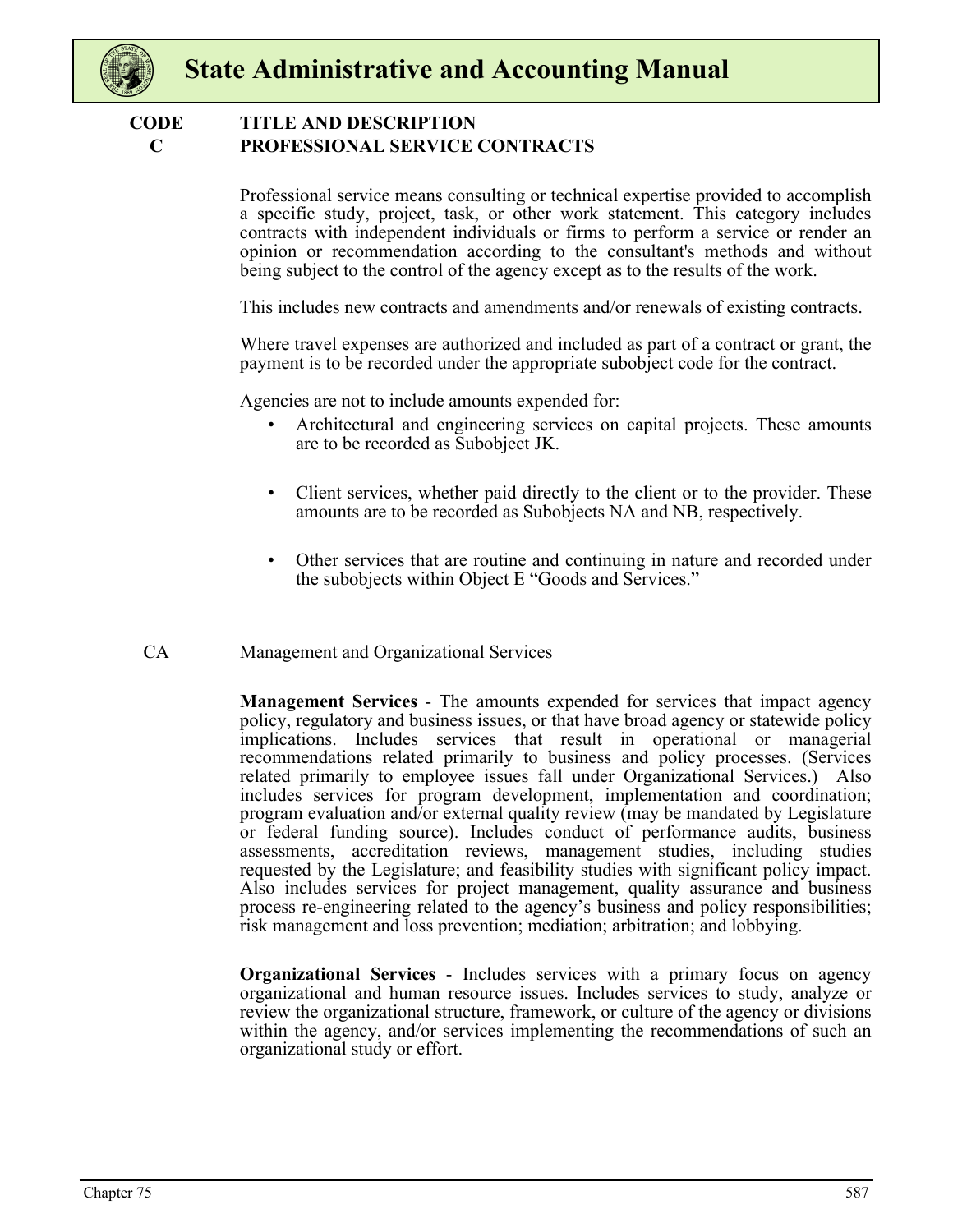

#### **CODE TITLE AND DESCRIPTION**

Also includes services that provide recommendations to management on enhanced efficiencies, productivity and process improvements related to employee functions at an agency and strategic planning within the organization; quality control services related to employee responsibilities within the organization; services to assist agencies in developing strategies to improve communication or processes with staff and customers to implement an agency's mission and to gain a better understanding of employee issues/concerns; personnel investigations and mediation; and facilitation services. (Services related primarily to agency business issues fall under Management Services.)

CB Legal and Expert Witness Services

The amounts expended for legal services and legal research and consultation by non-state employed attorneys, bond counsel, patent counsel, hearing examiners, etc. Expert witness contracts are for the purpose of providing expert testimony in litigation, but may also include other services such as case consultation, research, and legal services.

**Does not include** services for court reporters, legal aides or lay witnesses, which are classified as other contractual services under Subobject ER.

CC Financial Services

The amounts expended for financial services, actuarial services, economic analysis, cost/benefit analysis, cost allocation, accounting and financial audit services. Also includes investment management, cash management and stockbroker services.

**Does not include** amounts expended for routine bookkeeping and fiscal services or for the state actuary, attorney general, or state auditor services.

CD Computer and Information Services

The amounts expended for design, development, and/or implementation of agency information technology (IT) systems; project management for systems; quality assurance on, or evaluation of IT systems; development of significant IT strategic plans; and business analysis related to the IT needs of an agency. Also includes services to analyze, enhance, modify or implement computer systems or telecommunications systems; IT security analysis and security vulnerability assessments; business analysis of agency IT system; disaster recovery planning services; and IT systems analysis.

**Does not include** amounts expended for data processing charges or programming and data entry services, which are classified as other contractual services under Subobject ER.

CE Social Research Services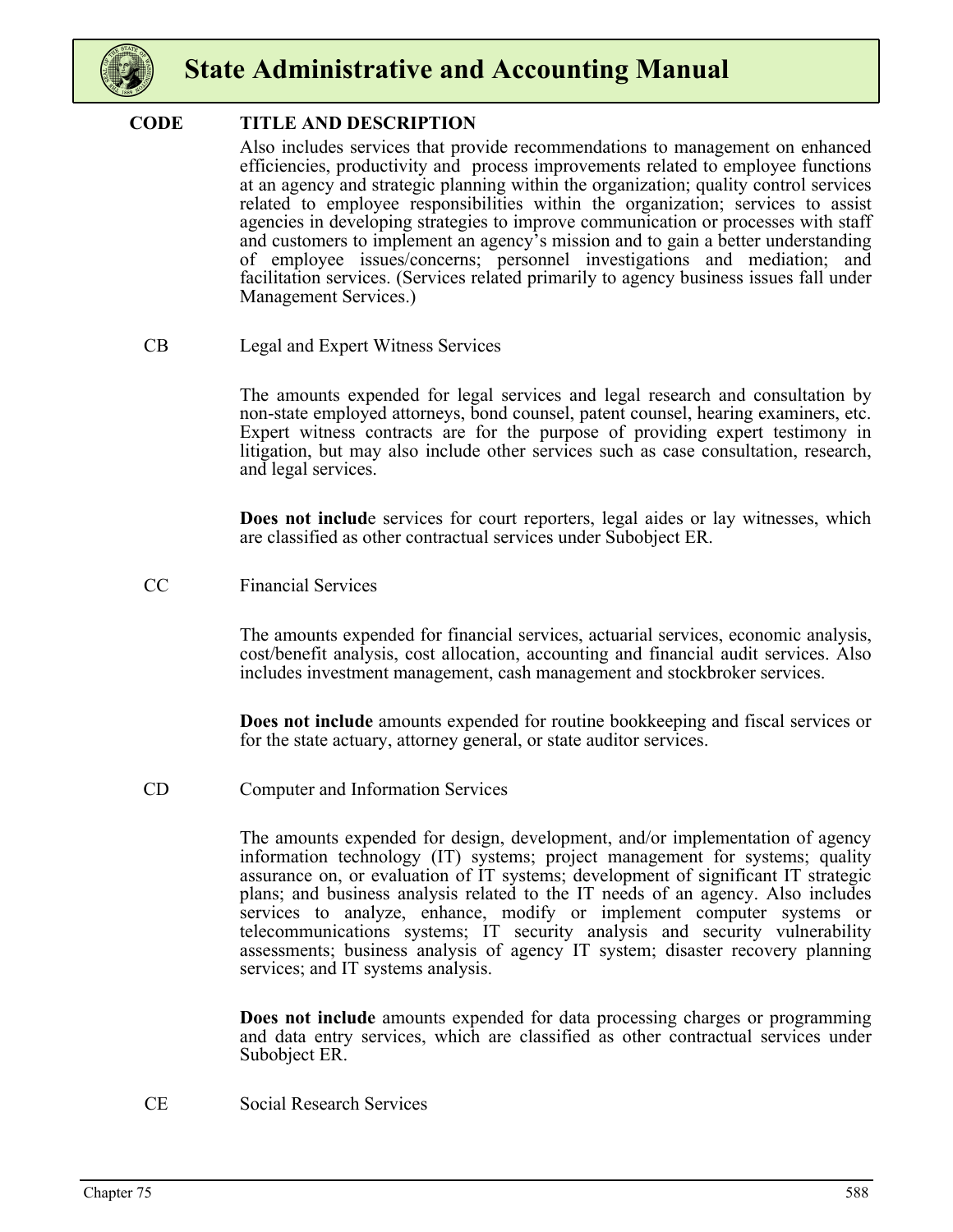

#### **CODE TITLE AND DESCRIPTION**

The amounts expended for studies or services related to health care, public health, behavioral science, criminal justice, education, medical issues, employment issues, community-based services or other social services. Includes services such as recruitment and retention of licensed foster care providers and adoptive homes; disaster relief services; technical assistance on literacy programs; development of housing opportunities for low-income population; immunization and infectious disease studies; medical records consultation; pharmaceutical consultation; behavioral consultation for special needs children; implementation of Work Force legislation, etc. Includes educational services related to the state's student population and development and enhancement of educational programs.

**Does not include** client services whether paid directly to clients or providers/ contractors of direct services to clients. Payments to clients are classified as Subobject NA; contracts with providers/contractors who provide direct services to clients are classified as client service contracts under Subobject NB.

#### CF Technical Research Services

The amounts expended for studies or services related to transportation, traffic safety, commute programs, natural resources, agriculture, environment, science, biology, marine biology, water resource, hydrology and aquatic issues. Also includes property appraisals; real estate services; historical research; archaeological and historic site surveys; aerial surveys, and photogrammetry; industrial safety and industrial hygiene services; hazardous and non-hazardous waste services; and seismic safety studies.

#### CG Marketing Services

The amounts expended for services to develop or implement a marketing or advertising plan or campaign; services related to marketing or promoting an agency's services or agricultural commodities and state tourism; public relations, market branding; media specialist and media relations services; and market research and development. Also includes public involvement and public outreach campaigns; trade development and assistance; development of market research and customer satisfaction surveys and/or assessment of survey results; conference or trade show coordination/planning/funding; fund raising; and related types of services.

#### CH Communication Services

The amounts expended for services to design, develop, and/or provide oversight of audio/video media productions, brochures, manuals, guidelines, newsletters, display exhibits, signs, posters, annual reports, etc.; technical writing/editing; speech writing; oral history writing; grant writing; graphic design services; development of communication strategies; and other related services to inform the public or other governmental agencies about a subject or issue.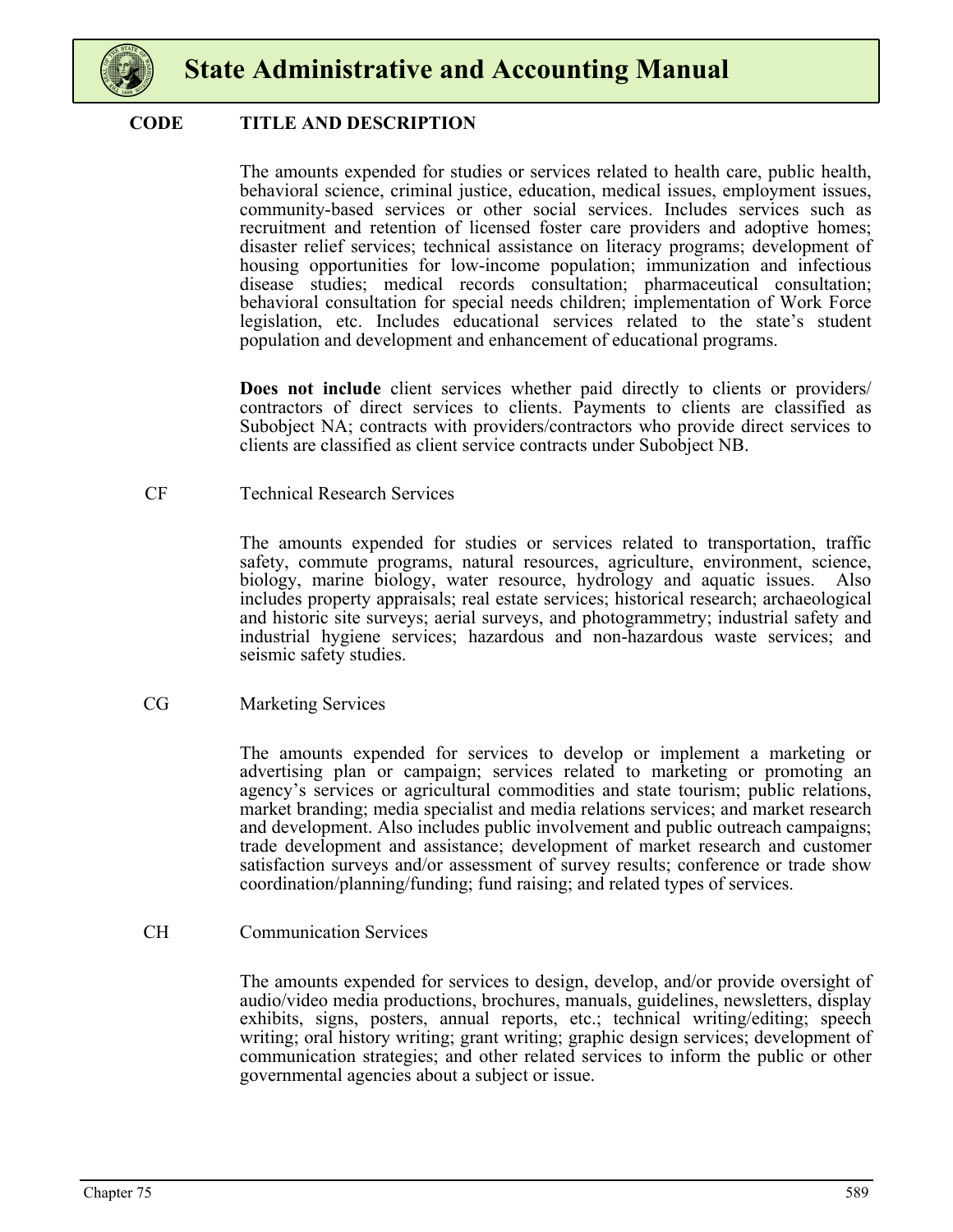

#### **CODE TITLE AND DESCRIPTION**

**Does not include** services related to installation of computer system linkage and telecommunications systems, which are classified under Subobject EB.

CJ Training Services

The amounts expended for services for managerial training; employee counseling services; guest speakers for most types of functions; curriculum development for all types of training services; conversion to on-line courses; and development of tests and test questions and administration of testing when it includes evaluation of candidates or similar services.

**Does not include** training provided directly to agency clients or guest speakers for clients, which is classified as a client service contracts under Subobject NB.

**Does not include** other training that is coded to Subobject EG.

CK Recruiting Services

The amounts expended for the services performed by a professional search firm to assist in recruitment of a successful candidate to fill a vacant position in an agency.

**Does not include** amounts paid to trade magazines or newspapers for publishing open position announcements.

CZ Other Professional Services

The amounts expended for professional service contracts other than those described above, including insurance brokering, labor negotiations, development of test questions for professional licensing exams, acquisition development, safety audits, ergonomic evaluations, ADA evaluations, and creation of original works of art.

**Does not include** training provided directly to agency clients, which is classified under Subobject NB.

#### **E GOODS AND SERVICES**

#### EA Supplies and Materials

The amounts expended for all materials and supplies whether acquired by formal contract or an open account, which are (a) ordinarily consumed or expended within one year after being put into service, (b) converted in the process of construction or manufacture, or (c) used to form an incidental part of noncapitalized equipment or a capital asset.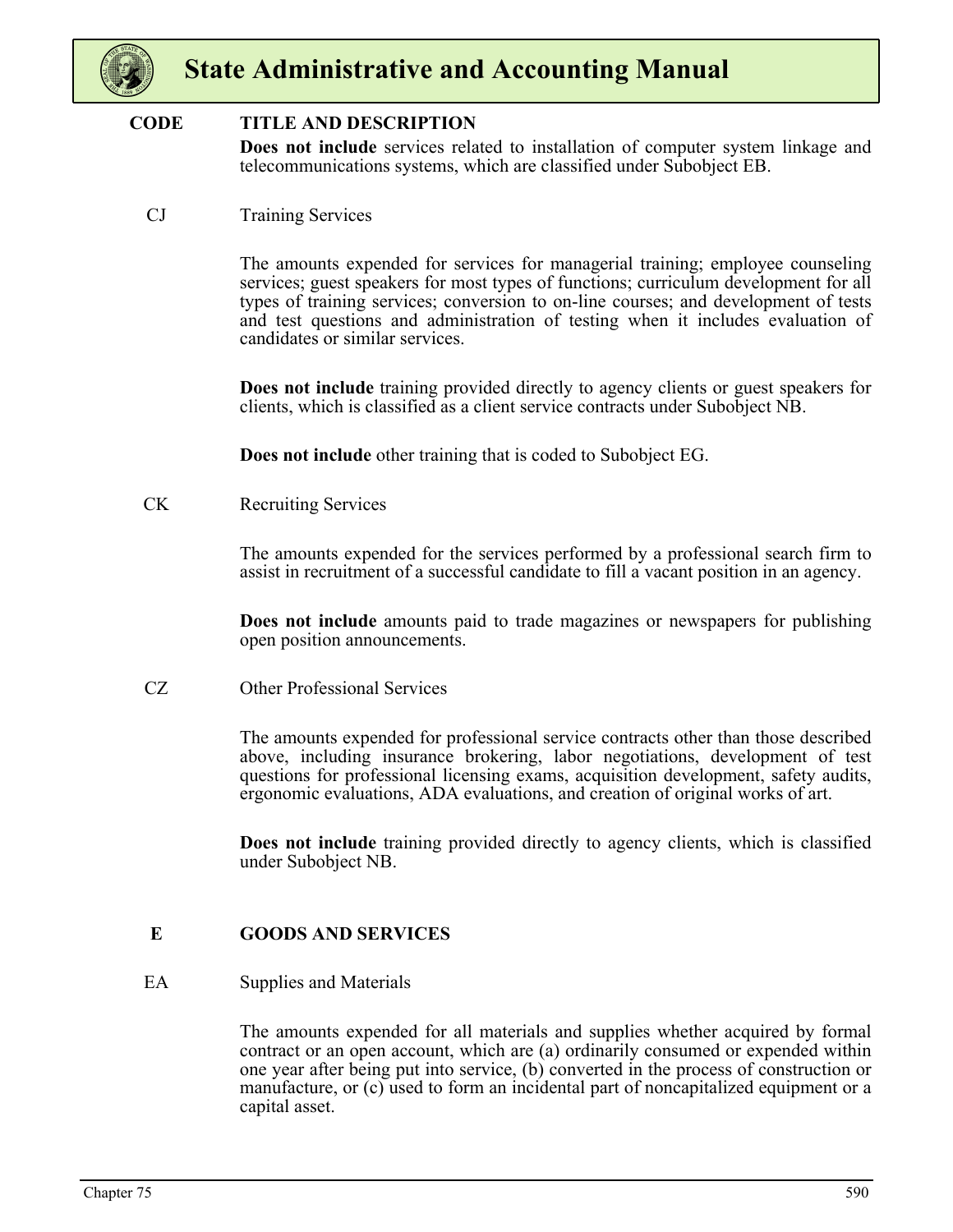

#### **CODE TITLE AND DESCRIPTION**

EB Communications and Telecommunications Services

The amounts expended for transmission of voice and data messages. This category includes: contractual charges for land telegraph service, radio and wireless telegraph services, telephone, including wireless service, teletype, and facsimile services; letter postage; rental of post office boxes or postage meter machines and/or mailing machines; contractual messenger service; switchboard service charges; telephone installation costs; and internet access charges. Also includes amounts expended for videoconferencing and data communication, such as data line costs, modems, routers, gateways, Internet and other bundled service costs.

EC Utilities

The amounts expended to heat, cool, and light state owned and/or leased facilities not obtained through the Department of Enterprise Services, where energy costs are not included as part of the monthly lease payments. Also, includes the amounts expended for water, sewer, and garbage.

ED Rentals and Leases - Land and Buildings

The amounts expended for leases and rentals for the occupancy and continued use of property owned by the Department of Enterprise Services and other state agencies, private landlords, and other public and non-profit entities. This category includes: land, buildings, and structures. Refer to Subobject EH for temporary use of space for conferences and meetings, and rentals and leases for furnishings, equipment, and to Subobject EY for software licenses and maintenance.

EE Repairs, Alterations, and Maintenance

The amounts expended for the normal upkeep and restoration of buildings, structures, equipment, or other improvements. Includes expenditures to remodel, restore, and recondition which do not extend the useful life of the asset. Also includes support and/or maintenance agreements on equipment, including hardware. Refer to Subobject EY for software licenses and maintenance.

EF Printing and Reproduction

The amounts expended for contractual printing and reproduction, binding operations, and all common processes of duplication. Includes printed matter such as publications, books, pamphlets, and digital and scanned images.

EG Employee Professional Development and Training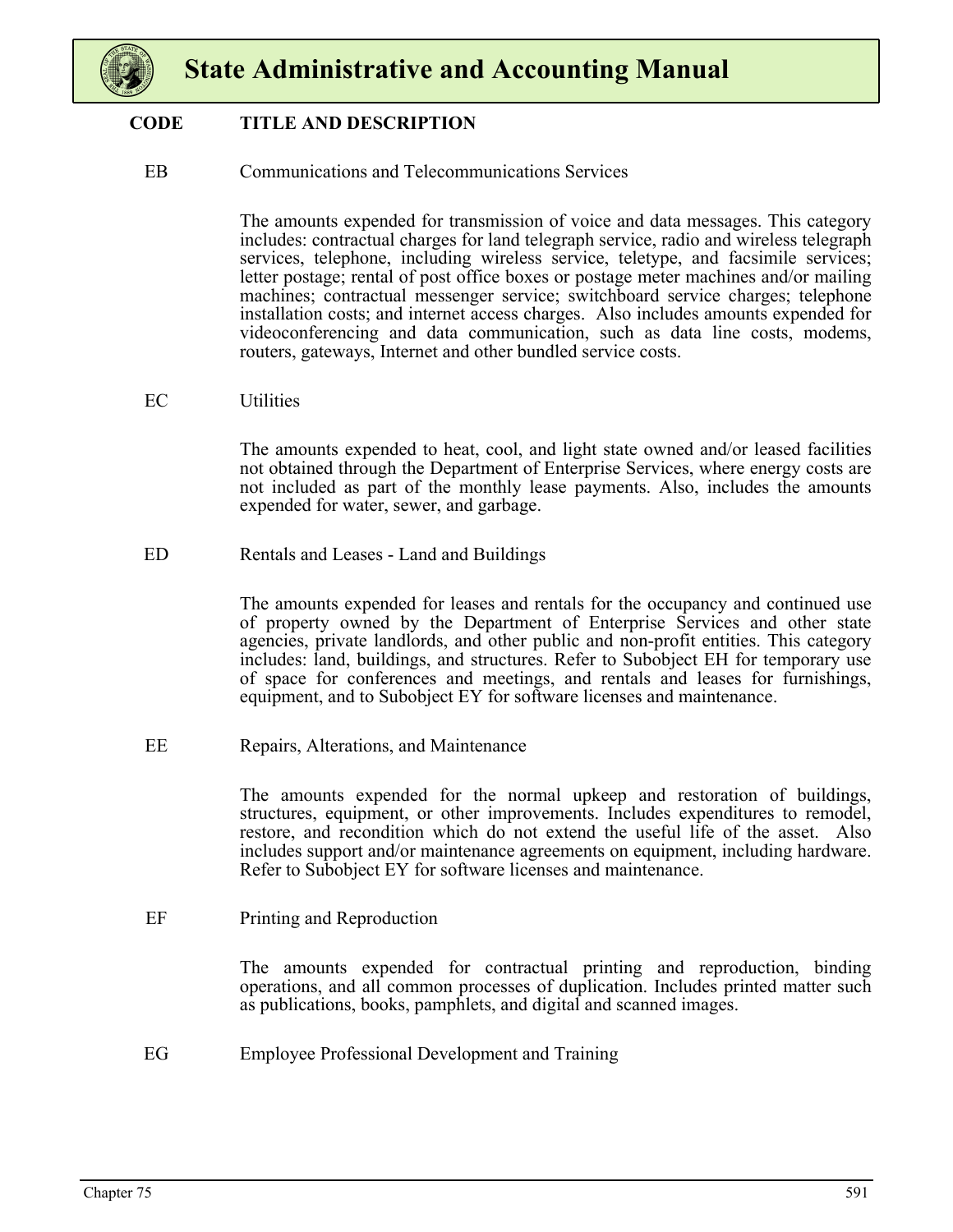

#### **CODE TITLE AND DESCRIPTION**

The amounts expended for the payment of tuition, fees, and/or other related expenses for individuals. Includes:

- Distance learning training options such as satellite, e-learning, and webcast training; and
- Training provided incidental to the purchase of an asset but not included in the purchase price of the asset.

Also includes the amounts expended for individual and/or agency participation in associations, organizations, conventions, and the cost of subscriptions that accompany these memberships. Also, includes nontaxable employee recognition and productivity awards of nominal economic value excluding cash or cash equivalents, such as gift certificates, which are taxable and are to be reported under Subobject NZ.

**Does not include** training and related services provided under Subobject CJ.

**Also, does not include** lodging or subsistence costs except where meals and/or lodging are included as an integral part of the fee.

EH Rentals and Leases - Furnishings and Equipment

The amounts expended for the possession and use of furnishings, equipment (excluding travel expense rentals), and the temporary use of space for conferences and meetings. Refer to Subobject ED for rentals and leases for continued use of land and buildings, and structures, and to Subobject EY for software licenses and maintenance.

EI Retailer Commissions

The amounts paid to retailers for selling lottery tickets and agents for selling state health insurance.

EJ Subscriptions

The amounts expended for subscriptions to newspapers, periodicals and databases, and/or services providing informational reports. Includes items purchased for use in state libraries that do not have a useful life greater than one year whether or not they are cataloged.

**Does not include** subscriptions accompanying individual and/or agency memberships.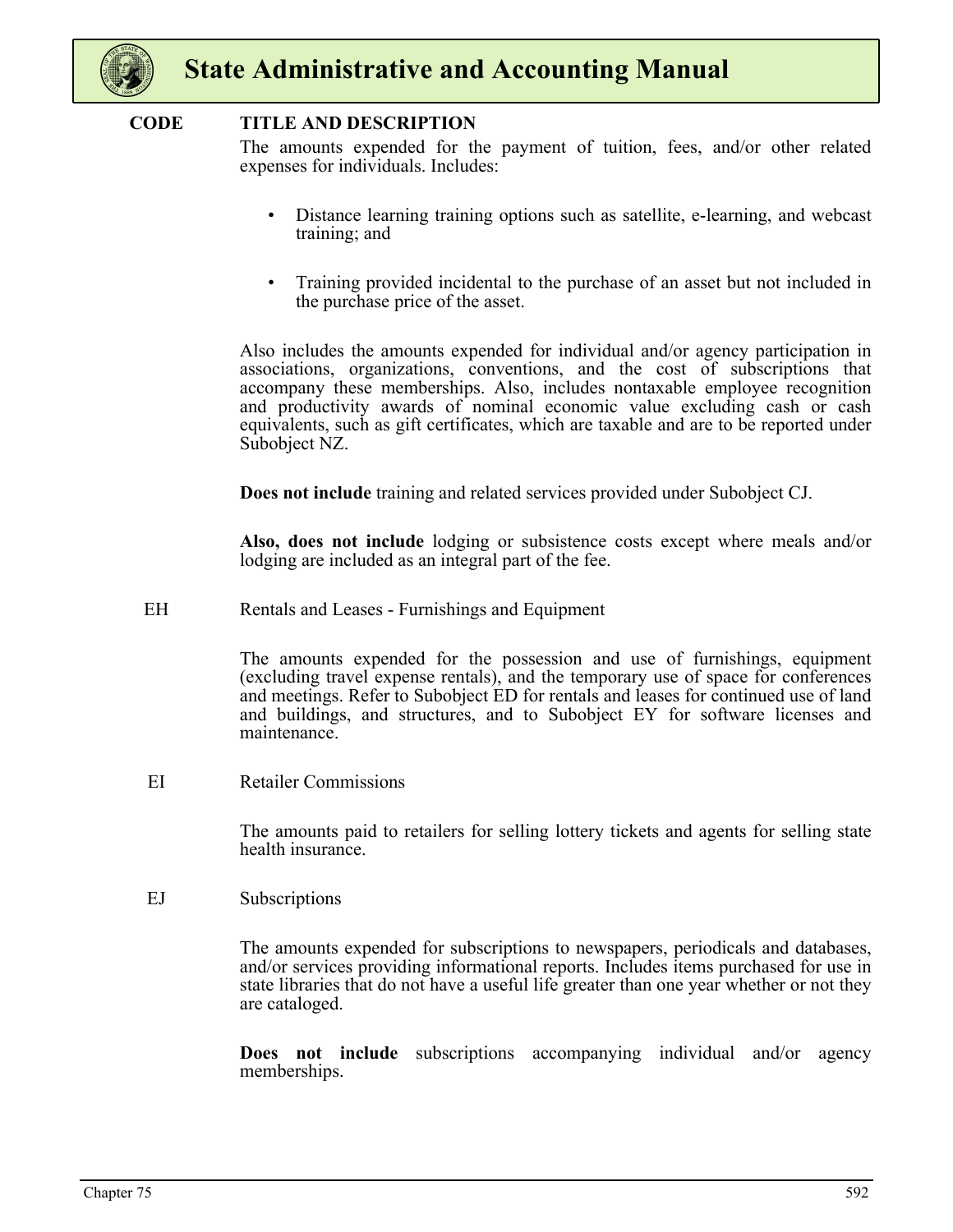

#### **CODE TITLE AND DESCRIPTION**

**Does not include** subscription-based computing services coded to Subobject EY.

**Also, does not include** items purchased for use in state libraries that are cataloged and have a useful life greater than one year. These are classified as capital outlays and coded to Subobject JD.

EK Facilities and Services

Charges by the Department of Enterprise Services for central services provided to agencies. Includes, but is not limited to, maintenance of capital buildings and grounds, campus mail service, contract administration, and other fees charged by the Department of Enterprise Services.

**Does not include** motor pool charges which are classified under Subobject GN or personnel services which are classified under Subobject EN.

EL Data Processing Services (Interagency)

Charges by state agencies for information technology services. Examples include computing services, hosting services, network services, web services, statewide systems (AFRS, HRMS, etc.), and planning and policy assessment by agencies such as the Department of Enterprise Services, the Office of Financial Management, and Consolidated Technology Services.

EM Attorney General Services

Charges by the Office of Attorney General for legal services.

EN Personnel Services

Charges by the Department of Enterprise Services and the Office of Financial Management for services in connection with the appointment, training, promotion, transfer, layoff, recruitment, retention, classification, compensation, removal, discipline, labor relations, and welfare of state classified and higher education classified employees.

EP Insurance

The amounts expended for liability, property, vehicle, fire, accident, including risk management and self-insurance payments, and all other forms of insurance except for state employee insurance benefits.

ER Other Routine Contractual Services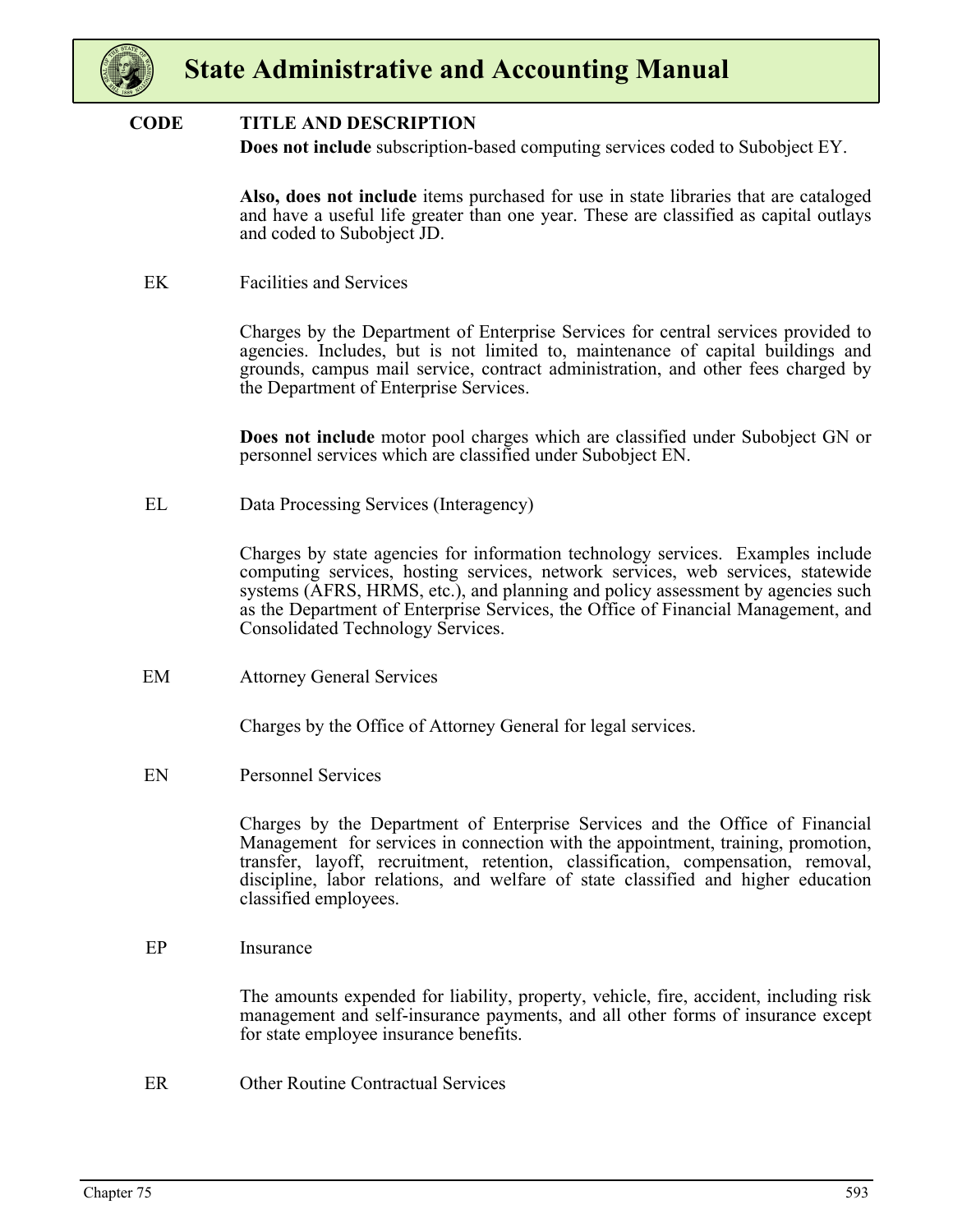

#### **CODE TITLE AND DESCRIPTION**

The amounts expended for **contractual** services provided to accomplish routine, continuing and necessary functions not otherwise specifically mentioned or included under the other subobjects within Object E "Goods and Services," Object C "Professional Service Contracts," Object N "Grants, Benefits, and Client Services," or Subobject JK "Architectural and Engineering Services."

Other contractual services could include, but are not limited to, custodial, interagency, court reporters, lay witnesses, process servers, security, data entry, testing and application programming services, offsite data storage, and network monitoring.

ES Vehicle Maintenance and Operating Costs

The amounts expended for the maintenance and operation of state owned vehicles such as motor vehicles (cars, trucks, motorcycles, buses), watercraft (ships, boats, ferries), railed vehicles (trains, trams), aircraft (airplanes, helicopters), or other mobile machines that transport people or cargo. Includes, but is not limited to, such costs as gasoline, oil, tires, parts, and supplies.

ET Audit Services

Charges by the Office of State Auditor for audit services.

EV Administrative Hearings Services

Charges by the Office of Administrative Hearings for hearings services.

EW Archives and Records Management Services

Charges by the Secretary of State for archiving, storage, and records management services.

EX OMWBE Services

Charges by the Office of Minority and Women's Business Enterprises for services.

EY Software Licenses, Maintenance, and Subscription-Based Computing Services

Amounts expended for purchased software or licenses of commercially available software with a useful life of one year or less, including upgrades and/or maintenance agreements. Software licensing includes, but is not limited to, the right to use the software, support for the software, and upgrades.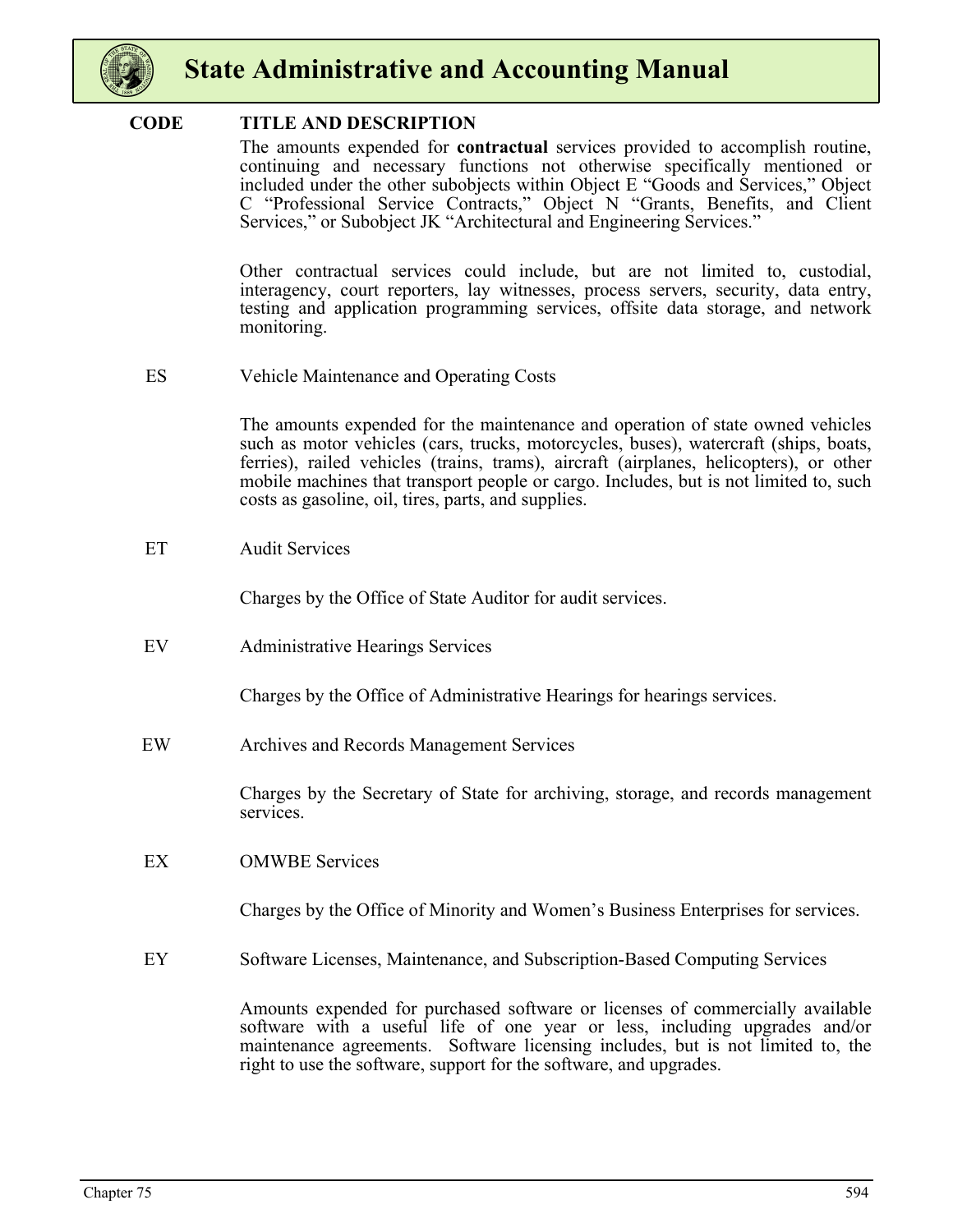

#### **CODE TITLE AND DESCRIPTION**

Also includes amounts expended for hardware and software subscription-based computing services where the agency does not own or possess an asset, but instead has an agreement to rent or lease a vendor's product or service for a period of time. This includes, but is not limited to, cloud based services such as Software as a Service (SaaS), Infrastructure as a Service (IaaS), and Platform as a Service (PaaS).

#### EZ Other Goods and Services

The amounts expended for goods and services other than those described above. Includes such items as bonds, freight (when not allocable to items purchased), advertising, and other goods and services from vendors or other agencies.

#### **F COST OF GOODS SOLD (Proprietary Funds Only)**

In budgeted accounts, to be used with General Ledger Code 6516 "Cost of Goods Sold" only. Revenue Source code 0450 "Sales of Goods and Supplies - Proprietary Funds" is to be used by agencies recording cost of goods.

FA Net Cost of Goods Sold

Amounts expended for the acquisition of merchandise purchased for resale, including purchase costs, freight-in costs, and inventory adjustments less returns and discounts. (For use by agencies not using itemized Subobjects FB through FF.)

#### FB Purchases

Amounts expended to acquire merchandise purchased for resale. (Agencies electing not to separately identify returns, freight costs, and discounts may record purchases net of these items.)

FC Returned Purchases

Amounts recovered from total purchase costs for merchandise returned to the vendor.

FD Freight-In

Amounts expended to common carriers for delivery of merchandise purchased for resale by the agency.

FE Discounts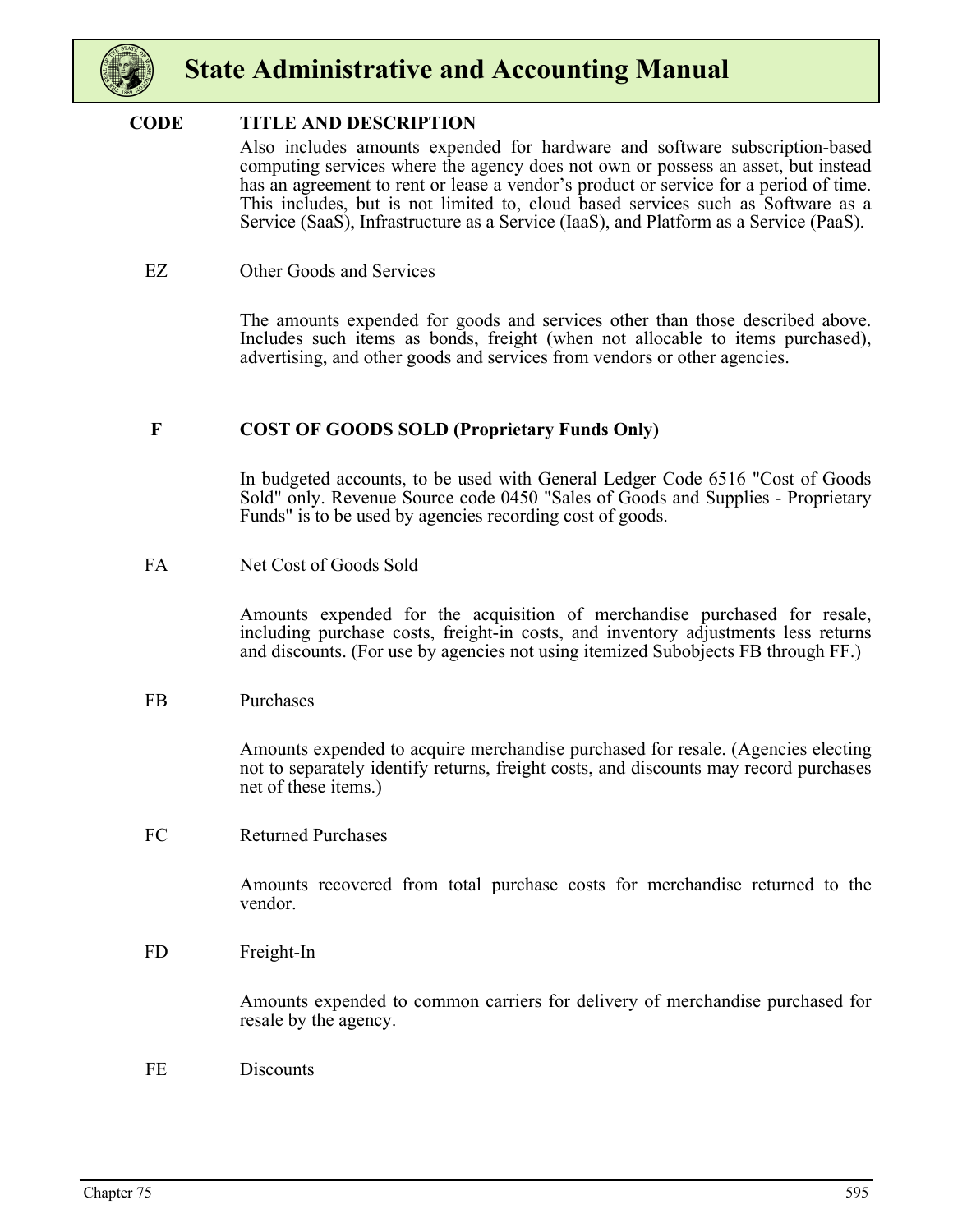

#### Amounts deducted by vendors from the total invoiced amount of merchandise due to prompt payment or cash payment by the agency. **CODE TITLE AND DESCRIPTION**

FF Inventory Adjustments

Amounts recorded to increase or decrease the cost of goods sold due to inventory losses or gains recognized during the accounting period.

FG Direct Labor

Labor expended directly upon the materials comprising the finished product.

FH Raw Materials (Direct Materials)

All materials that represent an integral part of the finished product and that can be included directly in calculating the cost of the product.

FJ Manufacturing Overhead

The cost of indirect materials, indirect labor, and all other manufacturing expenses that cannot readily be direct charges to specific units, jobs, or products.

#### **G TRAVEL**

In addition to state employees, these subobject codes are to be used to record travel expenses paid to or for individuals who serve on boards, commissions, councils, committees and task forces, or volunteers and other individuals who are authorized to receive travel expense reimbursements.

Where travel expenses are authorized and included as part of a contract or grant, the payment is to be recorded under the appropriate subobject code for the contract or grant.

GA In-State Subsistence and Lodging

The amounts paid for lodging and/or subsistence expenses incurred while traveling within the state's boundary on official state business, including lodging taxes.

GB In-State Air Transportation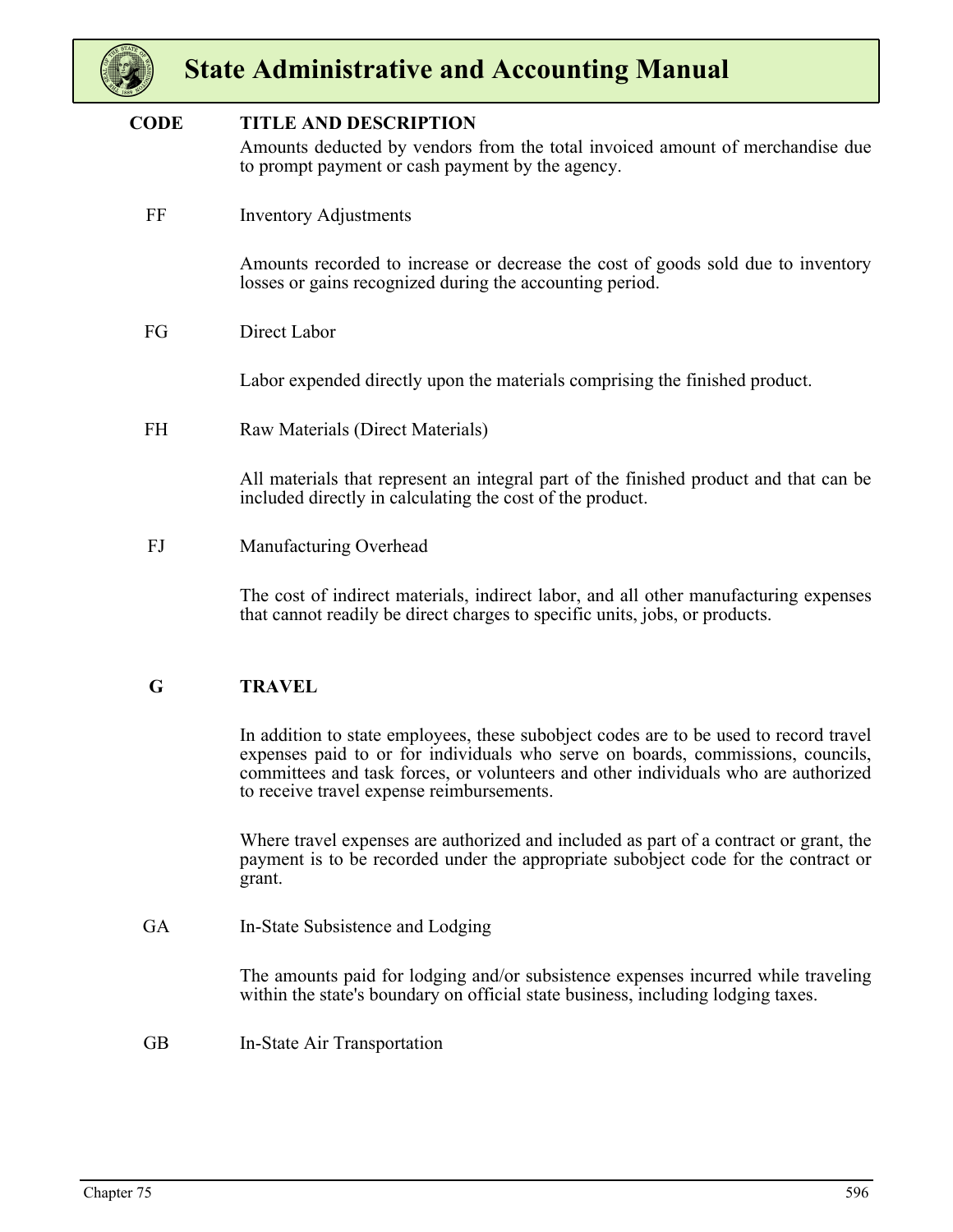

#### **CODE TITLE AND DESCRIPTION**

The amounts paid for air transportation expenses incurred while traveling within the state's boundary on official state business.

GC Private Automobile Mileage

The amounts paid as reimbursement for private car mileage incurred while traveling on official state business.

GD Other Travel Expenses

The amounts paid for all other costs incurred while traveling on official state business. Includes, but is not limited to: prospective employee interview expenses; employee relocation expenses; rail, bus, ferry, shuttle, or taxi fares; tolls; rental cars; parking fees; stenographic services; telephone calls; and other miscellaneous expenses.

GF Out-of-State Subsistence and Lodging

The amounts paid for lodging and/or subsistence expenses incurred while traveling outside the state's boundary on official state business, including lodging taxes.

GG Out-of-State Air Transportation

The amount paid for air transportation expenses incurred while traveling outside the state's boundary on official state business.

GN Motor Pool Services

The amounts expended for use of vehicles obtained from either the central or agency- operated motor pools. The expenditures incurred may be for vehicles used on either a specific trip(s) or permanently assigned basis.

#### **J CAPITAL OUTLAYS**

The amounts expended for the acquisition of, or addition to, capital assets intended to benefit future periods. Also includes those capital assets acquired through capital leases. Refer to **Subsection 30.20.30** for capital lease criteria.

**Note:** In budgeted proprietary funds, except for Subobjects JA and JB, the use of these subobjects also requires a corresponding entry to General Ledger code 6525 "Expense Adjustments/Eliminations (GAAP)."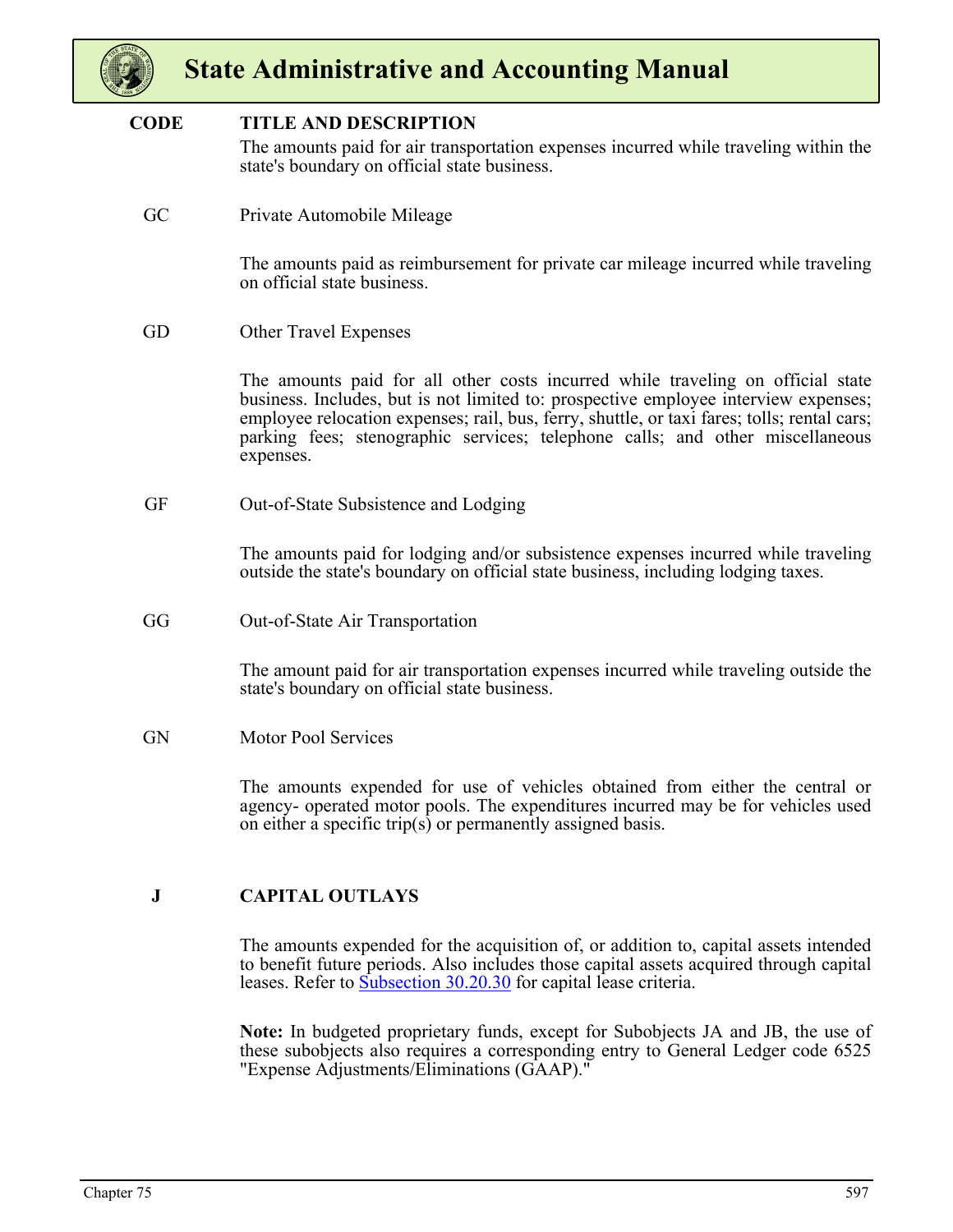

#### **CODE TITLE AND DESCRIPTION**

JA Noncapitalized Assets

The amounts expended for capital assets with a useful life of greater than one year and not considered a capital asset in accordance with the state's capitalization policy in Subsection 30.20.20.

**Does not include** minor assets with a useful life of greater than one year such as staplers, waste containers, and tape dispensers.

This subobject is used for acquisitions falling under the capitalization limit in the following categories:

- Infrastructure (other than the state highway system).
- Buildings, building improvements, leasehold improvements.
- Intangibles (other than noncapitalized software reported in Subobject JB).
- Other capital assets individually or as a group falling below the limits set in Subsection 30.20.20.
- JB Noncapitalized Software

The amounts expended for purchased software or licenses of commercially available software, types of intangible assets, with a useful life of greater than one year and not considered a capital asset in accordance with the state's capitalization policy in Subsection 30.20.20.

JC Furnishings and Equipment

The amounts expended for furnishings and equipment considered a capital asset in accordance with the state's capitalization policy.

JD Library Resources

The amounts expended for: the cost of books, maps, and films formally cataloged by a library or audiovisual center; sound film strips, slide sets, prepared transparencies, and prerecorded audio or video recordings; and periodicals and other electronic resources purchased and cataloged for libraries.

**Does not include** items with a useful life less than one year, whether they are cataloged or not.

JE Land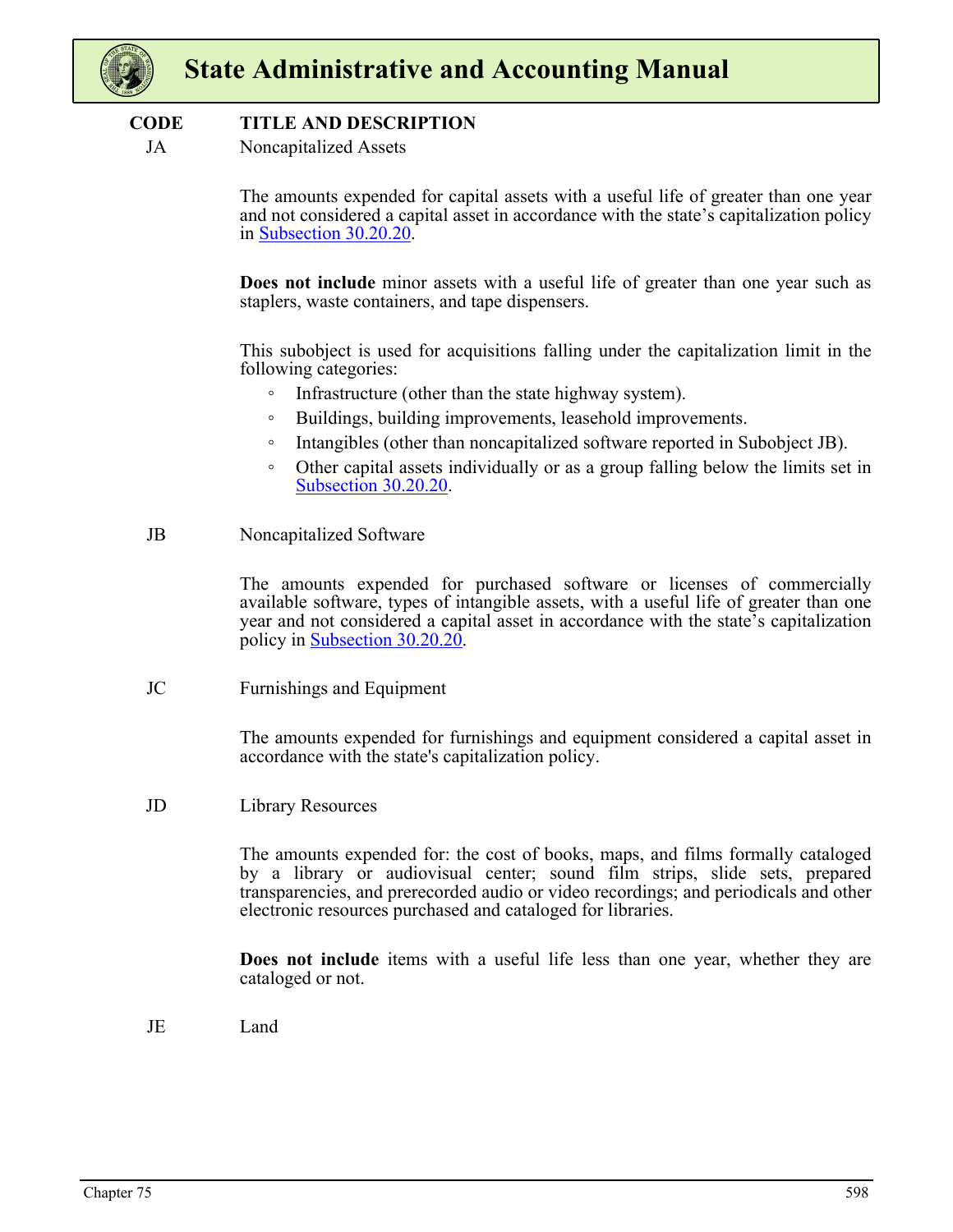

#### **CODE TITLE AND DESCRIPTION**

The amounts expended for the acquisition of land. Includes: cost of acquiring land; clearing and grading costs; and the cost of razing buildings or other improvements acquired with land which were not intended for permanent use at time of acquisition. Also includes indefinite land use rights acquired with the purchase of the underlying land.

JF Buildings

The amounts expended for the acquisition of already constructed buildings including broker and appraisal fees, legal expenses, and repairs to put buildings in required condition for intended use.

The amounts expended on contracts for construction, additions, alterations, and modernization of buildings including contracts for general, mechanical, and electrical costs, even though negotiated separately. Also, includes the cost of all change orders or contract extensions negotiated for the construction of the building. The amounts expended for equipment installed as an integral part of the structure, whether the building is purchased or constructed.

**Does not include** those items classified as equipment under Subobject JC "Furnishings and Equipment."

JG Highway Construction

The amounts expended for the construction, improvement, or addition to the state highway system.

JH Improvements Other Than Buildings (Non State Highway System)

The amounts expended for the construction, addition, and/or alteration of improvements other than buildings and infrastructure not related to the state highway system, such as: tunnel and utility systems; water and sewer systems; street lights and signs; braces and retaining walls; parking facilities; shoreline protection projects; and leasehold improvements. State highway system construction is recorded in Subobject JG.

JJ Grounds Development

The amounts expended for landscaping and other grounds development unrelated to a building or other facility for general aesthetic, weed control, or other purposes.

JK Architectural and Engineering Services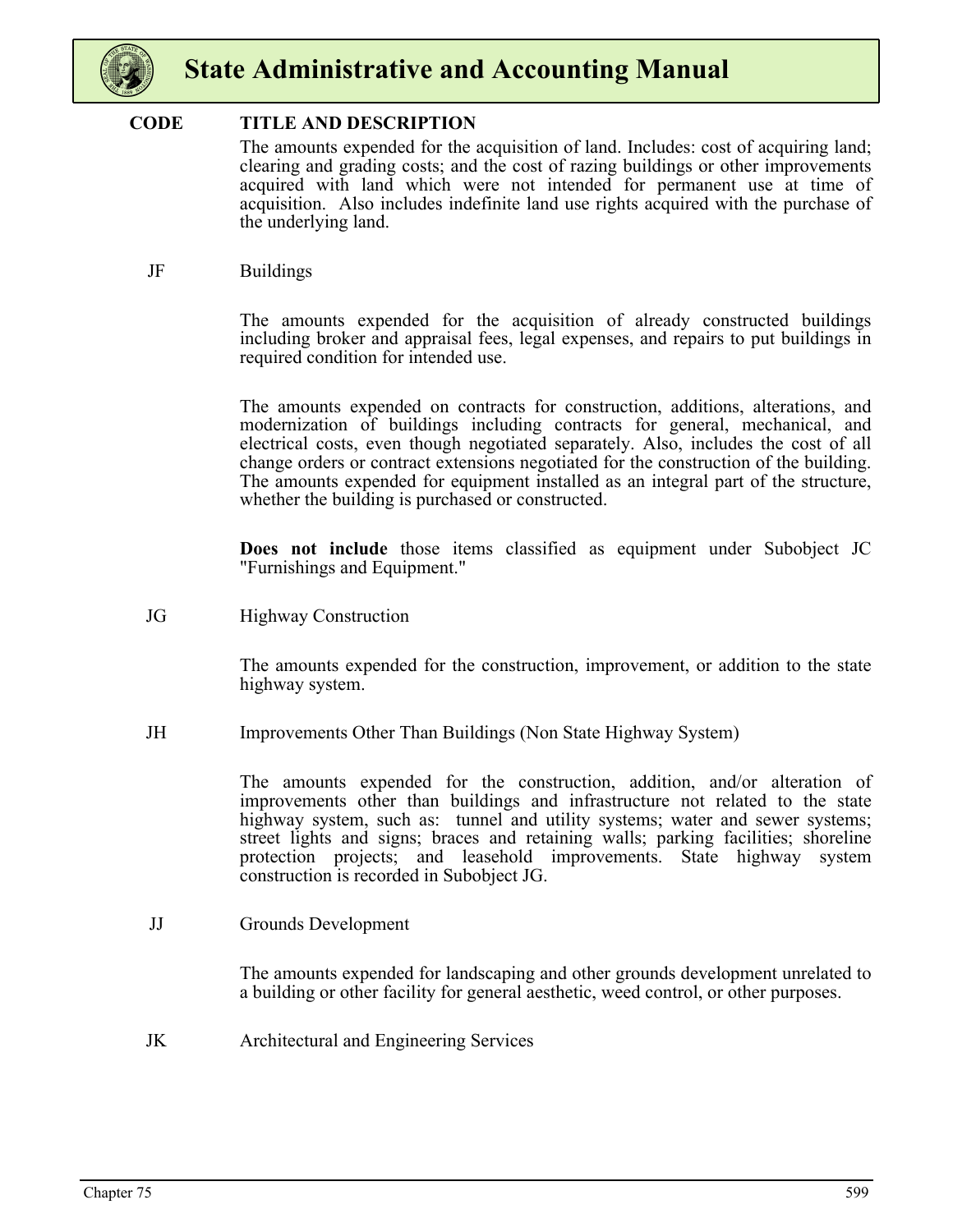

#### **CODE TITLE AND DESCRIPTION**

The amounts expended for the services of architectural or engineering firms or individuals relating to the development and/or construction of a specific capital project.

JL Capital Planning

The amounts expended for the purpose of planning or determining the feasibility of a specific capital project or projects.

JM Art Collections, Library Reserve Collections, and Museum and Historical Collections

> The amounts expended for the acquisition and maintenance of permanent works of art and historical artifacts.

JN Relocation Costs

The amounts expended as reimbursement for personal moving costs associated with the relocation of either individuals or items associated with capital projects.

JQ Software

The amounts expended for purchased software or perpetual licenses of commercially available software, types of intangible assets, with a useful life of greater than one year and considered a capital asset in accordance with the state's capitalization policy.

JR Intangible Assets

The amounts expended for the purchase or construction of intangible assets considered a capital asset in accordance with the state's capitalization policy.

Examples of intangible assets include:

- Patents, trademarks, copyrights.
- Land use rights having definite useful lives if the cost can be separately identified from the land purchase.

**Does not include** Software, Subobject JQ, and any intangible land use rights included in Land, Subobject JE.

JS Intangible Lease and Subscription Asset Capital Outlay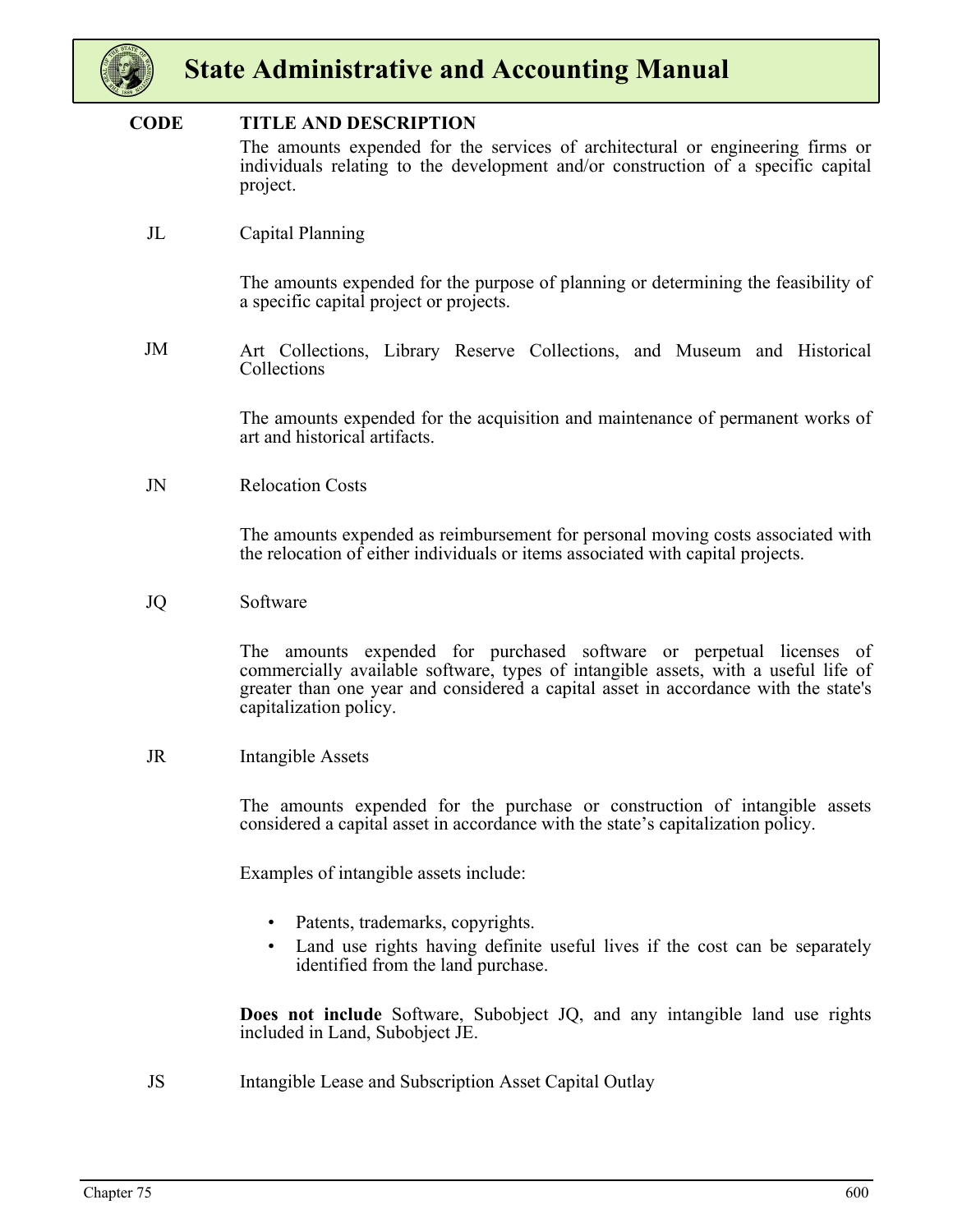

#### **CODE TITLE AND DESCRIPTION**

The amounts expended for the acquisition of an intangible right-to-use lease or subscription asset considered a capital asset in governmental-type funds. Only used with General Ledger Code 6514 "Capital Asset Acquisitions by Other Financing Sources."

JZ Other Capital Outlays

The amounts expended for capital projects not specifically indicated above.

#### **M INTERFUND OPERATING TRANSFERS**

MA Interfund Operating Transfers In

Fund transfers specified in the appropriations act that are recorded as a reduction of expenditures.

MB Interfund Operating Transfers Out

Fund transfers specified in the appropriations act that are recorded as an increase of expenditures.

MC Interfund Transfers In - Principal

Debt service transfer into a debt service fund for principal payments paid by the General Fund.

MD Interfund Transfers In - Interest

Debt service transfer into a debt service fund for interest payments paid by the General Fund.

MI Interfund Transfers Out - Interest

Debt service transfer for interest payments paid by the General Fund to a debt service fund.

MM Agency Incentive Savings Transfers Out

Fund transfer from the General Fund for agency program incentive savings. (OFM Only)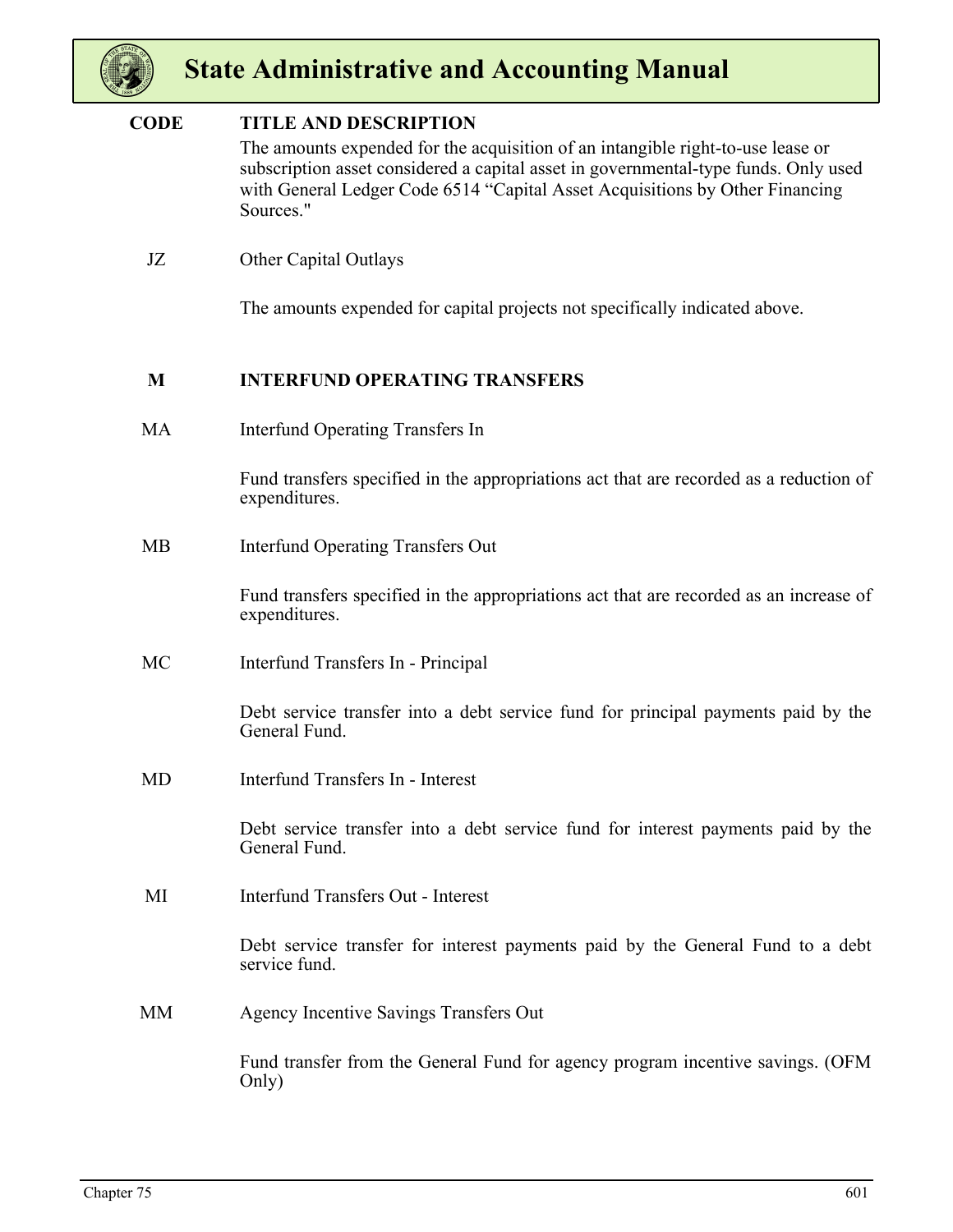

#### **CODE TITLE AND DESCRIPTION**

MP Interfund Transfers Out - Principal

Debt service transfer for principal payments paid by the General Fund to a debt service fund.

#### **N GRANTS, BENEFITS, AND CLIENT SERVICES**

NA Direct Payments to Clients

**Amounts paid directly to clients** for such items as income maintenance, child support, childcare, food stamps, job counseling and training, medical and mental health treatments, tuition assistance programs, and transportation expenses. Payments may be made as either grants or reimbursements of expenses incurred by the clients.

NB Payments to Providers for Direct Client Services

**Amounts paid under client service contracts** entered into for professional, technical or other services, which will result in the delivery of direct services to individual clients. Client services include such items as medical and mental health treatments, and related transportation; job counseling and training; childcare; foster care; and chore services.

For subobject NB coding purposes, clients are members of the public who have social, physical, medical, economic, or educational needs, for whom the agency has statutory responsibility to serve, protect or oversee. Clients are individuals, such as residents of state and non-state institutions, outpatients, unemployed workers, indigents, crime victims, and including (but not limited to) students in the public schools system and institutions of higher education.

Clients in the public school system may include parents, if they meet the requirements of a "client" as previously defined.

Note: For payments related to federal assistance programs, refer to Section 50.30 for vendor versus subrecipient information.

NF Workers' Compensation Payments

The amounts paid for qualifying individuals sustaining work related injuries. (To be used by the Department of Labor and Industries and the Board for Volunteer Firefighters and Reserve Officers only.)

NG Payments of Taxes to Other Governments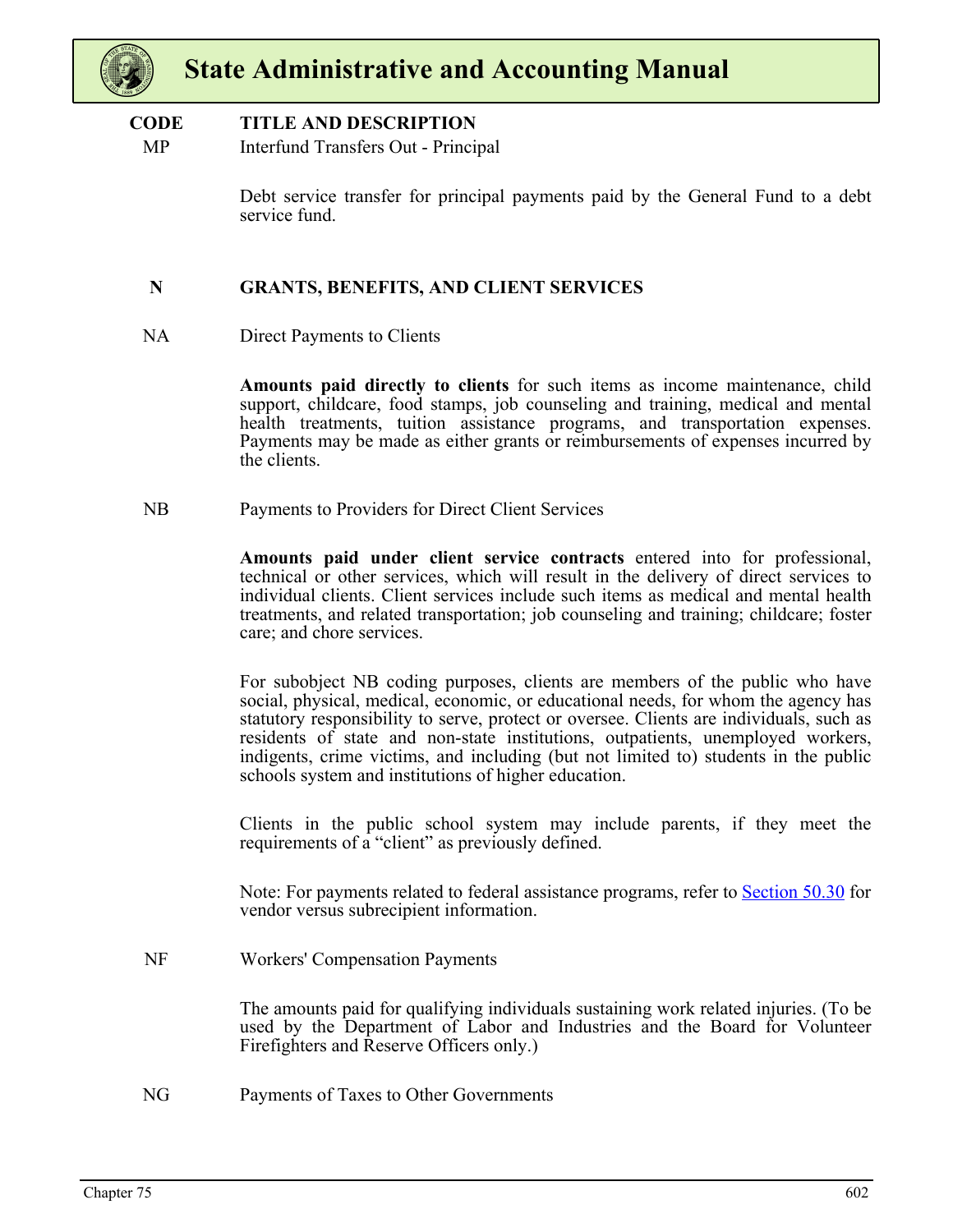

#### **CODE TITLE AND DESCRIPTION**

The amounts paid to other governments for taxes that have been collected on their behalf. (To be used by the Department of Revenue to record deductions in custodial fund type accounts.)

NH Public Employee Benefit, Basic Health, and Community Health Service Payments

The amounts paid to contractors for qualifying individuals covered by the Stateadministered health and benefits programs. (To be used by the Health Care Authority only.)

NL Lottery Prize Payments

The amounts paid for winning lottery tickets. (To be used by the State Lottery Commission only.)

NR Loan Disbursements

Allotment charges for budgeted long-term loan issues.

NT Pension Refund Payments

The amounts refunded to qualifying individuals under a state-sponsored retirement system.

NU Pension Benefit Payments

The benefits paid to qualifying individuals under a state-sponsored retirement system.

NW Special Employment Compensation

The amounts expended on salaries for individuals considered employees for payroll tax reporting, but not for state staff reporting (FTE) such as; Washington Conservation Corps (including health insurance costs), Ecology Youth Corps, Voluntary Separation and Retirement Incentive Program (Financial Incentive Payments only), and supported employment groups.

**Note:** Do not code participants in the state internship program under this code. Refer to the Object A series as appropriate. FTEs generated for interns and executive fellows will not count as budgeted FTEs.

NY Participant Withdrawals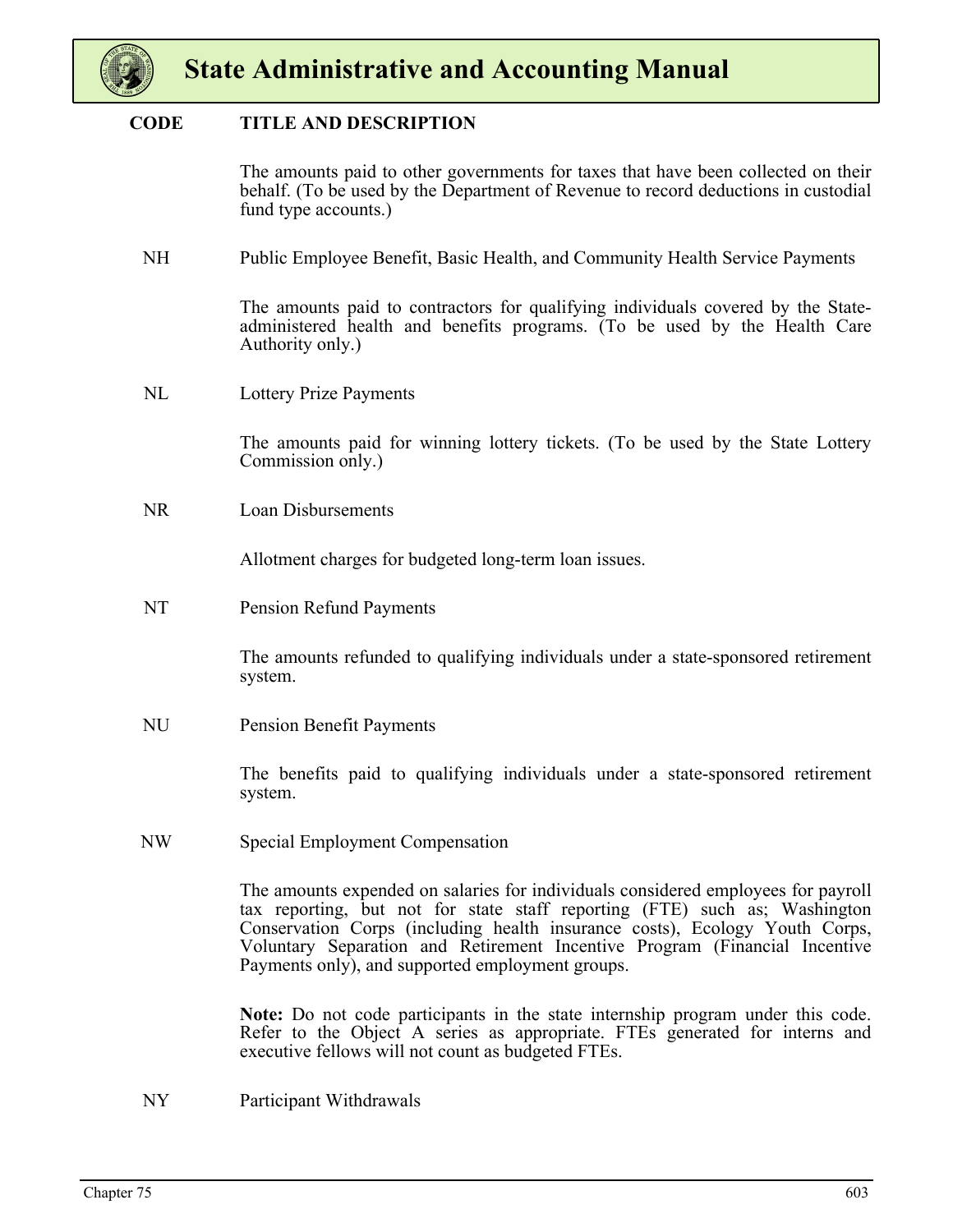

#### **CODE TITLE AND DESCRIPTION**

The amounts withdrawn by participants from various state sponsored programs such as the Local Government Pooled Investments Fund, the Deferred Compensation Program, and the Guaranteed Education Tuition Program.

NZ Other Grants and Benefits

The amounts expended for grants and benefits other than those described above. Also includes taxable employee recognition and productivity awards such as gift certificates.

Note: For payments related to federal assistance programs, refer to Section 50.30 for vendor versus subrecipient information.

#### **P DEBT SERVICE**

#### PA Principal

The amounts expended for the payment of principal on the various forms of indebtedness incurred by the state.

PB Interest

The amounts expended for interest on the various forms of indebtedness incurred by the state.

PC Other Debt Costs

The amounts expended for other related charges on the various forms of indebtedness incurred by the state. Examples include costs of issuance, underwriter's discount, and immaterial original issue discount. In proprietary fund type accounts, also includes immaterial amounts received for original issue premium.

PD Principal COP Lease/Purchase Agreements

The amounts expended for the payment of principal on COP (Certificates of Participation) lease/purchase agreements with the Office of the State Treasurer.

PE Interest COP Lease/Purchase Agreements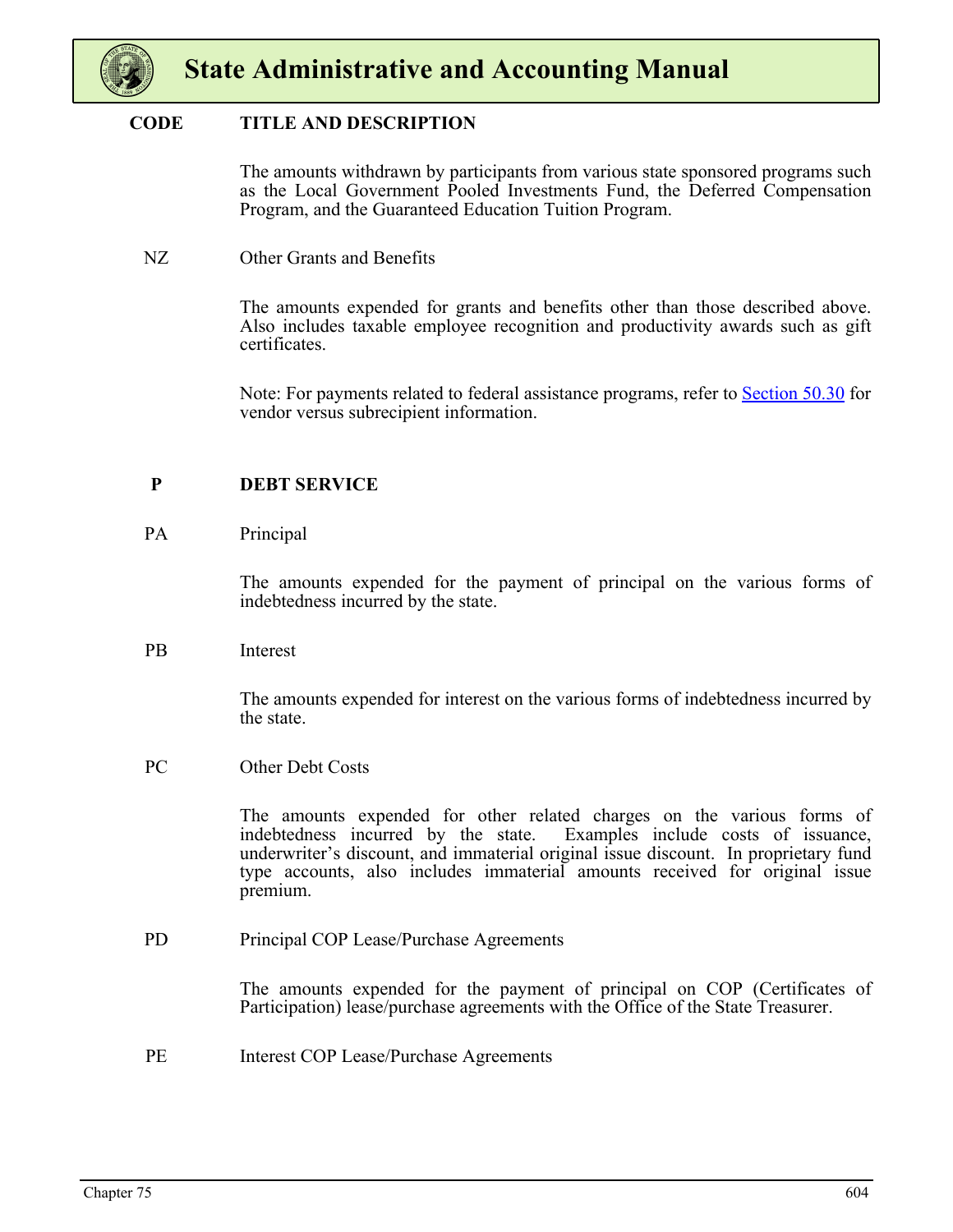

#### **CODE TITLE AND DESCRIPTION**

The amounts expended for the payment of interest on COP (Certificates of Participation) lease/purchase agreements with the Office of the State Treasurer.

#### **S INTERAGENCY REIMBURSEMENTS**

To record payments received by a state agency as reimbursements of expenditures/ expenses incurred for another state agency/agencies. These reimbursements are to be broken out to reflect which subobject is reimbursed.

This will allow the tracking of reimbursements as well as provide sufficient detail for input to the Comprehensive Annual Financial Report. Whenever possible, Object S is not to be used by internal service funds. Reimbursements to internal service funds should generally be recorded as revenue.

SA Salaries and Wages

Payments received by a state agency from other state agencies as reimbursements of salaries and wages.

SB Employee Benefits

Payments received by a state agency from other state agencies as reimbursements of employee benefits.

SC Professional Service Contracts

Payments received by a state agency from other state agencies as reimbursements of professional service contracts.

SE Goods and Services

Payments received by a state agency from other state agencies as reimbursements of goods and services (Subobjects E) and noncapitalized furnishings and equipment (Subobject JA) and noncapitalized software (Subobject JB).

SG Travel

Payments received by a state agency from other state agencies as reimbursements of travel.

SJ Capital Outlays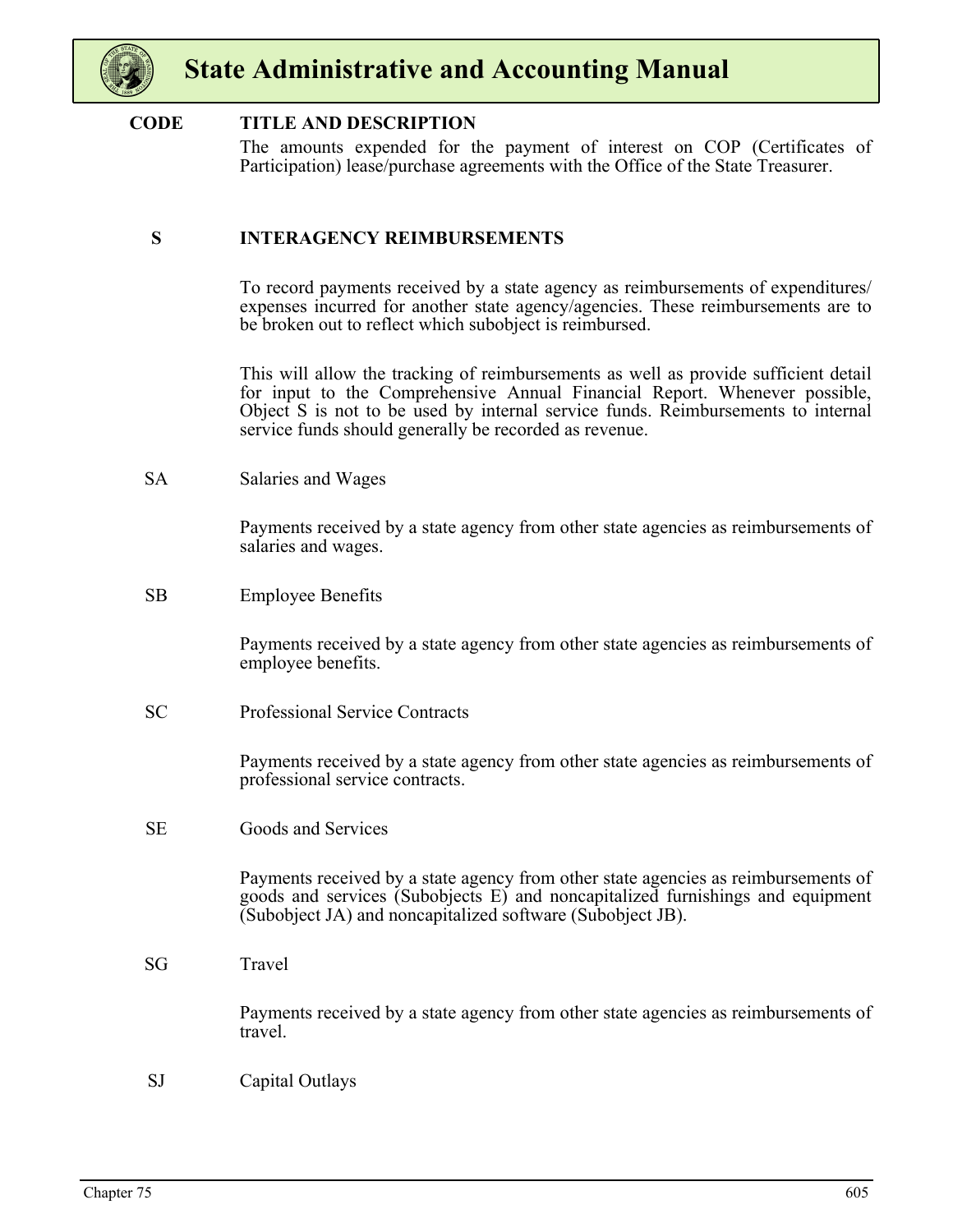

#### **CODE TITLE AND DESCRIPTION**

Payments received by a state agency from other state agencies as reimbursements of capital outlays, which does not include noncapitalized furnishings and equipment (Subobject JA) and noncapitalized software (Subobject JB). For reimbursements of Subobject JA and JB expenditures, use Subobject SE, Goods and Services.

SN Grants, Benefits, and Client Services

Payments received by a state agency from other state agencies as reimbursements of grants, benefits, and client services.

SP Debt Service

Payments received by a state agency from other state agencies as reimbursements of debt service.

#### SZ Unidentified

Payments received by a state agency from other state agencies as reimbursements of expenditures. **Note: Agencies must reallocate to the appropriate subobject of expenditure within Object S at least annually at fiscal year end.**

#### **T INTRA-AGENCY REIMBURSEMENTS**

The reallocation of expenditures and accruals within an agency by transfers between accounts or programs This code is not to be used for payment of services or recovery of expenditures from a proprietary fund. The total for this object at the subobject level is to equal zero for all accounts within the fiscal year.

TA Salaries and Wages

Reallocation of expenditures within an agency for salaries and wages.

TB Employee Benefits

Reallocation of expenditures within an agency for employee benefits.

TC Professional Service Contracts

Reallocation of expenditures within an agency for professional service contracts.

TE Goods and Services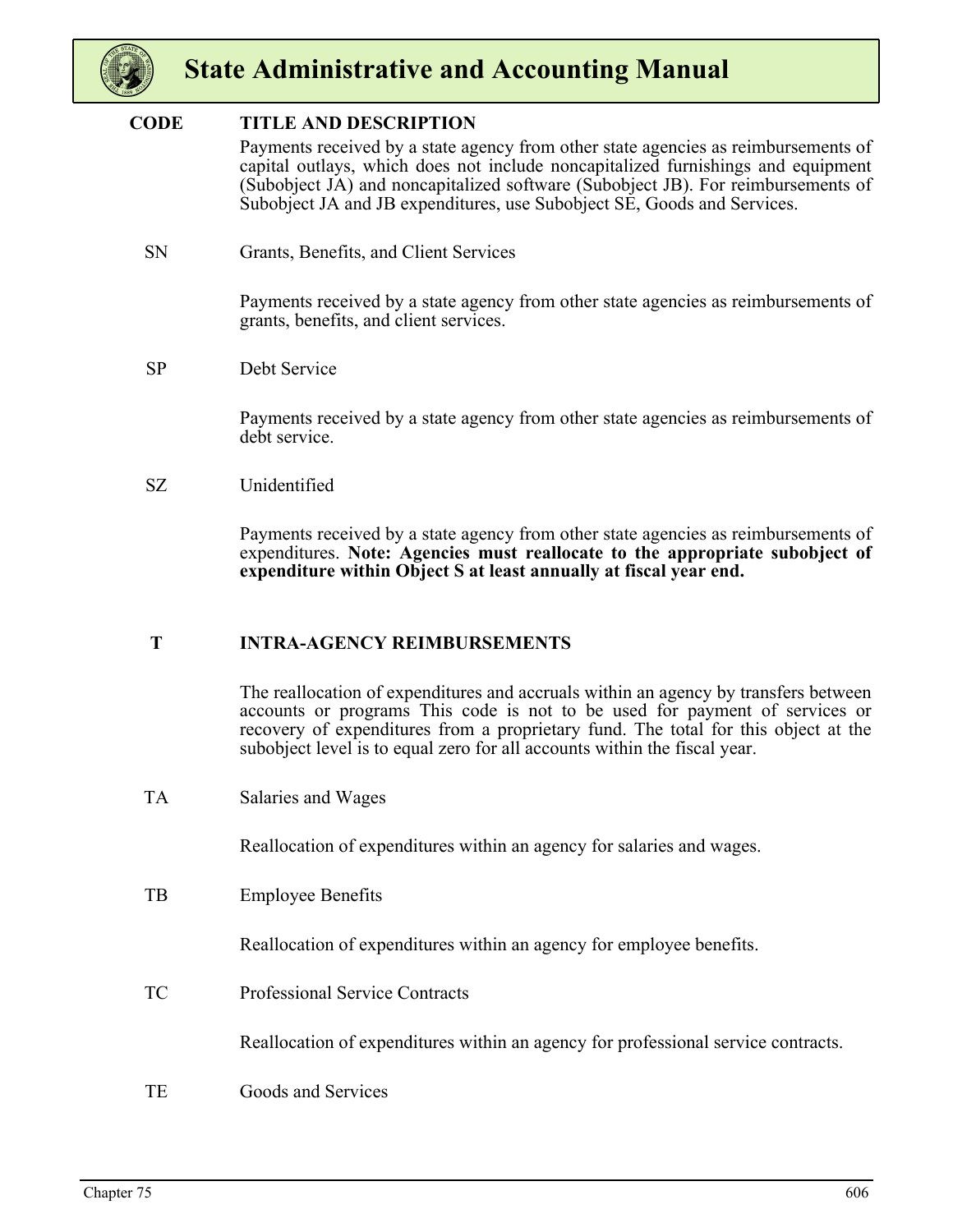

#### **CODE TITLE AND DESCRIPTION**

Reallocation of expenditures within an agency for goods and services (Subobjects E) and noncapitalized furnishings and equipment (Subobject JA) and noncapitalized software (Subobject JB).

TG Travel

Reallocation of expenditures within an agency for travel.

TJ Capital Outlays

Reallocation of expenditures within an agency for capital outlays, which does not include noncapitalized furnishings and equipment (Subobject JA), and noncapitalized software (Subobject JB). For reallocations of Subobjects JA and JB expenditures, use Subobject TE, Goods and Services.

TN Grants, Benefits, and Client Services

Reallocation of expenditures within an agency for grants, benefits, and client services.

TP Debt Service

Reallocation of expenditures within an agency for debt service.

TZ Unidentified

Reallocation of expenditures within an agency. **Note: Agencies must reallocate to the appropriate subobject of expenditure within Object T at least annually at fiscal year end.**

#### **W OTHER**

WA Depreciation/Amortization

Expense that represents the portion of the expired service cost of capital assets during the accounting period. Only used with General Ledger codes 6511 and 6591 "Depreciation/Amortization Expense."

WB Amortization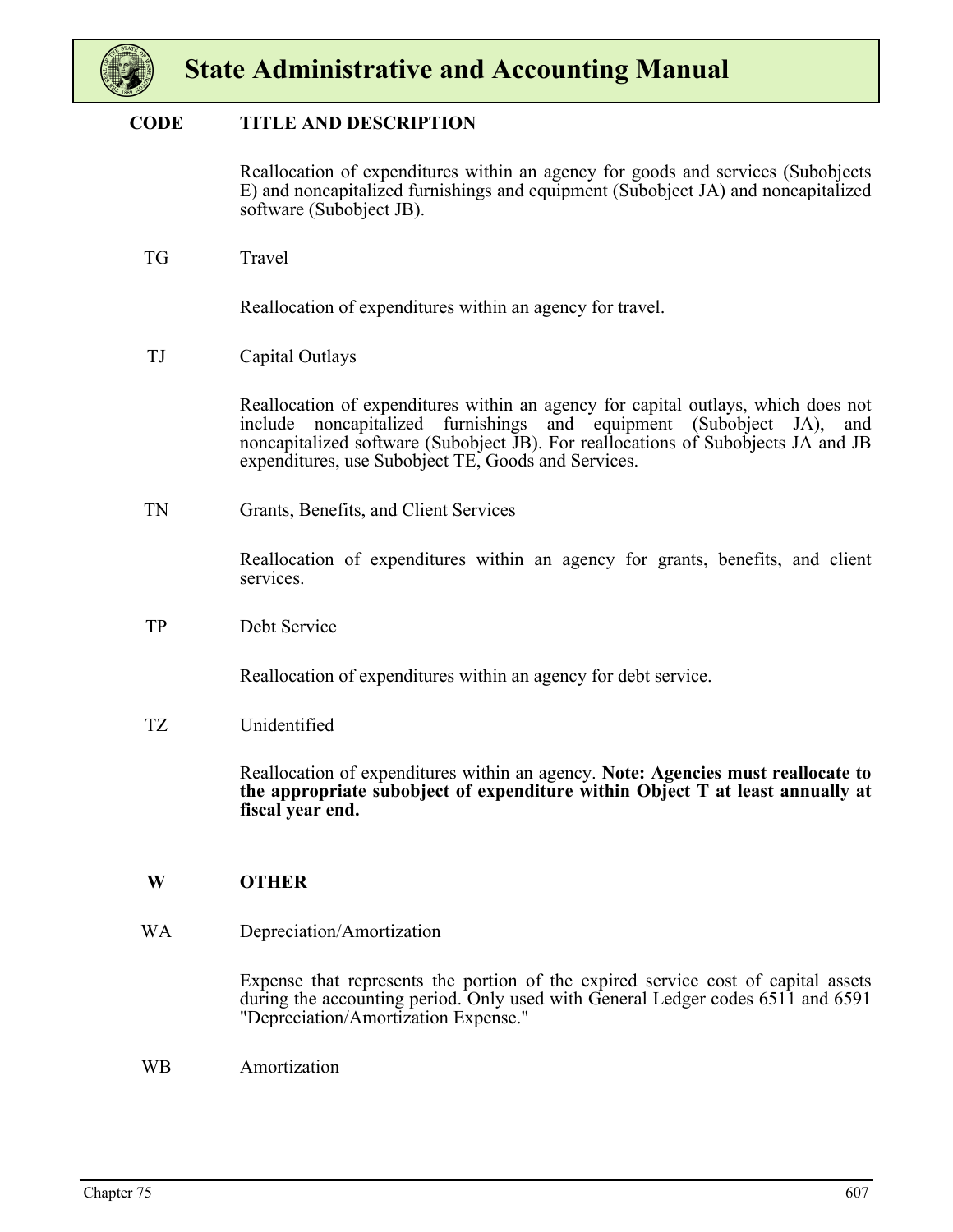

#### **CODE TITLE AND DESCRIPTION**

Expense that represents the portion of the amortization of premiums and/or discounts on debt or equity instruments, and amortization of deferred inflows and outflows related to debt refundings that is allocable to the accounting period. Only used with General Ledger codes 6512 "Amortization Expense" and 6593 "Amortization Expense (General Long-Term Obligations Subsidiary Account Only)."

WC Bad Debts

Expense that represents the portion of receivable balances, recorded previously as revenue, which has now been determined to be uncollectible. Only used with General Ledger code 6515 "Bad Debts Expense."

WD Change in Capitalization Policy

This amount represents the total immaterial book value of capital assets that are to be deleted from the records due to changes in the State's capitalization policy. Only used with General Ledger code 6525 "Expense Adjustments/Eliminations  $(GAAP)$ ."

WE Pollution Remediation (General Long-Term Obligation Subsidiary Account Only)

Expense that represents the pollution remediation costs associated with governmental fund type accounts in the General Long-Term Obligations Subsidiary Account. Only used with General Ledger Code 6594 "Pollution Remediation Expense (General Long-Term Obligations Subsidiary Account Only)."

WF Capital Asset Adjustment (General Capital Assets Subsidiary Account Only)

This amount represents the difference between the cost of a capital asset and its accumulated depreciation when the asset is disposed of or written off in the General Capital Assets Subsidiary Account. Only used in the General Capital Assets Subsidiary Account with General Ledger code 6597 "Capital Asset Adjustment (General Capital Assets Subsidiary Account Only)."

WG Asset Retirement Obligation Expense

Expense that represents the asset retirement costs which are legally enforceable liabilities associated with the retirement of a tangible capital asset. Only used with General Ledger Code 6512 "Amortization Expense" and 6599 "Asset Retirement Obligation Expense (General Long-Term Obligations Subsidiary Account Only)."

WP Net Pension Liability Adjustment (General Long-Term Obligation Subsidiary Account Only)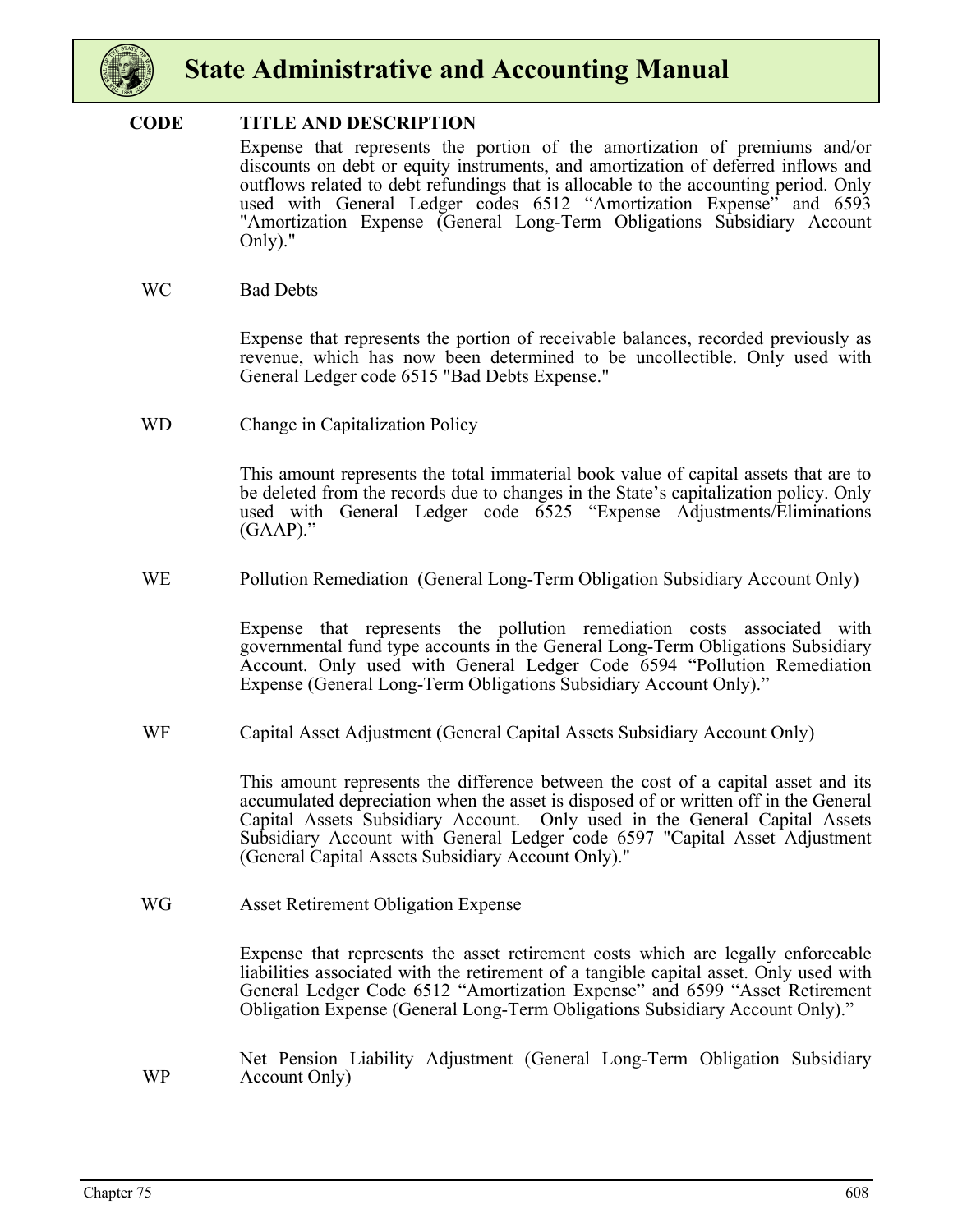<span id="page-69-0"></span>

#### **CODE TITLE AND DESCRIPTION**

This amount represents the adjustment to pension expense arising from certain changes in the net pension liability related to employees of governmental fund type accounts. Only used with General Ledger Code 6598 "Pension Expense (General Long-Term Obligations Subsidiary Account Only)."

WR Other Postemployment Benefits (General Long-Term Obligation Subsidiary Account Only)

> Expense that represents the cost of postemployment benefits for employees of governmental fund type accounts in the General Long-Term Obligations Subsidiary Account. Only used with General Ledger code 6595 "Other Postemployment Benefits Expense (General Long-Term Obligations Subsidiary Account Only)."

### **75.70.30 Object/Subobject Decisions Flowcharts**

July 1, 2017

The following sub-sections provide guidance and criteria to use in determining the appropriate Object and/ or Subobject to code certain expenditures.

#### **75.70.30.a**

In determining if an item should be coded as Subobject **EA-Supplies and Materials** or **JA-Noncapitalized Assets**, answers to the questions below should be factored into the decision. Refer to the decision flowchart linked below.

- 1. Under normal conditions of use, is the item expected to serve its principal purpose for at least one year?
- 2. Does the item fall under the agency policy for small and attractive assets? In the absence of an agency policy, does the item fall under the SAAM policy for small and attractive assets. Refer to SAAM Subsection 30.40.20.
- 3. Does the item retain its original shape, appearance, and character with use? That is, the item does not lose its identity through fabrication or incorporation into a different or more complex unit or substance.
- 4. If the item is damaged or some of its parts are lost or worn out, is it more feasible to repair the item or to replace the item with an entirely new unit?

 **[Object EA or JA Decision Workflow](https://ofm.wa.gov/sites/default/files/public/legacy/policy/E_and_J.pdf)**